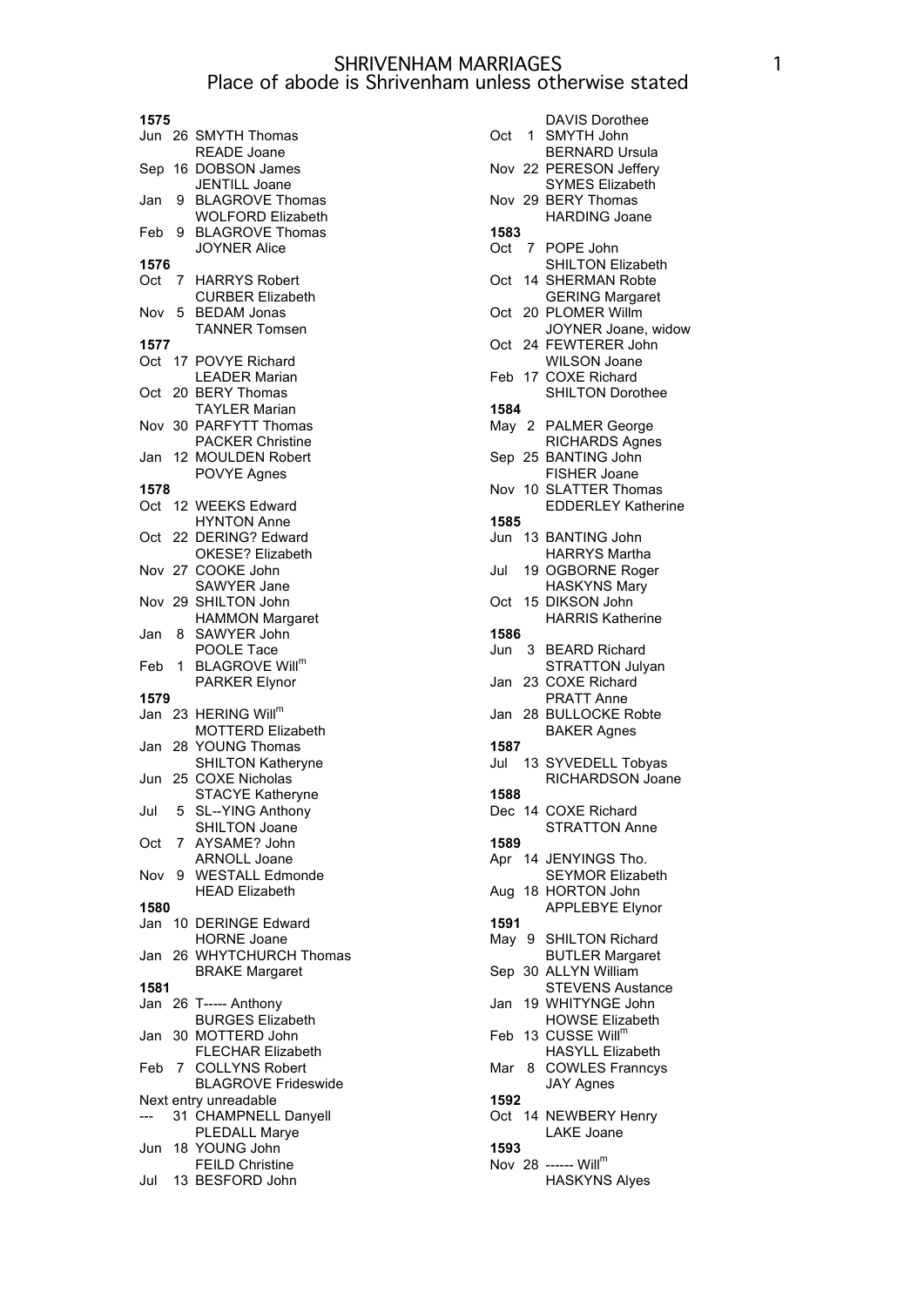| 1594  |     |                                                  |
|-------|-----|--------------------------------------------------|
|       |     | Apr 2 AYSOME John                                |
|       |     | <b>JESTERTON Margaret</b>                        |
| May 1 |     | <b>HURDYS James</b>                              |
|       |     | <b>LORD Joane</b>                                |
| Oct   |     | 20 MYDWYNTER Fulke                               |
| Oct   | 21. | <b>HARDING Joane</b><br>SMYTH John               |
|       |     | <b>HYNTON Katheryne</b>                          |
| Dec   | 1.  | <b>HALSTON John</b>                              |
|       |     | <b>HEDGES Joane</b>                              |
| Dec   |     | 15 PALM Georg                                    |
|       |     | <b>TOMKYNS Ellynor</b>                           |
| Jan   | 27  | <b>HEDGES Thomas</b>                             |
|       |     | <b>MARTYN Joane</b>                              |
| Feb   |     | 13 ROSE Will <sup>m</sup>                        |
|       |     | <b>SEAGLE Margaret</b><br>Feb 14 OSBORNE John    |
|       |     | ROOFE Jane                                       |
| 1595  |     |                                                  |
|       |     | May 26 CODRINGTON Robert, gent                   |
|       |     | STUBBES Anne, gent                               |
| Jun   | 26  | <b>PYERS Thomas</b>                              |
|       |     | <b>BUCKERIDGE Katheryne</b>                      |
| Jul   |     | 19 GAMMON John                                   |
|       |     | <b>VOKYNS Bridget</b>                            |
| Jul   |     | 21 SHILTON John                                  |
|       |     | <b>BECKE Elizabeth</b>                           |
| Sep   | 6.  | FRANCKLYN John<br>MOSEBYE Elizabeth              |
| Oct   | 6.  | <b>HENWARD Richard</b>                           |
|       |     | <b>LEWES Elizabeth</b>                           |
| Oct   |     | 23 SHADOWE Zachary                               |
|       |     | <b>MARTYN Dorothy</b>                            |
| Jan   |     | 26 PRATER Aryan                                  |
|       |     | <b>COVE Elizabeth</b>                            |
| 1596  |     |                                                  |
| May 6 |     | COLLYNS John                                     |
|       |     | <b>AVENYLL Jane</b>                              |
| Oct   | 11  | <b>TAYLOR Henry</b>                              |
|       |     | <b>MAIOR Elizabeth</b><br>Oct 25 GOODLAKE Robert |
|       |     | <b>TUFFE Elizabeth</b>                           |
| 1597  |     |                                                  |
| Jun   |     | 1 SPICER Will <sup>m</sup>                       |
|       |     | <b>STRATTON Joane</b>                            |
| Oct   |     | 10 FORTY William                                 |
|       |     | <b>MAMLYN Joyce</b>                              |
| Jan   |     | 15 W---- Hector                                  |
|       |     | <b>BERYE Elizabeth</b>                           |
| 1598  |     |                                                  |
|       |     | May 15 HARPER David                              |
|       |     | <b>SAWYER Anne</b><br>May 25 AYERS Henry         |
|       |     | <b>ANGER Joane</b>                               |
| Oct   |     | 29 ASHERIDGE Thomas                              |
|       |     | <b>HOWSE Elizabeth</b>                           |
| Nov   | 2   | <b>STRATTON Edward</b>                           |
|       |     | <b>SPICER Elizabeth</b>                          |
|       |     | Nov 25 JOYNER William                            |
|       |     | <b>HOWSE Susan</b>                               |
|       |     | Nov 28 PYNELL Thomas                             |
|       |     | <b>MARTEN Elynor</b>                             |
| 1599  |     | Jun 25 WHEELER Johes                             |
|       |     | <b>CUFFE Elinor</b>                              |
|       |     |                                                  |

|       |              | Oct 28 JACSON Edward                                                |
|-------|--------------|---------------------------------------------------------------------|
| Nov 8 |              | <b>BAGGE Cisly</b><br><b>GEAGELL John</b>                           |
|       |              | <b>PIERSON Catherine</b><br>Dec 19 HILL John<br><b>GEAGLE Marie</b> |
|       |              |                                                                     |
| 1600  |              |                                                                     |
|       |              | Apr 7 ANGER Willia                                                  |
|       |              | <b>JOYNER Agnis</b>                                                 |
|       |              | Apr 21 PAWNIER? Thomas, Longcote                                    |
|       |              |                                                                     |
|       |              | <b>SCHEGLETHRUPE Catherine</b>                                      |
|       |              | Aug 25 WALTER John                                                  |
|       |              | <b>FRANNCIS Elizabeth</b>                                           |
|       |              | Sep 29 PULTON Gilse                                                 |
|       |              | COX Agnis                                                           |
| Oct   | $\mathbf{2}$ | POUNDE John                                                         |
|       |              |                                                                     |
|       |              | <b>HEATH Joan</b>                                                   |
| 1601  |              |                                                                     |
|       |              | Jan 12 ELLO Richarde                                                |
|       |              | <b>LEDBETTER Martha</b>                                             |
|       |              | Jan 25 WILLIAMSE Henry                                              |
|       |              |                                                                     |
|       |              | <b>JACKSON Jane</b>                                                 |
| Jul   |              | 20 LEACY alias HED: Harry                                           |
|       |              | ----- [no surname] Catherine                                        |
|       |              | Nov 2 HEDGES Edmunde                                                |
|       |              | <b>SHILTON Martha</b>                                               |
| 1602  |              |                                                                     |
|       |              |                                                                     |
|       |              | Feb -- GREEINGE Thomas                                              |
|       |              | <b>ANGER Elizabeth</b>                                              |
| Jun   |              | 15 HARDREN Edwarde                                                  |
|       |              | <b>HALL Elinor</b>                                                  |
| Jul   |              | 11 BANTYNGE John                                                    |
|       |              | <b>UNDERWOODE Alice</b>                                             |
|       |              |                                                                     |
| Oct   |              | 3 EDMONDES Lawrence                                                 |
|       |              | <b>HAYWARDE Alice</b>                                               |
| Oct   |              | 21 ASHRIDGE Thomas                                                  |
|       |              | <b>JOHNSON Alice</b>                                                |
| Oct   |              | 25 HOULAWAYE John                                                   |
|       |              |                                                                     |
|       |              | <b>SMYTHE Marye</b>                                                 |
| Oct   |              | 28 TIRRELL Edwarde                                                  |
|       |              | POWNDE Marye                                                        |
|       |              | Nov 21 THATCHER Richarde                                            |
|       |              | <b>CUFFE Susan</b>                                                  |
|       |              | Feb 14 HAYWARD Anthony                                              |
|       |              | <b>SMYTHE Dorothye</b>                                              |
|       |              |                                                                     |
|       |              | Feb 27 WHITWAY John, Bourton                                        |
|       |              | <b>MONDAY Susan</b>                                                 |
|       |              | Feb 27 PRATER Richard                                               |
|       |              | <b>COBE Elinore</b>                                                 |
| 1603  |              |                                                                     |
| Oct   |              | 20 AVENELL Thomas, Watchfield                                       |
|       |              |                                                                     |
|       |              | <b>SHILTON Margret</b>                                              |
|       |              | Nov 20 HOBBES Richard, Drayton                                      |
|       |              | WHITE Joane                                                         |
| Feb   | 2            | <b>HALLOWAYE Edmond</b>                                             |
|       |              | LEYCY Joane, Stanswick                                              |
| 1604  |              |                                                                     |
|       |              |                                                                     |
| Nov   | 8            | <b>BEARD Thomas</b>                                                 |
|       |              | <b>GAMMON Alice</b>                                                 |
| 1605  |              |                                                                     |
| Aug   |              | 5 BERRY John                                                        |
|       |              | PARKER Elizabeth                                                    |
| Aug   |              | 26 LACY Nicholas, Wanboroughe                                       |
|       |              | SHILTON Catherine, Borton                                           |
|       |              |                                                                     |
| Nov   |              | 4 WESTWELL Edmunde, Borton                                          |
|       |              | <b>BATH Agnis, Lidyeard</b>                                         |
| Jan   |              | 23 ALDWORTH Roberte, Watchfield                                     |
|       |              |                                                                     |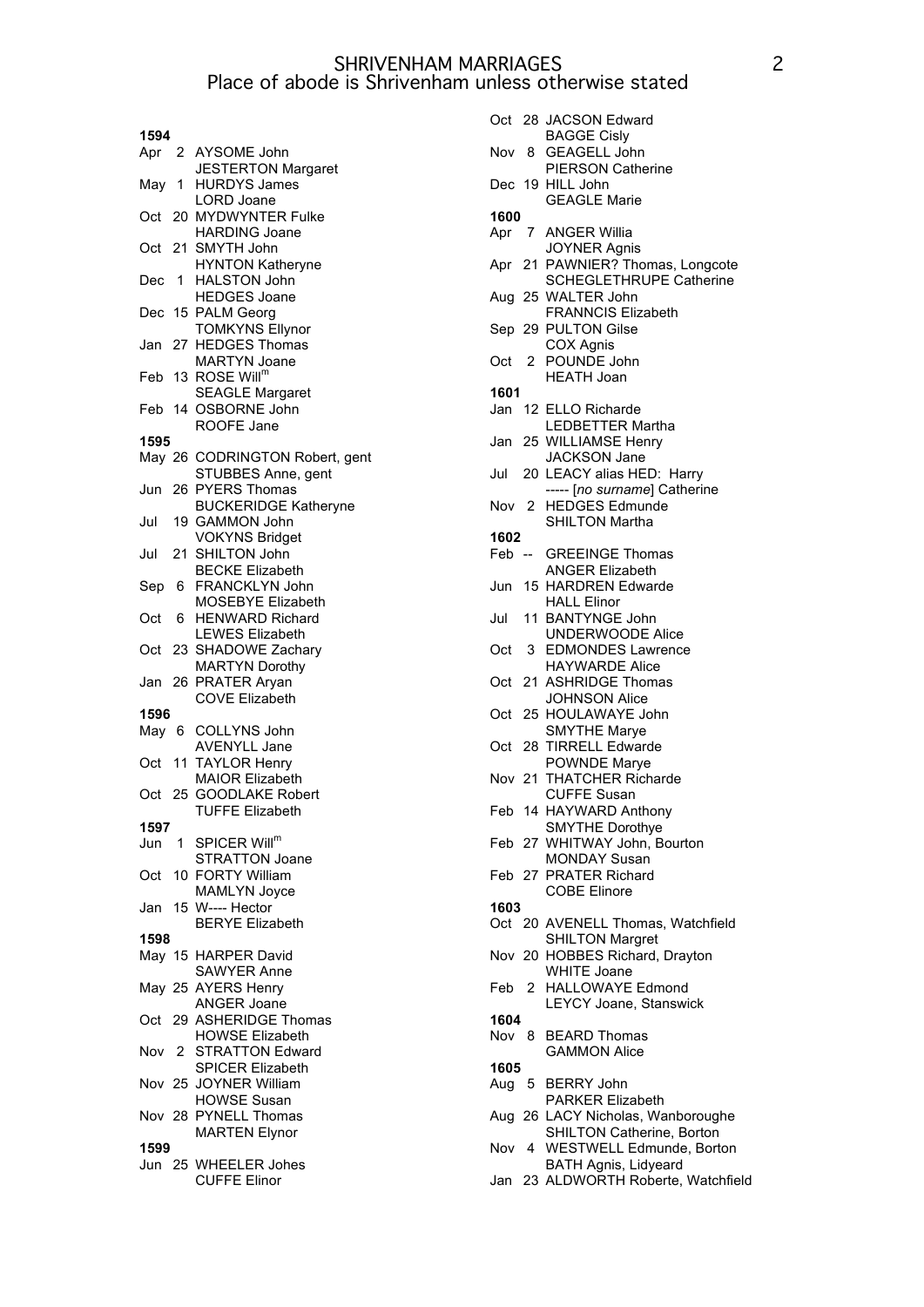|       |   | WAT? Jane, Watchfield<br>Feb 3 CURTIS Nicholas, Sevenhampton  |
|-------|---|---------------------------------------------------------------|
|       |   | <b>BLAGROVE Elinor, Watchfield</b>                            |
| 1605  |   |                                                               |
|       |   | Feb 17 AVENILL Thomas, Watchfield<br><b>STEVINS Catherine</b> |
| 1606  |   |                                                               |
|       |   | May 19 NEALE Henry, Alborne                                   |
|       |   | <b>VOKINGS Agnis, Watchfield</b>                              |
| Jun   |   | 23 COLMAN Nicholas, Bourton<br><b>TILER Alice</b>             |
| Jul   |   | 7 YOUNGE William, Watchfield                                  |
|       |   | <b>TRINDER Yedith</b>                                         |
| Jul   |   | 20 BROWNE William                                             |
|       |   | <b>SPENCER Alice</b>                                          |
|       |   | Oct 6 PAYNELL David<br><b>BANTINGE Alice</b>                  |
|       |   | Jan 26 BENNET Walter                                          |
|       |   | <b>BAINGER Christian</b>                                      |
|       |   | Feb 22 POVIE Edmonde                                          |
|       |   | <b>SMITH Margaret</b>                                         |
| 1607  |   | Jun 27 SEALY John                                             |
|       |   | MIDWINTER Joan                                                |
|       |   | Aug 26 TWILLY John                                            |
|       |   | <b>WILLIAMS Jane</b>                                          |
| 1608  |   | Nov 10 RIMSE William                                          |
|       |   | <b>ANGELL Mary</b>                                            |
| 1609  |   |                                                               |
| May 4 |   | LEWIS John, Longcote                                          |
|       |   | PATY Christian                                                |
| May 4 |   | TOWESENDE William, Longcote<br>AKERMAN Johan, Broad Blunsden  |
|       |   |                                                               |
|       |   |                                                               |
| 1610  |   | Apr 28 B---- Anthony                                          |
|       |   | <b>BLACKHURST Marie</b>                                       |
|       |   | Sep 26 HINTON Robert, Longcote                                |
|       |   | ----- Johan                                                   |
|       |   | Oct 27 HARDINGE William, Longcote                             |
|       |   | YEDDES? Elizabeth<br>Nov 8 PAINE Walsingame                   |
|       |   | <b>WALTER Marjorie</b>                                        |
| 1611  |   |                                                               |
| Sep   | 6 | <b>ASTINE Francis</b>                                         |
| Sep   | 7 | COTTERELL Johan                                               |
|       |   | DAVIES Tho.<br><b>HEARINGE Agnis</b>                          |
| 1612  |   |                                                               |
|       |   | Jun 25 COX Henrie                                             |
|       |   | <b>HUCE Marie</b>                                             |
| Jun   |   | 28 LAWRENCE Tho., jun.<br>HARPER Joa.                         |
| 1613  |   |                                                               |
|       |   | Apr 23 EDMONDS Lawrence                                       |
|       |   | <b>LEDBETTER Margaret</b>                                     |
| Jun   |   | 25 SANDS George                                               |
| Jul   |   | <b>HATTON Catherine</b>                                       |
|       |   | 29 GOVER Thomas<br><b>MORTIMER Joan</b>                       |
| Oct   | 4 | <b>EDMUNDS William</b>                                        |
|       |   | <b>BOULTON Agnis</b>                                          |
| Oct   | 4 | <b>SMITH Thomas</b>                                           |
| Oct   | 8 | <b>CHESTER Agnis</b><br><b>GOVER Edwarde</b>                  |
|       |   | COLE Jane<br>Oct 24 BOWER Samewel, gent                       |

|      |   | <b>BLAGROVE Jane</b>                                       |
|------|---|------------------------------------------------------------|
|      |   | Oct 26 SAMON John                                          |
|      |   | RICHARDSON alias CUTLER Anne<br>Oct 28 SAYER William       |
|      |   | <b>SAMON Dense</b>                                         |
|      |   | Nov 15 ASHRIDGE alias RAFE John, jun.                      |
|      |   | <b>HOPKINSE Jane</b>                                       |
| 1614 |   |                                                            |
|      |   | Jun 14 WODLIFE John<br><b>JENINGES Marie</b>               |
|      |   | Aug 18 VOKINSE William                                     |
|      |   | ROOKE alias WESTMORLAND                                    |
|      |   | Elizabeth, Watchfield, at Watchfield                       |
|      |   | Oct 31 CORKE Jhon                                          |
|      |   | <b>TOMME Anne</b><br>Nov 21 RIVERS Francis                 |
|      |   | <b>VOKINSE Christian, at Watchfield</b>                    |
|      |   | Nov 25 TANNER Thomas                                       |
|      |   | <b>COX Dorothie</b>                                        |
|      |   | Feb 16 ARDEN Thomas                                        |
| 1615 |   | PAINE Jane                                                 |
|      |   | May 7 HEATH Thomas                                         |
|      |   | HAYGROVE alias WEST Marie, at                              |
|      |   | Watchfield                                                 |
|      |   | May 7 MORCOCKE Thomas                                      |
| Jun  |   | SHILTON Maregerie, at Watchfield<br>17 FERSHE Thomas       |
|      |   | PEECOCKE Margaret                                          |
| Oct  |   | 5 SPARROWE Steeven                                         |
|      |   | SMITH Marie, at Watchfield                                 |
|      |   | Oct -- WATES Thomas                                        |
|      |   | <b>ASHRIDGE alias RAFE Yeedith</b><br>Nov 21 ANGER William |
|      |   | <b>WHITE Elizabeth, Ashburn</b>                            |
| 1616 |   |                                                            |
| Oct  |   | 10 ALDWORTH Robert                                         |
|      |   | FAIRTHORNE Elizabeth, Watchfield                           |
|      |   | Nov 23 FARRE Henry<br><b>WEECKES Joan</b>                  |
|      |   | Dec 12 DIXTEN Richard                                      |
|      |   | <b>NORRIS Elizabeth</b>                                    |
|      |   | Feb 17 COX John                                            |
|      |   | FEITHORNE Margerie, Watchfield                             |
|      |   | Apr 28 SANDERS Thomas<br>PLEYDALE Martha                   |
| 1617 |   |                                                            |
|      |   | Sep 14 COWLEY Thomas                                       |
|      |   | <b>DAY Katherine</b>                                       |
| Oct  |   | 21 BLAGROVE William                                        |
| 1618 |   | <b>STRATTON Mary</b>                                       |
| Apr  |   | 13 AYLIFFE Nicholas                                        |
|      |   | <b>GALLOWAY Martha</b>                                     |
| May  |   | 10 AYSUM Robert, Bourton                                   |
|      |   | <b>WEEDON Silvister</b>                                    |
| Jun  |   | 13 COVENTRY Robert                                         |
| Jun  |   | <b>KNITE Martha</b><br>16 POINTER Robert                   |
|      |   | COLE Jane                                                  |
| Jul  | 7 | STEEVENS alias HANKES Johes                                |
|      |   | <b>WHITHEAD Margaret</b>                                   |
| Jul  | 7 | <b>PEETERS Richarde</b>                                    |
| Jul  |   | POOK Joan<br>20 HAYWARDE Anthonie                          |
|      |   | SKEGLETHRUP Joan, Bourton                                  |
| Jul  |   | <b>AYRES Anthony</b>                                       |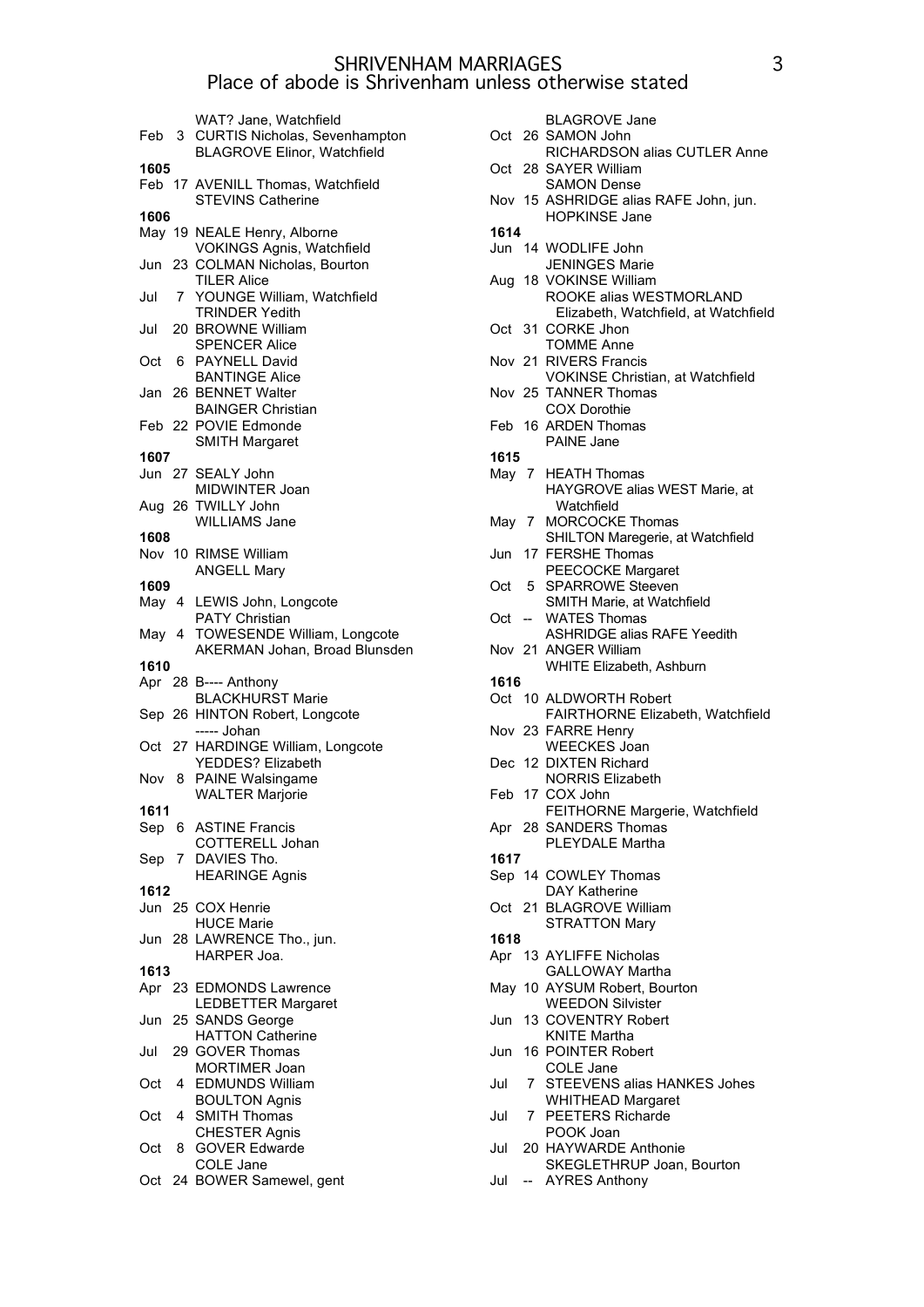|             |                | SAMON Joan<br>Aug 6 GERRINGE Thomas, Watchfield<br><b>CARTER Frisses, Watchfield</b> |
|-------------|----------------|--------------------------------------------------------------------------------------|
| 1618 cont'd |                |                                                                                      |
|             |                | Oct 22 MILSE Adam                                                                    |
| Oct         |                | SMITH Katharine, Bourton<br>22 TINSON Thomas, Bourton                                |
| Nov         | 5              | ----- [no surname given] Elizabeth<br>VOKINSE William, sen., Watchfield              |
| Feb         |                | <b>RIVER Margaret</b><br>9 STUBBES Edward                                            |
|             |                | SANDERS Anne, Watchfield<br>-- HEATH John<br>STUBBES Anne, Watchfield                |
|             |                | <b>GEAGLE John</b><br><b>AYRES Joane</b>                                             |
| 1619        |                |                                                                                      |
|             |                | Apr 17 SMITH John                                                                    |
|             |                | DOE Elizabeth, Bourton                                                               |
|             |                | Oct 19 BRADWAY Peeter<br><b>CUSLER Fridisweed</b>                                    |
| 1620        |                |                                                                                      |
|             |                | May 10 BAKER Richard<br><b>SMITH Winifrite</b>                                       |
| 1621        |                |                                                                                      |
|             |                | Jun 21 GILES John<br><b>COLE Joane</b>                                               |
|             | $--$           | <b>STEVINS Roberte</b>                                                               |
|             |                | <b>JOYNER Elizabeth</b>                                                              |
| Jul         |                | 28 TAYLER Henrie, Bishopstone                                                        |
|             |                | <b>COSENS Katharine, Bourton</b>                                                     |
| Oct         |                | 30 COTTEREL Elias                                                                    |
|             |                | <b>SMITH Anne</b>                                                                    |
|             | $\overline{a}$ |                                                                                      |
|             |                | LEDBETTER Thomas, jun., Bourton<br>[no spouse given]                                 |
|             | $-$            | <b>GEARING Thomas</b>                                                                |
|             |                | PARSONS Xtian?                                                                       |
| 1622        |                |                                                                                      |
|             |                | Jan 12 BOURTON Richard, Hanington<br>SHILTON Joan, Bourton                           |
|             |                | 1623 No actual year given in P.R. but given                                          |
|             |                | in B.T's                                                                             |
|             |                | Sep 30 PICKMAN Thomas                                                                |
| Oct         |                | <b>CLIFFON Elizabeth</b><br>21 COULSBOURNE John, Bourton                             |
|             |                | <b>HILL Susan</b>                                                                    |
| Feb         |                | 13 SIVIERE? Thomas                                                                   |
| Feb         |                | <b>ANDROSE Alice</b><br>5 FAIRTHORNE John, Watchfield                                |
|             |                | STEVENS alias HANKES Agnis                                                           |
|             |                | 1624 see also in the middle of 1625                                                  |
| Apr         |                | 4 SKEGLETHRUPE Thomas                                                                |
| May         |                | <b>MILSE Agnis</b><br>1 POVIE Thomas                                                 |
|             |                | <b>HAYCRAFTE Elizabeth</b>                                                           |
| Jun         |                | 20 WILLICE Samewell<br><b>SMITH Agnis</b>                                            |
| Jul         |                | 29 PAINE Richard, Lamborne                                                           |
|             |                | <b>SADBURIE Elizabeth</b>                                                            |
|             |                | Aug 13 PAINE Walsingam<br><b>CRIPES Lettis</b>                                       |
| 1625        |                |                                                                                      |
| May 3       |                | <b>BRINSDEN John, Stratton</b>                                                       |
|             |                | <b>POULTON Susan</b>                                                                 |
|             |                | 1624 see also before 1625<br>Feb 5 COLES Edward, Faringdon                           |

|             | <b>AIRE Bethin</b>                                                      |
|-------------|-------------------------------------------------------------------------|
|             | 1625 see also before last entry<br>Jun 14 LAWE William, Barington, Glos |
|             | JENNER Joan, Watchfield                                                 |
| Jun         | 24 WESTON William, Hanington                                            |
|             | ANGER Joan, Shalingford                                                 |
| Oct         | 27 FORTIE William                                                       |
|             | POVIE Elizabeth, Bourton                                                |
| Feb<br>6    | <b>EILOWE William</b>                                                   |
|             | <b>NEWBERIE Susan</b>                                                   |
|             | 1626 no date given but presumed from                                    |
|             | sequence of dates<br>SAVERIE Robert, Hanington                          |
| Apr<br>$--$ | <b>LEASIE Susan, Bourton</b>                                            |
|             | <b>HICKES John, Longcot</b>                                             |
|             | [no surname given] Martha                                               |
| Oct<br>2    | <b>GRESSUM Will.</b>                                                    |
|             | <b>EDMUNDES Anne, Bourton</b>                                           |
| Jan         | 19 KENTE William, Bishipston                                            |
|             | <b>LEASIE Ciclie</b>                                                    |
| 1627        |                                                                         |
|             | Dec 2 SHILTON John<br><b>BOROWE Elizabeth, Bourton</b>                  |
|             | <b>MIDWINTER Thomas</b>                                                 |
|             | <b>JORDAN Anne</b>                                                      |
|             | <b>STRANGE Thomas</b>                                                   |
|             | <b>WEBBE Grace</b>                                                      |
|             | Dec 10 HEDGES Thomas, Mr., Rod.                                         |
|             | <b>DREWETT Ann</b>                                                      |
| 1628        |                                                                         |
| Dec<br>8.   | MOULDEN William, Watchfield                                             |
|             | PEPES Joan                                                              |
| Feb<br>2    | FARMER John, Bourton                                                    |
|             |                                                                         |
|             | <b>PICKET Alice</b>                                                     |
| 1629        |                                                                         |
| Jun         | 11 LAMBORNE John, Becket<br><b>COWELL Anne</b>                          |
| Oct         | 31 GILSE Thomas                                                         |
|             | POVIE Alice                                                             |
| 1630        |                                                                         |
|             | May 27 ROSE Thomas                                                      |
|             | <b>POPES Margaret</b>                                                   |
| 1631        |                                                                         |
| May         | 1 PITMAN Thomas                                                         |
| Jul         | <b>PERSON Katharine</b><br>5 HEDGES Thomas, Bourton                     |
|             | WODAM Elizabeth, Jsourie?                                               |
| Jul<br>7    | WILLOBY alias TWILLY John                                               |
|             | <b>HEARINGE Agnis</b>                                                   |
| Oct         | 20 BERRY Robert                                                         |
|             | <b>BOWLES Jone</b>                                                      |
| Oct         | 30 FARRE Henry                                                          |
|             | RAFY Elizabeth, Becket                                                  |
| 1632        |                                                                         |
| Jun         | 25 HEYWARD Richard<br><b>NORRIS Suzan</b>                               |
| Jul         | 29 WALTER Anthony                                                       |
|             | HARRIS --- [no Christian name],                                         |
|             | Bourton                                                                 |
| Oct         | 7 HIGNELL Edward                                                        |
|             | <b>WESTWELL Susan</b>                                                   |
|             | Nov 22 CUFFE William                                                    |
|             | <b>OSBURNE Katharine</b>                                                |
| 1633        |                                                                         |
|             | Jan 11 GOVER Edward<br><b>BANTINGE Alice</b>                            |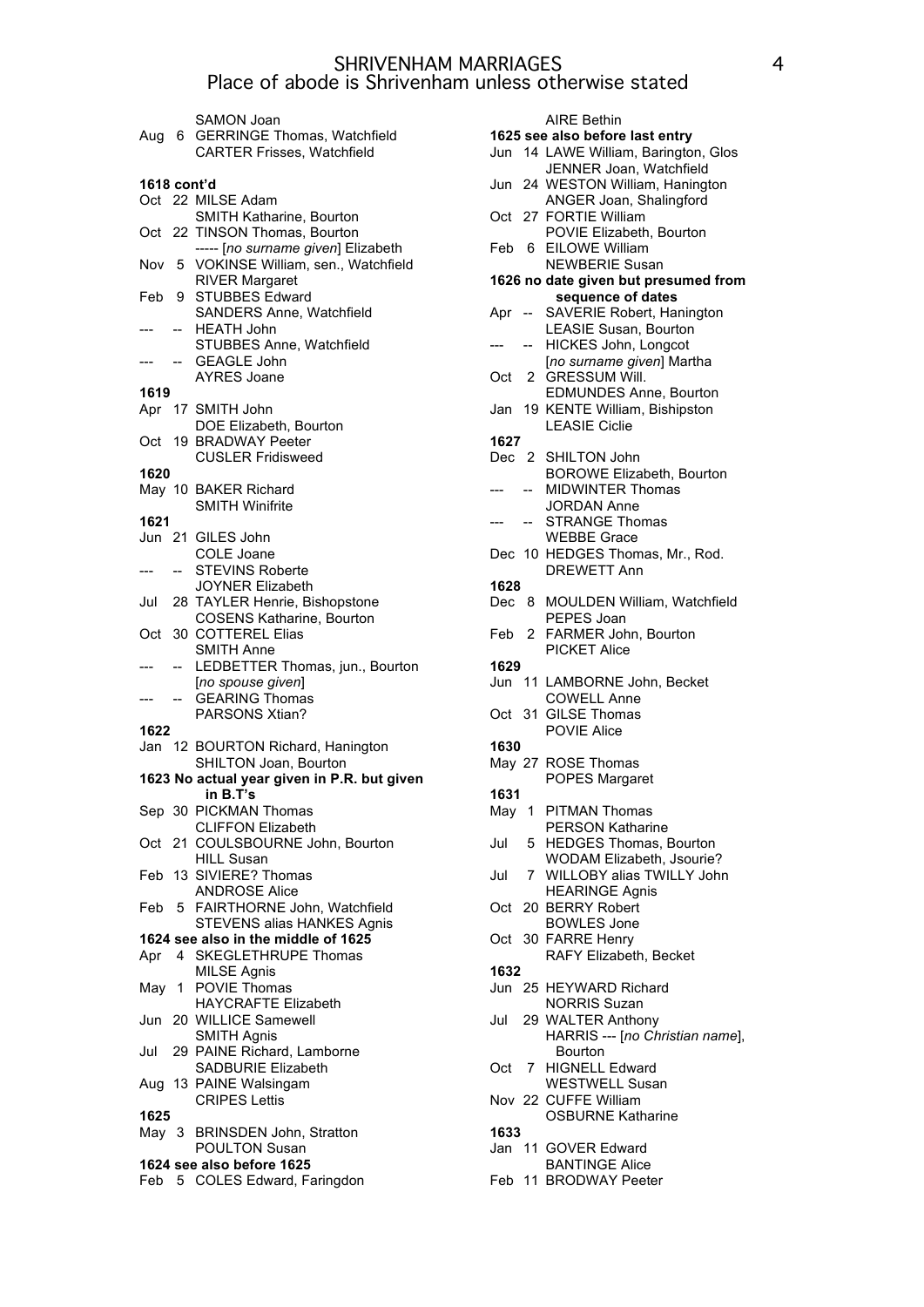| Oct 3       |              | NICOLAS Mary<br><b>JORDEN Rulfe</b><br>HONOR Alice, Stansweeke,   |
|-------------|--------------|-------------------------------------------------------------------|
|             |              | Shrivenham                                                        |
| 1633 cont'd |              |                                                                   |
|             |              | Jun 12 HINTON Thomas, Sir, Erlscote                               |
|             |              | and his lady                                                      |
| 1634        |              |                                                                   |
|             |              | Jul 21 BANTINGE John                                              |
|             |              | <b>BLACKHURST Anne</b>                                            |
|             |              | Nov 1 BERRY William                                               |
|             |              | <b>AYRES Anne</b>                                                 |
| Jul         |              | 24 FILLPOTT Arthur<br><b>HORNE Ales</b>                           |
| Oct         |              |                                                                   |
|             |              | 26 AVENELL Steven<br><b>PAWLINE Elizabeth</b>                     |
| 1635        |              |                                                                   |
| Apr         |              | 6 AVENELL William, Marson                                         |
|             |              | <b>READ Elizabeth</b>                                             |
| Apr         |              | 9 BOURTON Jefery                                                  |
|             |              | <b>STRATTON Joane</b>                                             |
|             |              | Jun 29 BROWNE Thomas                                              |
|             |              | HAYNOLS? Joan                                                     |
|             |              | Jan 28 HUNTE Edwarde, Watchfield                                  |
|             |              | <b>MOULDEN Yeedith</b>                                            |
| 1636        |              |                                                                   |
|             |              | Apr 25 HOUSE William                                              |
|             |              | <b>WARNER Rose, Longcott</b>                                      |
|             |              | Apr 25 DAY John                                                   |
|             |              | <b>KITE Dorothy</b>                                               |
| Feb         | 6.           | <b>JOYNER Thomas</b>                                              |
| 1637        |              | FAYRETHORNE Elinor, Watchfield                                    |
| Apr         |              | 20 TWIDDY Ferriman, Alvescott                                     |
|             |              | <b>POWNDE Anne</b>                                                |
| Apr         |              | 20 AYRES Richard                                                  |
|             |              | DAY Alce                                                          |
| Jun         |              | 29 TOUNESEND Thomas, Longcott                                     |
|             |              | <b>GREENE Elizabeth at Watchfield</b>                             |
| Oct         |              | 16 SAUNDERS William                                               |
|             |              | PRESTHOOD Joane at Watchfield                                     |
| Dec         | $\mathbf{2}$ | <b>BROWNE Daniell</b>                                             |
|             |              | <b>HAGGAR Susanna</b>                                             |
| 1638        |              |                                                                   |
| Apr         |              | 26 LOCKEY Jeffery, Uffington                                      |
|             |              | <b>HARDINGE Elizabeth, Longcott</b>                               |
|             |              | Aug 24 SEALY Thomas                                               |
| Nov         | 8            | <b>LEWIS Winifride at Watchfield</b><br>TUBB William, East Hanney |
|             |              | FARR Elizabeth, widow, Watchfield                                 |
| Feb —       |              | ONELY Edwardus, Catesby,                                          |
|             |              | Northampton, armiger                                              |
|             |              | STANTON Margaretta, sp., d Guilielim,                             |
|             |              | London - recently died                                            |
| 1639        |              |                                                                   |
|             |              | May 13 JACKSON James                                              |
|             |              | YONGE Margery, Watchfield                                         |
| Jun         |              | 17 VOKINS William                                                 |
|             |              | GERINGE Elizabeth, widow                                          |
|             |              | Nov 28 CRIPPS Clement                                             |
|             |              | AFFERIDGE Alce at Watchfield                                      |
| Feb         | 2            | <b>SYMONDS Humphry</b>                                            |
| 1640        |              | <b>BLACKHURST Jane</b>                                            |
|             |              | May 10 HEDGES John                                                |
|             |              | <b>LEWIS Susanna</b>                                              |
|             |              | May 13 FAYRWEATHER John                                           |
|             |              |                                                                   |

|       |             | DAY Jone<br>Oct 1 ALLIN Robert               |
|-------|-------------|----------------------------------------------|
|       |             | LAWRENCE Joyce, Watchfield                   |
|       |             | Sep 21 AYRES John                            |
|       |             | <b>WEBB Deborah</b>                          |
| Mar   |             | 4 HULL Thomas, Byshopston, Wilts             |
|       |             | FAYRETHORNE Susanna, Watchfield              |
| 1641  |             |                                              |
|       |             | Feb 3 GREENEAWAY Richard, Stanford           |
|       |             | <b>ANGER Anne, Watchfield</b>                |
| 1642  |             |                                              |
|       |             | May 9 FAYRETHORNE William                    |
|       |             | <b>BLAGROVE Mary at Watchfield</b>           |
| Jun   |             | 5 SIMMS William, Letcomb Bassett             |
|       |             | COWBORNE Anne, widow, Bourton                |
| Jun   |             | 29 STOCKBRIDGE Henry                         |
| Jul   |             | <b>TWILLY Jane</b>                           |
|       |             | 10 JENNER John<br>YORKE Elizabeth, Highworth |
| Oct 6 |             | DORE John                                    |
|       |             | DAY Anne                                     |
| 1643  |             |                                              |
| Jun   |             | 26 GEARINGE Edward                           |
|       |             | <b>COVENTRY Elinor</b>                       |
| Aug   |             | 21 HAYEWARDE John                            |
|       |             | <b>COWLEMAN Jane</b>                         |
|       |             | Dec 10 HARDINGE John                         |
|       |             | <b>ROE Anne</b>                              |
| 1644  |             |                                              |
|       |             | Jun 16 CURTIS Thomas                         |
|       |             | <b>BESLY Anne, Fernham</b>                   |
| Jul   |             | 14 EDMUNDE George                            |
|       |             | <b>SMITH Bridgett</b>                        |
| Oct   |             | 24 POVEY Thomas                              |
|       |             | DORE Anne, Bourton<br>Nov 13 COVENTRY Miles  |
|       |             | <b>SMITH Mary</b>                            |
| 1645  |             |                                              |
|       |             | Apr 16 POUNDE Guil.                          |
|       |             | DREWETT Jane                                 |
|       |             | May 12 DREWET John                           |
|       |             | DOE Susanna, Longcott                        |
| Nov   | 6           | <b>NASH William</b>                          |
|       |             | <b>FARR Anne, Beckett</b>                    |
| Feb   |             | 9 GEARINGE Henry                             |
|       |             | YOUNGE Anne, Watchfield                      |
| 1646  |             |                                              |
| Apr   | 4           | HAYWARD John, Bourton<br>SMITH Joane         |
| Jun   | $\mathbf 1$ | THOMAS Thomas, Chizilton                     |
|       |             | [Chiseldon]                                  |
|       |             | MARPLE Dorothee, Longcott                    |
| Jul   |             | 13 MAKEWELL Thomas, Hungerford               |
|       |             | CLEMENT Elizabeth, widow, Longcott           |
| 1647  |             |                                              |
| Jun   |             | 10 TWILLY William                            |
|       |             | <b>SPARROWE Jane</b>                         |
| Sep   |             | 17 DUDLEY Henricus, clericus                 |
|       |             | <b>UNTON Elizabetha, Longcott</b>            |
| Jul   |             | 11 GEARINGE Robert                           |
|       |             | CRIPPSE Alice, widow, Watchfield             |
| 1648  |             |                                              |
|       |             | 13 CLEARKE Lawrence, Basselton<br>[Basildon] |
|       |             | <b>ALLEN Mary</b>                            |
| Jun   |             | 14 SOUTHBY Henricus, Draycott-More,          |
|       |             |                                              |
|       |             | Longworth                                    |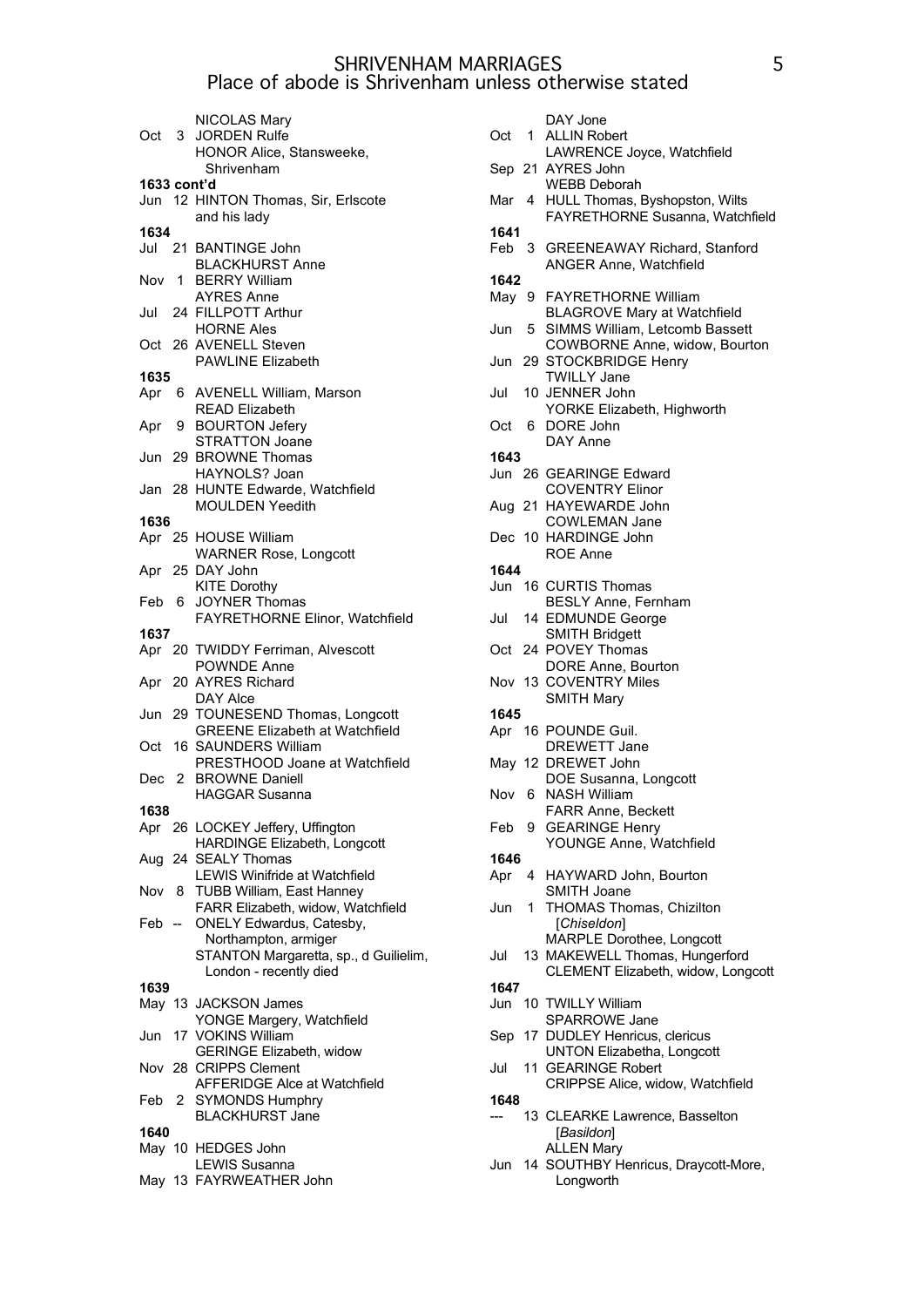|             |    | <b>FAYRETHORNE Elizabetha,</b>                                                                 |            |
|-------------|----|------------------------------------------------------------------------------------------------|------------|
|             |    | Watchfield                                                                                     | Ma         |
| 1648 cont'd |    |                                                                                                | Jan        |
|             |    | Sep 11 ALLEN Thomas, Broughton, Oxon<br>HARVARD Joane, Fernham at                              | De         |
|             |    | Watchfield                                                                                     | Fet        |
|             |    | Sep 28 WHIPP Robert, gent., Medborne, Wilts<br>FISHER Ann, Mrs., Liddenton                     |            |
|             |    | [Liddington]<br>Nov 2 HARDINGE William, gent.                                                  | Sep        |
| 1649        |    | <b>STRATTON Anne</b>                                                                           | De         |
|             |    | May 17 POUND John<br>ELOE Mary at Watchfield                                                   | Ma         |
|             |    | Sep 27 CUMBERS William, Faringdon<br><b>LEWIS Christian</b>                                    | 165<br>Ma  |
| Oct         |    | 8 MORTIMORE John<br><b>DENMAN Mary, Westmill</b>                                               | Jul        |
|             |    | Nov 22 CRIPPS Thomas<br><b>THOMAS Anne, Fernham at Watchfield</b>                              | Sep        |
|             |    | Dec 31 PEANE Richard, Uffington<br><b>ANGER Ann, Watchfield</b>                                |            |
|             |    | Feb 25 LEWES John                                                                              | Sep        |
|             |    | ---- [no surname given] Hester at<br>Watchfield                                                | Her        |
| 1650        |    |                                                                                                | and        |
|             |    | May 30 BAYLY William, Gally Herns i.t.p.<br>ARCHARD Elizabeth, widow, Farington<br>[Faringdon] | De         |
|             |    | Jun 4 PETERS Robert<br><b>GOSLINGE Mary</b>                                                    |            |
| Jun         |    | 9 EDMONDS William<br><b>GILES Anne</b>                                                         | 165<br>Apr |
| Jul         | 11 | STIBBS Thomas, Letcome Regis,<br>Berks                                                         |            |
|             |    | TULL Friza, Fernham                                                                            | Apr        |
| Aug         |    | 11 WILLIS Samuell<br><b>BENNETT Mary</b>                                                       | Apr        |
| Aug         |    | 15 CATER John, Farington [Faringdon]<br><b>KNIGHT Elizabeth</b>                                |            |
| Oct         |    | 10 SADLER William<br>PAYNE Margaret, Longcott                                                  | Ma         |
|             |    | Oct 22 GREENE Thomas, Hinton<br>STEVENSON Francis, Kingston                                    | Jur        |
| Jan         | 6  | Bagpuze<br><b>ELOE Christopher</b>                                                             |            |
|             |    | RICHARDSON alias CUTLER Anne                                                                   |            |
| 1651        |    | Apr 21 GLYDE John, South Marston, Wilts                                                        | Jun        |
| Jun         | 9  | <b>SHEWARDE Mary</b><br>PAYNE Isacke                                                           | Oct        |
| Jun         |    | <b>CUSSE Elizabeth</b><br>28 WILKINS Thomas                                                    |            |
| Oct         | 2  | SMITH Jane, Uffington at Watchfield<br>BENNET John, Ashen Kaines [Ashton                       | 165        |
|             |    | <b>Keynes</b><br>SMITH Anne d John, Bourton                                                    | May        |
| Oct         | 9  | GOLDINGE Hugh, Knighton<br>FOSTER Katharine, Edston                                            |            |
| Jan         | 8  | <b>WEEKES Robert, Watchfield</b><br>MATHEWE Mary, Lattne [Latton],                             | Oct        |
|             |    | Wilts<br>Feb 23 HAGAR Simon, Bourton                                                           | Ma         |
| 1652        |    | PRIDIE Mary, Haydon, Rodborn, Wilts                                                            | Jun        |

|      | ш. | P---- William, Bourton<br>FAIR--- Alce                           |
|------|----|------------------------------------------------------------------|
|      |    | May 13 DREWETT William                                           |
|      |    | SMITH Mary, Cyrencester                                          |
| Jan  |    | 23 MORTIMER John                                                 |
|      |    | <b>MILLS Mary</b>                                                |
| Dec  |    | 20 SELLUD Thomas, farrier, Swindon                               |
|      |    |                                                                  |
|      |    | LYDIARD Sarah                                                    |
| Feb  |    | 17 GILMAN John, Stratton, Wilts                                  |
|      |    | <b>COPLINE Elizabeth</b>                                         |
| Sep  |    | 29 CHAMBERLINE Ralfe, Purton, Wilts                              |
|      |    | LEWES Martha, Stratton                                           |
| Dec  |    | 19 PAYNE Simon                                                   |
|      |    | PEIRSON Jane, widow                                              |
|      |    |                                                                  |
| Mar  |    | 19 PARSONS John, Cheifely [Chievely]                             |
|      |    | HEADE Phyladelphia, Blunsden                                     |
| 1653 |    |                                                                  |
|      |    | Mar 30 BARRETT John                                              |
|      |    | EDWARDS Alce, Stratton, Wilts                                    |
| Jul  |    | 18 YOUNGE Edward, Watchfield                                     |
|      |    |                                                                  |
|      |    | GRESSUM Joane, Bourton                                           |
| Sep  |    | 19 HAYWARDE Thomas, Bourton                                      |
|      |    | MASLIN Francis, Woodshawe,                                       |
|      |    | Wootton Bassett, Wilts                                           |
|      |    | Sep 29 BRENDE Thomas, Wanborough                                 |
|      |    | <b>HEDGES Joane, Eastcott</b>                                    |
|      |    | Here came in the Act touchinge Marriages                         |
|      |    |                                                                  |
|      |    | and the Restringe [registering] thereof.                         |
|      |    | Dec 1 ROWE James, the younger, of full                           |
|      |    | age, Fernham                                                     |
|      |    | HALE Katharine, the younger, about                               |
|      |    | 20yrs old, d Katherine the elder,                                |
|      |    | widow, Longcot                                                   |
|      |    |                                                                  |
|      |    |                                                                  |
| 1654 |    |                                                                  |
|      |    | Apr 27 GREENE Anthony, husbandman, of                            |
|      |    | full age                                                         |
|      |    | EDMONDS Anne, widow, of full age                                 |
| Apr  |    | 10 HATT William, Staneswicke                                     |
|      |    |                                                                  |
|      |    | RIME Mary, widow                                                 |
| Apr  |    | 20 GRESSUM John s William of Bourton,                            |
|      |    | carpenter                                                        |
|      |    | EYLOE Phillipa d William, taylor                                 |
|      |    | May 17 MILLS Robert, yeoman                                      |
|      |    | COPLINE Anne d Alice, widow, of                                  |
|      |    |                                                                  |
|      | 11 | Kingston Lodge in this Parish                                    |
| Jun  |    | HINTON Thomas, gent., Bourton                                    |
|      |    | CLEMENTS Elizabeth d Robert, gent.,                              |
|      |    | Marlborough, Wilts [Contract of                                  |
|      |    | Marriage published only]                                         |
|      |    | Jun 29 STRATTON John, the younger, of full                       |
|      |    | age, yeoman                                                      |
|      |    | SMITH Rebecca, of full age                                       |
|      | 1. |                                                                  |
| Oct  |    | WEEKES Arthur, of full age,                                      |
|      |    | Watchfield                                                       |
|      |    | PLEYDELL Katharine, Mris.                                        |
|      |    | [Mistress], of full age                                          |
| 1655 |    |                                                                  |
|      |    | May 8 COVENTRY Myles (Michaell),                                 |
|      |    | translater                                                       |
|      |    |                                                                  |
|      |    | BROADWAY Jone (Joane),                                           |
|      |    | Gt.Coxwell                                                       |
| Oct  |    | 14 CUSSE Will <sup>m</sup> , Longcott                            |
|      |    | HINTON Johane, Longcott [Contract                                |
|      |    | of Marriage published only]                                      |
|      |    | May 24 YOUNGE Isaac, Watchfield<br>WEEKE Mary, widow, Watchfield |

Jun 3 WINCHCOMBE John, Garford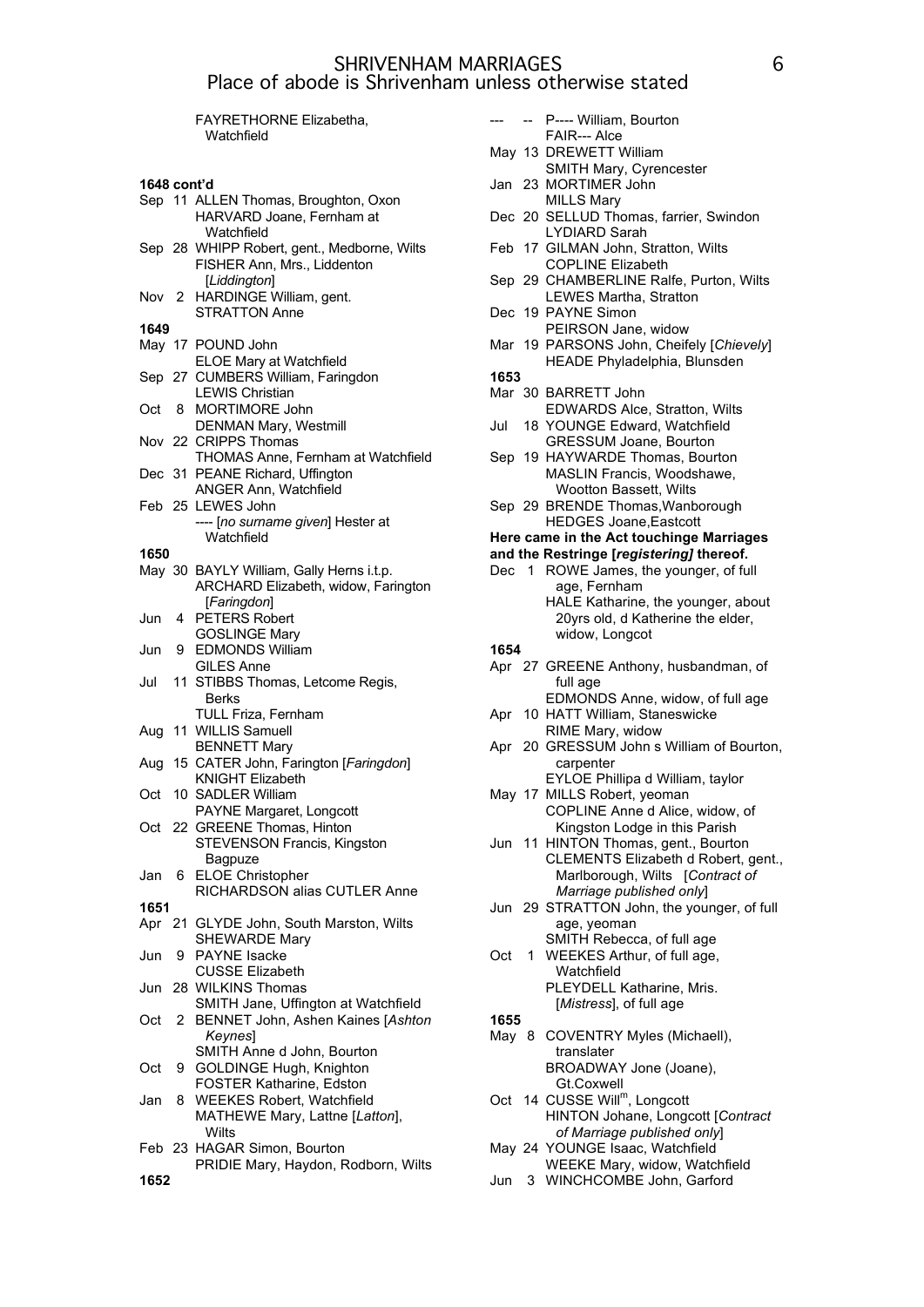EDMONDS Margarett, sp. Jun 21 GEARINGE Henry, Watchfield NOBES Margarett, sp., Eastthropp, Highworth, Wilts

#### **1655 cont'd**

Oct 15 HASKINGE Will<sup>m</sup>, Watchfield YOUNGE Dorothy, Watchfield

Oct 25 YOUNGE Thomas, Watchfield FRANCKLYN Ann, Watchfield [*From here until the middle of 1658 the entry in the Register was accompanied by the following, only the names and the dates were changed. Names which are slightly different or if the date of the signing was different I have entered inside brackets e.g.()]* **I Thomas GEARING Register of the parish of Shrevenham doe hereby signifie That I did\* publish a Contract of Marriage betwene ---- ---- of Shrevenham [or other parish] aforesaid ---- [occupation] of thone part and ---- ---- of the ---- [parish name] singlewoman of the other part in the parish Church of Shrevenham on three servall Lord days att the Close of morneing service and noe excepcion was made by any person against yt. In Testymony whereof I have hereunto this ---- [date,month,year] sett my hande [\* occassionally the deputy Edward WORTHIN**

|  | Nov 24 GEARINGE John<br>POINTER Ann, sp., Stanford [see] |
|--|----------------------------------------------------------|
|  | above - date not given in contract                       |
|  | Feb 25 KINGE Richard, tayler                             |
|  | EYLOE Willmott, sp. [see above]                          |

**1656**

**officiated]**

- Mar 25 WALTER John EDMONDS Elizabeth [*see above*]
- Jun 30 HOLLIHOCK (HOLYOKE) John BROOKES Anne (28<sup>th</sup> June 1656) [*see above*]
- Jun 30 AYERS (AYRES) Edmund, Wanborough, Wilts WOODLY (WOODLEY) Mary [*see above*]
- Jul 31 SMYTH (SMITH) Thomas, Bourton SOWTHBY (SOUTHBY) Mallian, Bourton (29th July 1656) [*see above*]
- Sep 17 VICKERS John, Bourton SILVISTER Jane, Bourton (16<sup>th</sup> September 1656) [*see above*]
- Nov 27 TUNCKES Henry, Seavenhampton, **Wilts** 
	- ASHERIDGE otherwise RAFFE Johane [*see above*]
- Nov 30 VOKINS Will<sup>m</sup>, the younger, **Watchfield** LUCAS alias LOOKER Katherine, Watchfield [*see above*]

#### **1657**

- Apr 2 ANGER Henry, Watchfield STEWARD Marrian, sp., d Edmund, Collshill, Berks [*see above*]
- Apr 27 ARCHARD Thomas WARMAN Judith (24<sup>th</sup> April 1657) [see *above*]
- May 11 ANGER Anthony, Watchfield GARDIAN Bridgett, sp., Charney, Berks [*see above*]
- May 25 FARR John (Thomas), Becket SAMAN Dennes [*see above*]
- Jun 15 LOVEDAY Thomas DAY Alice, sp. [see above]
- Jun 25 STRATTON Thomas, gent. PERRY Jane, Mris [*Mistress*], sp., Gt. Marlowe, Bucks [*see above*]
- Oct 10 BENNETT Walter, yeoman, Watchfield SLIGH Margarett, sp., Cullam, Oxon [*see above - Contract of Marriage published only*]
- Dec 21 HUMFEIRS (HUMPHRES) Caleb, the younger, yeoman, Easthropp, Highworth, Wilts PEPPES Fridiswid, sp. [*see above - Contract of Marriage published only*]
- Jan 4 NEALE Mathew GILL Susana [*see above - Contract of Marriage published only*]

**1658**

- Apr 27 SOWTHBY Robert, Bourton WILDE Judith, Mris [*Mistress*], Charney, Berks [*see above - Contract of Marriage published only*]
- May 20 FARR George, yeoman TWITTY Anne [*see above*]
- Aug 13 GREVILL Samuell, clerke, Mollington, **Warwicks** HINTON Dorothe, Mrs., Bourton
- Nov 7 COLLINS Thomas
- HULL Jane, Byshopton, Wilts
- Feb 3 PAINTER Humphry, Bagnor, Speene, Berks YOUNGE Margaret, Blunsden St. Andrew, Wilts
- **1659**
- Apr 4 RIDLEY John, gent.
- STRATTON Jane, Mrs., married at Marson, Wilts
- May 10 WARREN Steven SEYMOUR Jone, Wroughton, Wilts
- Jun 26 TWILLY alias WILLIBEE Richard WILDER Mary
- VOKINS William, Watchfield READE Jone
- Oct 13 PHILPOT William, Bourton WOODES Mary
- Oct 27 SMITH Edward
- HYNDE Elinor, Bourton Nov 7 ANGELL John
- YOUNGE Elizabeth, Watchfield
- Dec 5 ASHE Samuel , Esq., Langley, Wilts PLEYDEL Anne, Mrs.
- Dec 29 LUDLOH William, Wesbrook, Boxforde, Berks BROWN Anne
- Mar 1 WEEKES William, Watchfield
	- DREWETT Susanna, widow, Longcott at Watchfield

**1660**

Mar 29 BROWNINGE John KEMPSTER Elinor, Bourton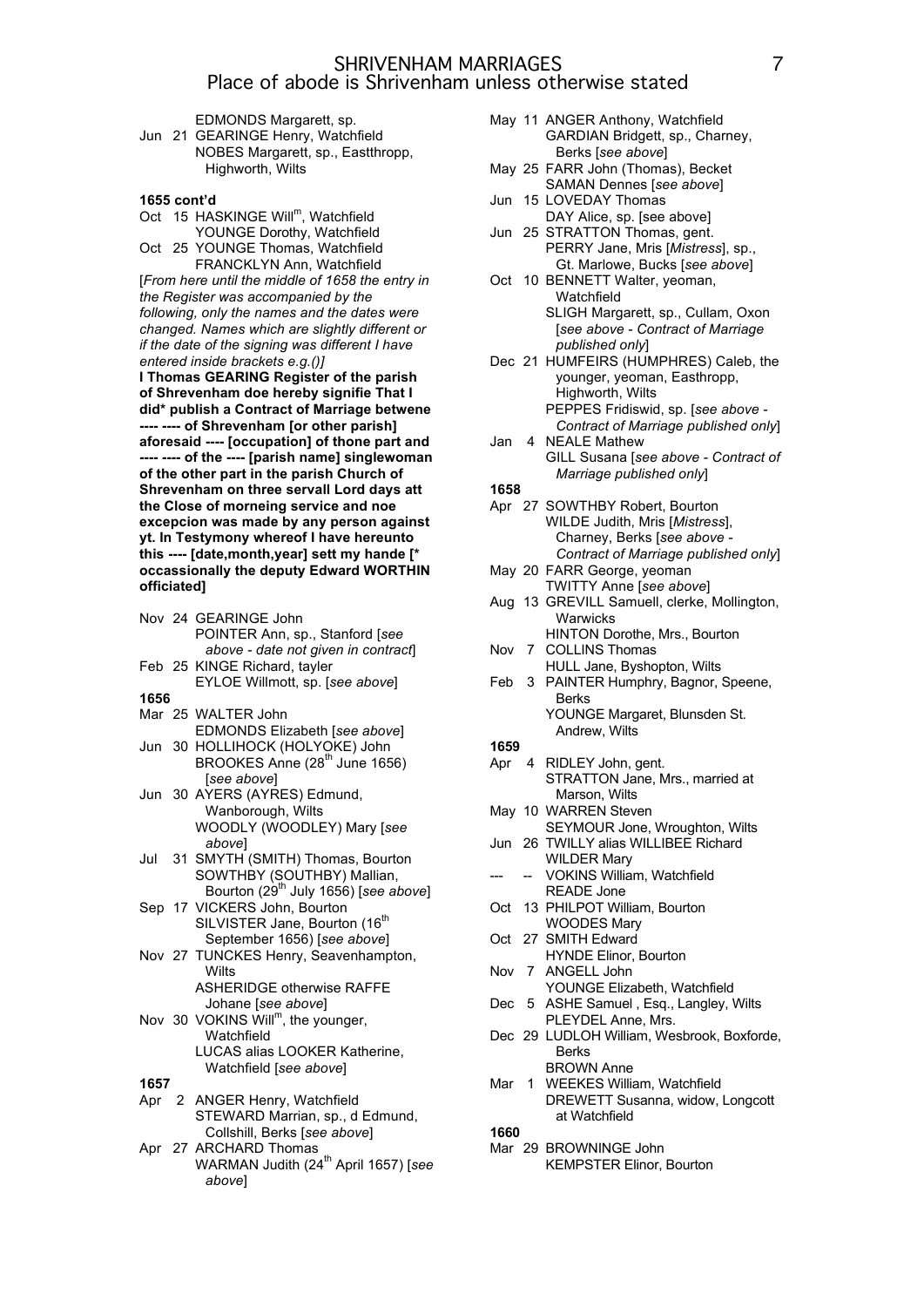| Apr         | - 6                  | CHARLES John, shoemaker or                                          |
|-------------|----------------------|---------------------------------------------------------------------|
|             |                      | cordwainer                                                          |
|             |                      | MORTIMER Mary, widow                                                |
| Mav 7       |                      | SLIPPERY Robert, Lecomb Bassett,                                    |
|             |                      | Berks<br>KINGSTON Elizabeth, Berreton,                              |
|             |                      | Hyworth, Wilts                                                      |
| 1660 cont'd |                      |                                                                     |
|             |                      | Nov 26 BALL Henry, Wanborough, Wilts                                |
|             |                      | NORRICE Elizabeth, Byshopston                                       |
| Dec --      |                      | <b>TOUNESENDE Thomas</b>                                            |
|             |                      | BERRY Elizabeth, Bourton at                                         |
|             |                      | Watchfield                                                          |
|             |                      | Dec 26 RUTTER Richard, Feareford                                    |
|             |                      | [Fairford], Glos                                                    |
|             |                      | COX Anne, Ashberry, Berks<br>Dec 27 EDWARDS John, Wanborough, Wilts |
|             |                      | WARMAN Christian, Wanborough,                                       |
|             |                      | Wilts                                                               |
| Feb 7       |                      | PRATER John, Wanborough, Wilts                                      |
|             |                      | <b>GREENE Anne, Hinton</b>                                          |
| 1661        |                      |                                                                     |
|             |                      | Jun 17 BONDE Richard, Charney                                       |
|             |                      | SAUNDERS Elizabeth, Longcott at                                     |
|             |                      | Watchfield                                                          |
| Oct         | 6                    | STYLES Henry, Marwitch -a-k, Little                                 |
|             |                      | Somerford, Wilts                                                    |
|             |                      | <b>KILMASTER Anne</b>                                               |
| 1662        | $7^{\circ}$          | <b>PARSONS William</b>                                              |
| Apr         |                      | GRAY Anne, Auborne [Aldborne],                                      |
|             |                      | Wilts                                                               |
|             |                      | May 15 POVEY William, Bourton                                       |
|             |                      | HARRARD Susannah, Beckington                                        |
| Jun         | $\mathbf{2}^{\circ}$ | PINFIELD George, Kingston Lislee,                                   |
|             |                      | Berks                                                               |
|             |                      | RIMAN Elizabeth, sp., Purton, Wilts                                 |
| Mar 2       |                      | <b>SUTTON Robert, Longcott</b>                                      |
|             |                      | <b>BOWLE Margery, Longcott</b>                                      |
| 1663        |                      | <b>BUTTE Thomas</b>                                                 |
| May 3       |                      | HAYWARD Mary                                                        |
|             |                      | Jun 15 AYRES Richard                                                |
|             |                      | SAVAGE Sarah                                                        |
| 1664        |                      |                                                                     |
|             |                      | Apr 11 NEAST Richard, Lamborne                                      |
|             |                      | <b>BROOKEMAN Katharine, Highworth</b>                               |
| Apr         |                      | 17 POPE Francis, Gt. Coxwell                                        |
|             |                      | <b>VICKERS Mary, Bourton</b>                                        |
|             |                      | May 19 WATS Thomas, Watchfield                                      |
|             |                      | COLLINS Joane, Watchfield<br><b>STRATTON Thomas, Watchfield</b>     |
| Jun         | 6                    | JENNER Elizabeth, Watchfield                                        |
| Feb         | 6.                   | PARTRIDGE Anthony                                                   |
|             |                      | <b>BROADWAY Anne</b>                                                |
| 1665        |                      |                                                                     |
| Jul         |                      | 27 SMITH Edward                                                     |
|             |                      | <b>HARRIS Edith</b>                                                 |
| Aug         | 3                    | <b>HEDGES Thomas</b>                                                |
|             |                      | STEEVENS Elizabeth                                                  |
| Oct         | 5                    | YOUNGE William                                                      |
|             |                      | <b>SMITH Anne</b>                                                   |
| 1666        |                      | Apr 23 WILSON Thomas, Bourton                                       |
|             |                      | <b>ANGER Sarah, Bourton</b>                                         |
|             |                      | May 17 RESTALL Henry                                                |
|             |                      |                                                                     |

|             |    | <b>ANGER Margaret at Watchfield</b>              |
|-------------|----|--------------------------------------------------|
|             |    | chapple<br>Nov 26 TIRROLD William<br>DOE Margery |
| 1667        |    |                                                  |
|             |    | May 6 PARSONS Jonah                              |
|             |    | <b>PEARSON Jane</b>                              |
| Jun         |    | 17 JENNER Thomas                                 |
|             |    | <b>FAIRETHORNE Mary</b>                          |
|             |    | Aug 29 SAMMON John                               |
|             |    | <b>GRISOME Susannah</b>                          |
|             |    | Sep 26 GYLES John                                |
|             |    | <b>BENNET Margaret</b>                           |
| Oct         |    | 6 SHILTON Richard                                |
|             |    | <b>STRATTON Anne</b>                             |
|             |    | Oct 31 GOSLING John                              |
|             |    | <b>LEADER Katharine</b>                          |
|             |    | Nov 24 BLAGROVE Thomas                           |
| 1668        |    | <b>ALLEN Joane</b>                               |
|             |    | Sep 17 SEALY William                             |
|             |    | <b>MILLS Mary</b>                                |
| 1669 - none |    |                                                  |
| 1670        |    |                                                  |
| Jul         |    | 3 WOULFORD William, Draycot,                     |
|             |    | Chiseton [Chiseldon], Wilts                      |
|             |    | <b>CARTER Mary</b>                               |
| Nov 1       |    | <b>HAYNES Richard</b>                            |
|             |    | OSBORNE Jane                                     |
| 1671        |    |                                                  |
|             |    | Jun 29 JACKSONS Nichola                          |
|             |    | <b>ALLEN Ennable</b>                             |
| Jan         |    | 26 FORT Walter                                   |
|             |    | W--- Judith                                      |
|             |    | Feb 19 NASHE John                                |
|             |    | <b>ILES Mary</b>                                 |
| 1672        |    |                                                  |
|             |    | Jun 25 SPEED Thomas                              |
|             |    | <b>WARREN Anne</b>                               |
| Jun         |    | 30 THACTHER Thomas<br>LOCKEY Elizabeth           |
|             |    | Sep 20 HALE Thomas, gent.                        |
|             |    | PLEYDELL Elizabeth                               |
|             |    | Feb 13 WILLIAMS Francis                          |
|             |    | <b>FRANKLIN Hester</b>                           |
| 1673        |    |                                                  |
|             |    | Jun 12 SAUNDERS Thomas, gent.                    |
|             |    | <b>BLAGROVE Sarah</b>                            |
| Jul         | 6. | TINSON John                                      |
|             |    | <b>WHITEMAN Katharine</b>                        |
| 1674        |    |                                                  |
|             |    | Jun 28 SMITH Edward                              |
|             |    | <b>YORKE Mary</b>                                |
| Feb 1       |    | ADAM William, Lamborne                           |
|             |    | <b>CURTIS Anne, Bourton</b>                      |
| 1675        |    |                                                  |
|             |    | May 30 WALKER John                               |
|             |    | <b>FARMER Mary</b>                               |
|             |    | Jun 20 JOYNER William                            |
| 1677        |    | <b>WILSON Joane</b>                              |
|             |    | May 7 LEWIS Robert, Longcot                      |
|             |    | <b>CLEMENTS Ruth, Highworth</b>                  |
|             |    | May 24 WHILLIER Thomas, Compton                  |
|             |    | <b>FAIREWEATHER Ann</b>                          |
| 1678        |    |                                                  |
| Jun         |    | 23 NEWMAN Robert, Longcott                       |
|             |    |                                                  |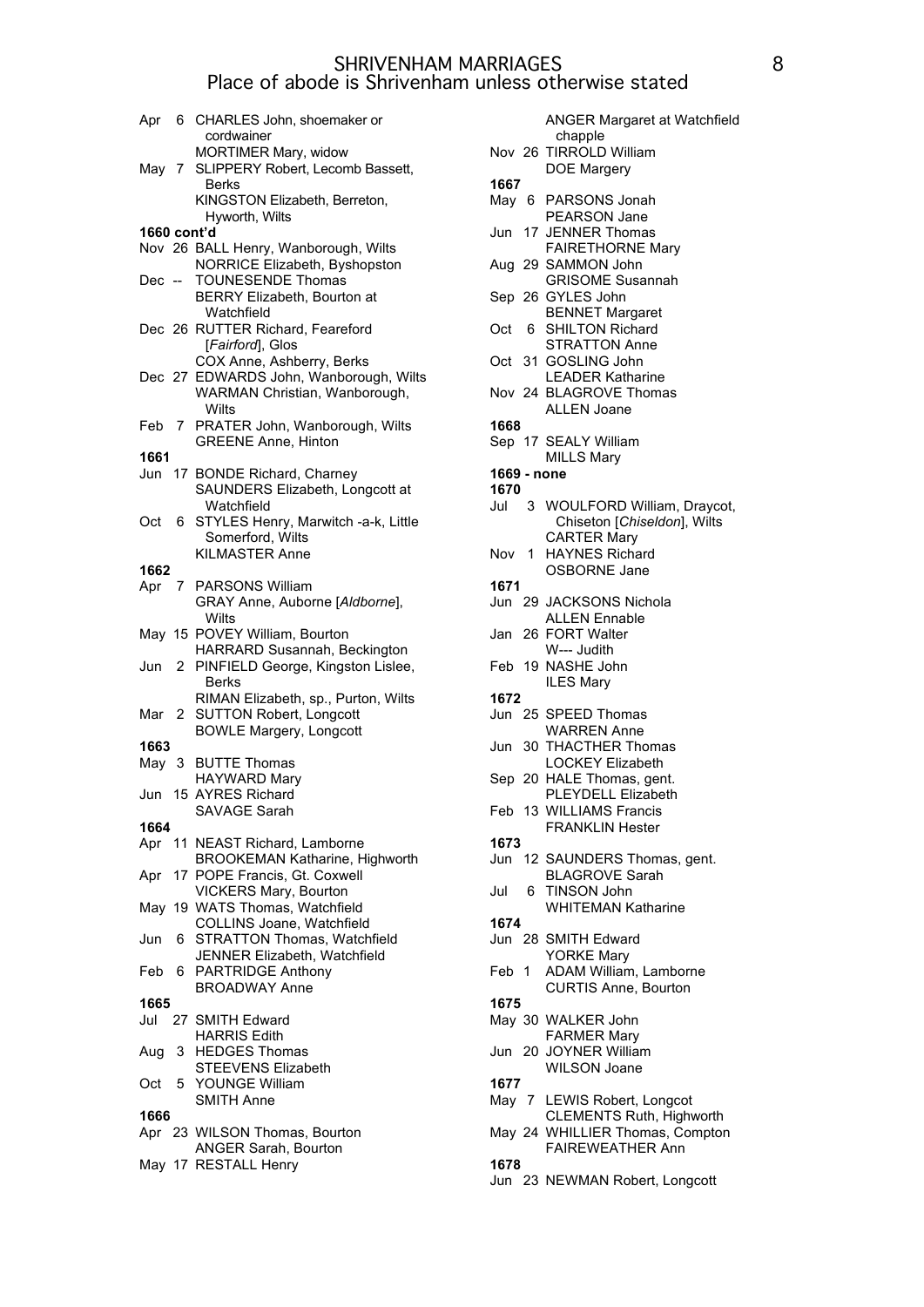|       |                | PITTMAN Mary, Longcott                                    |
|-------|----------------|-----------------------------------------------------------|
| 1679  |                |                                                           |
|       |                | Jul 27 ROW James, Longcott                                |
|       |                | COLLINS Joan, Longcott                                    |
| Oct   | 2              | <b>WHITEING Richard, Longcott</b><br>LOCKE Mary, Longcott |
| Jan   | 22             | NAISH William, junior                                     |
|       |                | DAY Anne                                                  |
| 1680  |                |                                                           |
| Oct   | $\overline{7}$ | TUBB William, Balking<br>HUMPHRIES Hester, Highworth      |
| Oct   |                | 17 THATCHER Thomas, Uffington                             |
|       |                | <b>WARREN Joane</b>                                       |
| Oct   |                | 24 GREEN John, Wantage                                    |
|       |                | POYNTER Mary, Longcot                                     |
| 1681  |                |                                                           |
|       |                | Apr 25 SEYMORE Thomas, Buckland                           |
| Jun   | 6.             | <b>WARREN Elinor</b><br>PHELPS John, Ogborn St. Georg     |
|       |                | MULCOK Ann, Watchfield                                    |
| Dec   |                | 15 GEARING Thomas, Knighton, Ashbry                       |
|       |                | NAISH Ann                                                 |
| Jan   |                | 29 BALL William                                           |
|       |                | <b>EYLOE Joane</b>                                        |
| 1682  |                |                                                           |
| Jun   | 8              | HILL John, Fernham<br><b>GREEN Mary, Fernham</b>          |
|       |                | Sep 16 HARDWICKE Eustace, gent., Little                   |
|       |                | Deane, Glos                                               |
|       |                | WEBB Mary, Mrs., widow                                    |
| 1683  |                |                                                           |
|       |                | Richard VAUGHAN, vicar; Isaac GREEN,                      |
|       |                | Shrivenham and Joseph MAYSEY, Bourton,                    |
| Apr 9 |                | Churchwardens<br>JOHNSON William, Longcot                 |
|       |                | REEVES Jane, Fernham at                                   |
|       |                | Watchfield                                                |
| Apr   |                | 16 YOUNG Thomas                                           |
|       |                | <b>RUDDLE Elizabeth at Watchfield</b>                     |
|       |                | John LEWIS, Shrivenham and Thomas SMITH,                  |
|       |                | Bourton, Churchwardens, sworn April 16 1683               |
|       |                | for the ensuing year<br>Aug 13 BLAGROVE John              |
|       |                | BLAGROVE Mary, Watchfield at                              |
|       |                | Watchfield                                                |
| Oct   | $\overline{4}$ | <b>HOARE Thomas</b>                                       |
|       |                | <b>BUTLER Sarah</b>                                       |
| 1684  |                |                                                           |
|       |                | Oct 23 THATCHER Edward<br><b>WILLIS Mary</b>              |
| Mar   | 1.             | FARR William, Senington                                   |
|       |                | [Semington?]                                              |
|       |                | <b>WILLOBY Mary</b>                                       |
|       |                | Jun 30 YOUNG William, Watchfield                          |
|       |                | ---- -----, Watchfield                                    |
| 1685  |                |                                                           |
| May 7 |                | <b>NAISH George</b><br><b>DAY Rachill</b>                 |
| 1686  |                |                                                           |
| Apr   | 5 <sub>5</sub> | <b>DIOR Edward</b>                                        |
|       |                | YEATS Anne, Longcot                                       |
|       |                | May 24 SMITH John, Vernham [Fernham]                      |
|       |                | EDWARDS Mary, Vernham [Fernham]<br>at Watchfield          |
| 1687  |                |                                                           |
| Apr   |                | 7 POYNTER Thomas, Longcot                                 |
|       |                | MOULDEN Rebeckah, Longcot                                 |

|      |   | May 5 ANGER Anthony<br>YOUNG Marrin, Watchfield at<br>Watchfield         |
|------|---|--------------------------------------------------------------------------|
|      |   | May 12 FARMORE Anthony, Swindon, Wilts<br>YOUNG Anne, Watchfield         |
|      |   | Sep 30 PACKER William, Vernham [Fernham]<br>HILL Mary, Vernham [Fernham] |
| 1688 |   |                                                                          |
|      |   | Nov 12 PAINE Isaac<br>HAYWARD Martha, Bourton                            |
| Feb  | 3 | <b>CHAMP Thomas, Est Hendred</b><br>SURRILL Jane                         |
| 1689 |   |                                                                          |
|      |   | Feb 13 GOOLDING Edward, Fearnham<br><b>BOYCE Mary, Lt.Coxwell</b>        |
| 1690 |   |                                                                          |
|      |   | Jul 20 WATTS Thomas                                                      |
|      |   | STRATTON Elezebeth, Watchfield<br>Nov 16 JACOB John                      |
| Feb  |   | <b>AKUTT Alse, Bourton</b><br>8 YOUNG William, Watchfield                |
| 1691 |   | <b>WILLOBY Mary</b>                                                      |
|      |   | Apr 13 HAINS Richard, Kencott                                            |
|      |   | <b>YOUNG Dorithy</b>                                                     |
|      |   | May 14 LEA John, Longcot                                                 |
|      |   | <b>GOSLING Hester</b>                                                    |
|      |   | May 17 WOODLEY Thomas                                                    |
|      |   | <b>HOLIOAKE Ann</b><br>Jan 15 KING Richard                               |
|      |   | ROWLAND RTH Mary, Newberry                                               |
| 1692 |   |                                                                          |
|      |   | Jul 24 COVENTRY Michall                                                  |
|      |   | SURMAN Jane                                                              |
| 1693 |   |                                                                          |
| Jul  |   | 2 WEEKES William                                                         |
|      |   |                                                                          |
|      |   | <b>SERMON Jane, Little Hinton, Wilts</b>                                 |
|      |   | Dec 31 SEELY John                                                        |
|      |   | <b>HUNT Mary</b>                                                         |
| 1696 |   |                                                                          |
|      |   | Oct 5 GARLICKE John, Fernham                                             |
|      |   | STACY Anne, Fernham<br>Dec 28 GOLDING Abraham, Fernham                   |
|      |   | HORNE Mary, Fernham                                                      |
|      |   | Jan 21 POVEY Thomas, Bourton                                             |
|      |   | STONE Jane, Bourton                                                      |
| 1697 |   |                                                                          |
|      |   | Apr 25 ROBINSON Thomas, Watchfield                                       |
|      |   | <b>KEMP Alice, Coleshill</b>                                             |
|      |   | Sep 29 WILSON Henry, Bourton<br>CULL Elizabeth, Bourton                  |
| Oct  | 4 | LEWIS Robert, Longcot                                                    |
|      |   | SHILTON Martha, Longcot                                                  |
| Dec  |   | 19 NAISH John                                                            |
|      |   | <b>GREENHILL Sybill</b>                                                  |
| 1698 |   | Feb 19 JOYNER Robert, b., Kempsford, Glos                                |
|      |   | COX Catherine, sp., Bourton were                                         |
|      |   | married at Ashbery, Berks                                                |
| Apr  |   | 16 BUNCE Thomas                                                          |
|      |   | BUTLER Mary, Childrey, Berks at                                          |
|      |   | Watchfield<br>Dec 15 MIDWINTER William, b.                               |
|      |   | HINE Mary, sp., Coleshill                                                |
| 1699 |   |                                                                          |
| Apr  |   | 10 STONE James, b., Bourton<br>HARRIS Susannah, sp., Bourton             |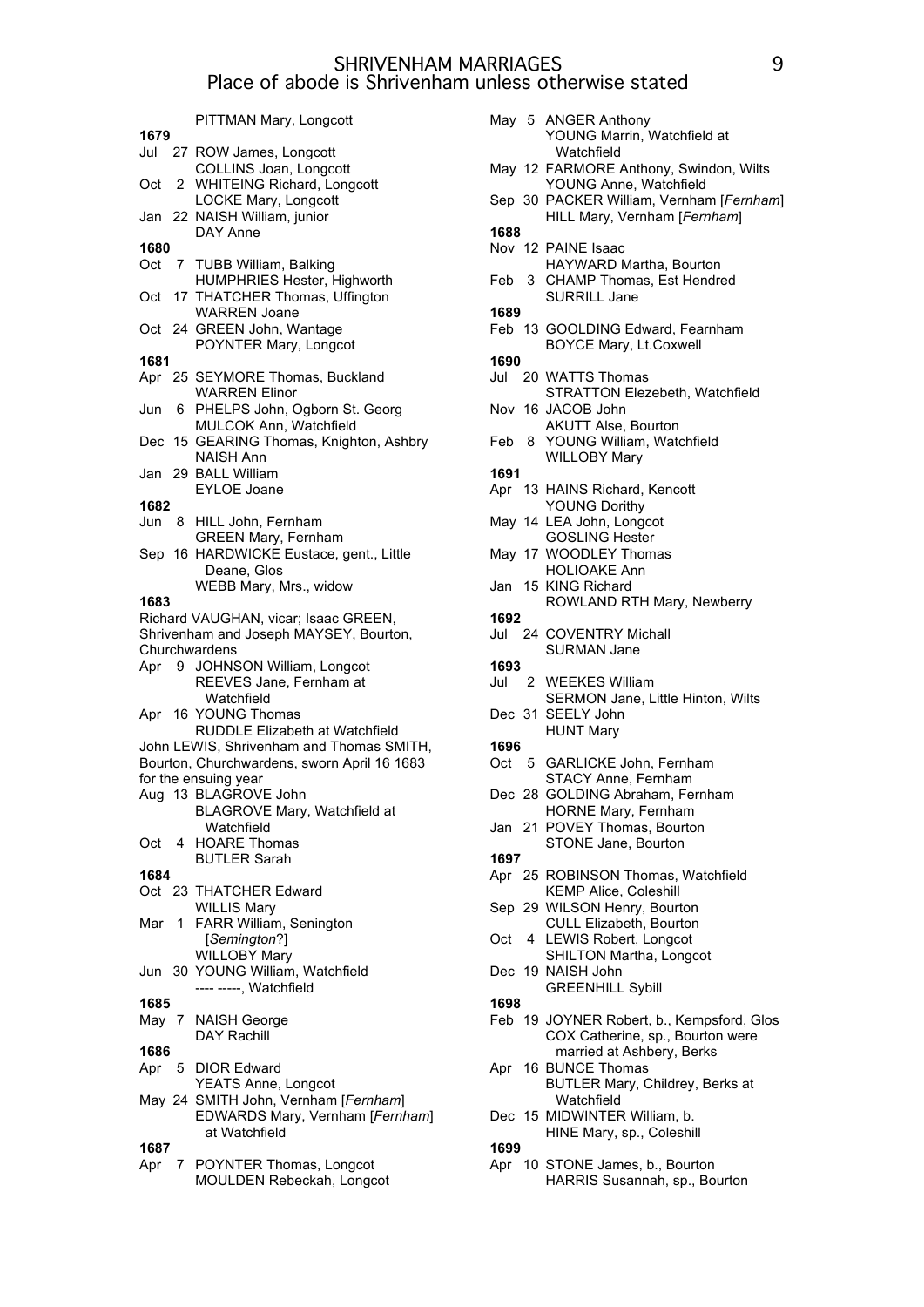|  | May 28 WATTS William, b.         |
|--|----------------------------------|
|  | <b>PAYNE Edith</b>               |
|  | Nov 7 LEWIS Anthony, b., Longcot |
|  | BARNES Joanna, sp., Longcot      |

| 1700 |                                                                 | 1708 |                                                         |
|------|-----------------------------------------------------------------|------|---------------------------------------------------------|
|      | May 23 LAWRENCE Caesar, b., Watchfield<br>BAKER Elizabeth, sp., |      | Apr 19 SAYER Henry, b., St. Lawrenc<br>Reding [Reading] |
|      | Sevenhampton, Highworth, Wilts                                  |      | WISE Jane, sp., Marshton, Hig                           |
|      | Sep 10 ASTLEY John, b., Vicar of Wicot, Wilts                   |      | Wilts                                                   |
|      | TRUESTONE Elizabeth, sp.                                        |      | Jun 17 SAUNDERS James, b., Fernha                       |
|      | Nov 14 LEWIS John, b.                                           |      | BLAGROVE Mary, sp., Longco                              |
|      | HOLMES Elizabeth, sp.                                           | 1709 |                                                         |
| 1701 |                                                                 |      | Jun 11 HAYES Richard, b., Wilcot, Wil                   |
| Apr  | 19 HALL Joseph, b., Arlington, Bybury,                          |      | MILL Margaret, sp., Wilcot, Wil                         |
|      | Glos                                                            |      | Sep 7 POUND Obadiah, b., Bourton                        |
|      | FAIRTHORNE Sarah, widow,                                        |      | BUTT Ruth, sp., Bourton                                 |
|      | Watchfield                                                      | 1710 |                                                         |
| Jun  | 19 WEBB Francis, b., Fernham                                    |      | Jun 19 BALLARD Edward, b., Ramsbu                       |
|      | TAYLOR Anne, sp., Fernham                                       |      | Wilts                                                   |
|      | Sep 30 CHIVERS John, b., Bourton                                |      | HUNT Martha, sp.                                        |
|      | <b>THATCHER Martha, Bourton</b>                                 |      | Aug 7 COLE William, wid., Wroughtor                     |
|      | Feb 2 HAYWARD John, b., Bourton                                 |      | WICKS Amy, sp.                                          |
|      | FISHER Martha, sp., Bourton                                     | Nov  | 1 ARCHAT Thomas, b., Wanbord                            |
| 1702 |                                                                 |      | Wilts                                                   |
| Apr  | 12 BRIDGES Richard, b., North Marston,                          |      | COX Jane, sp., Stall pitts                              |
|      | Wilts                                                           |      | [Shrivenham]                                            |
|      | JENNER Elizabeth, sp.                                           | Jan  | 14 RICHINS Francis, b., Longcot                         |
| Jun  | 14 KEEBLE William, b., Bourton                                  |      | WATTS Elizabeth, sp., Longcot                           |
|      | DIESON Mary, sp., Bourton                                       |      | Feb 4 BLANCHARD John, b., Swindor                       |
| Oct  | 3 GREEN William, b., Bourton                                    |      | SALT Elizabeth, sp., Shrevenha<br>Cowlease              |
| 1703 | JACOB Jane, sp., Bourton                                        | 1711 |                                                         |
| Oct  | 4 MARSHAM John, b., Bourton                                     |      | Apr 15 HIGGS Richard, b., Longcot                       |
|      | WILSON Mary, sp., Bourton                                       |      | TUCK Mary, sp., Fernham                                 |
| 1704 |                                                                 |      | May 19 HOBBES John, wid., Fernham                       |
|      | Oct 18 WILKINS John, b. Longcot                                 |      | CURTIS Elizabeth, widow, Fern                           |
|      | WATTS Susannah, sp., Longcot                                    | Jun  | 4 GILES Thomas, b., Longcot                             |
|      | Jan 13 STONEHAM Mark, b.                                        |      | ROW Ursula, sp., Longcot                                |
|      | GREEN Mary, sp.                                                 |      | Sep 30 HATTON Thomas, b., Watchfiel                     |
| 1705 |                                                                 |      | HOAR Deborah, sp., Watchfield                           |
|      | May 9 HOWELL Matthew, b., Wanborough,                           | Oct  | 8 AXFORD John, b., Wilcot, Wilts                        |
|      | Wilts                                                           |      | THATCHER Betty, sp.                                     |
|      | CLEVELAND Martha, sp.,                                          | Jan  | 3 WRAY William, b., Vicar of Broa                       |
|      | Sevenhampton, Highworth, Wilts                                  |      | Wilts                                                   |
|      | May 29 AVENILL Stephen, b., Watchfield                          |      | BING Elizabeth, sp., Colshill, Be                       |
|      | BRIND Anne, sp., Alcorn Bridge                                  | 1712 |                                                         |
|      | Sep 3 SADLER Richard, wid., Farington                           |      | Sep 29 MANFIELD Thomas, b., Longco                      |
|      | [Faringdon]                                                     |      | DURREL Grace, sp., Longcot                              |
|      | NEWPORT Martha, sp., Watchfield                                 |      | Oct 27 PARSONS John, b.                                 |
| Jan  | 19 GOSLING George, b., Bourton                                  |      | BAKER Anne, sp., Bourton                                |
|      | PORFERY Mary, sp., Bourton                                      |      | Dec 15 ALDER Edward, b., Watchfield                     |
| 1706 |                                                                 |      | WATTS Elizabeth, sp., Watchfie                          |
|      | Sep 28 STONE Benjamin, b., Bourton                              |      | Jan 26 SMITH Roger, b., Stallpits [Shriv                |
|      | HARRIS Anne, sp., Bourton                                       |      | TILLING Jane, sp., Stallpits                            |
| Jan  | 13 AVENILL Thomas, b., Watchfield                               |      | [Shrivenham]                                            |
|      | DAY Susanna, sp., Watchfield                                    | Feb  | 9 TARANT John, b., Wroughton, \                         |
| Jan  | 14 HUNT Edward, b.                                              | 1713 | SALMON Anne, sp.                                        |
| Feb  | SAULT Anne, sp.                                                 |      |                                                         |
|      | 8 PRATER Samuell, b.<br>SHEAT Jane, widow                       |      | Apr 16 KENDALL Andrew, wid., Bampt<br>Oxon              |
| 1707 |                                                                 |      | PEN Jane, sp., Bampton, Oxon                            |
| Sep  | 1 ROW Thomas, b., Longcot                                       |      | May 10 GOODWIN Richard, b., Stainsw                     |
|      | SMITH Hannah, sp., Longcot                                      |      | LAWRENCE Elizabeth, sp., Stai                           |
|      | Sep 27 KENT Benjamin, b., Bishopston, Wilts                     | Jul  | 3 LONG Christopher, b., Newbury                         |
|      |                                                                 |      |                                                         |

| Oct  | 4  | JENNER Martha, sp., Bourton<br>KINGSON William, b., Watchfield<br>DAVIS Elizabeth, sp., Watchfield         |
|------|----|------------------------------------------------------------------------------------------------------------|
| Nov  |    | 9 POVEY John, wid., Bourton<br>SHERMAN Catherine, sp., Bourton                                             |
|      |    | Nov 23 EDMUNDS William, b.<br>GERING Martha, sp., Watchfield                                               |
| 1708 |    |                                                                                                            |
|      |    |                                                                                                            |
|      |    | Apr 19 SAYER Henry, b., St. Lawrence,<br>Reding [Reading]<br>WISE Jane, sp., Marshton, Highworth,<br>Wilts |
|      |    | Jun 17 SAUNDERS James, b., Fernham<br>BLAGROVE Mary, sp., Longcot                                          |
| 1709 |    |                                                                                                            |
| Jun  | 11 | HAYES Richard, b., Wilcot, Wilts                                                                           |
| Sep  | 7  | MILL Margaret, sp., Wilcot, Wilts<br>POUND Obadiah, b., Bourton                                            |
|      |    | BUTT Ruth, sp., Bourton                                                                                    |
| 1710 |    |                                                                                                            |
| Jun  |    | 19 BALLARD Edward, b., Ramsbury,<br>Wilts                                                                  |
|      |    | HUNT Martha, sp.                                                                                           |
| Aug  | 7  | COLE William, wid., Wroughton, Wilts                                                                       |
|      |    | WICKS Amy, sp.                                                                                             |
| Nov  | 1. | ARCHAT Thomas, b., Wanborough,<br>Wilts                                                                    |
|      |    | COX Jane, sp., Stall pitts<br>[Shrivenham]                                                                 |
| Jan  |    | 14 RICHINS Francis, b., Longcot                                                                            |
|      |    | WATTS Elizabeth, sp., Longcot                                                                              |
|      |    |                                                                                                            |
| Feb  | 4  | BLANCHARD John, b., Swindon, Wilts<br>SALT Elizabeth, sp., Shrevenham                                      |
|      |    | Cowlease                                                                                                   |
| 1711 |    |                                                                                                            |
| Apr  |    | 15 HIGGS Richard, b., Longcot                                                                              |
|      |    | TUCK Mary, sp., Fernham                                                                                    |
| May  | 19 | HOBBES John, wid., Fernham                                                                                 |
|      |    | CURTIS Elizabeth, widow, Fernham                                                                           |
| Jun  | 4  | GILES Thomas, b., Longcot                                                                                  |
|      |    | ROW Ursula, sp., Longcot                                                                                   |
|      |    | Sep 30 HATTON Thomas, b., Watchfield                                                                       |
|      |    |                                                                                                            |
|      |    | HOAR Deborah, sp., Watchfield                                                                              |
| Oct  | 8  | AXFORD John, b., Wilcot, Wilts                                                                             |
|      |    | THATCHER Betty, sp.                                                                                        |
| Jan  | 3  | WRAY William, b., Vicar of Broadchalk,<br>Wilts                                                            |
|      |    | BING Elizabeth, sp., Colshill, Berks                                                                       |
| 1712 |    |                                                                                                            |
|      |    | Sep 29 MANFIELD Thomas, b., Longcot                                                                        |
|      |    | DURREL Grace, sp., Longcot                                                                                 |
| Oct  |    | 27 PARSONS John, b.                                                                                        |
|      |    |                                                                                                            |
|      |    | BAKER Anne, sp., Bourton<br>15 ALDER Edward, b., Watchfield                                                |
| Dec  |    |                                                                                                            |
|      |    | WATTS Elizabeth, sp., Watchfield                                                                           |
| Jan  |    | 26 SMITH Roger, b., Stallpits [Shrivenham]<br>TILLING Jane, sp., Stallpits                                 |
|      |    | [Shrivenham]                                                                                               |
| Feb  | 9  | TARANT John, b., Wroughton, Wilts                                                                          |
|      |    | SALMON Anne, sp.                                                                                           |
| 1713 |    |                                                                                                            |
| Apr  |    | 16 KENDALL Andrew, wid., Bampton,                                                                          |
|      |    | Oxon                                                                                                       |
|      |    | PEN Jane, sp., Bampton, Oxon                                                                               |
|      |    | May 10 GOODWIN Richard, b., Stainswick                                                                     |
|      |    |                                                                                                            |
|      |    | LAWRENCE Elizabeth, sp., Stainswick                                                                        |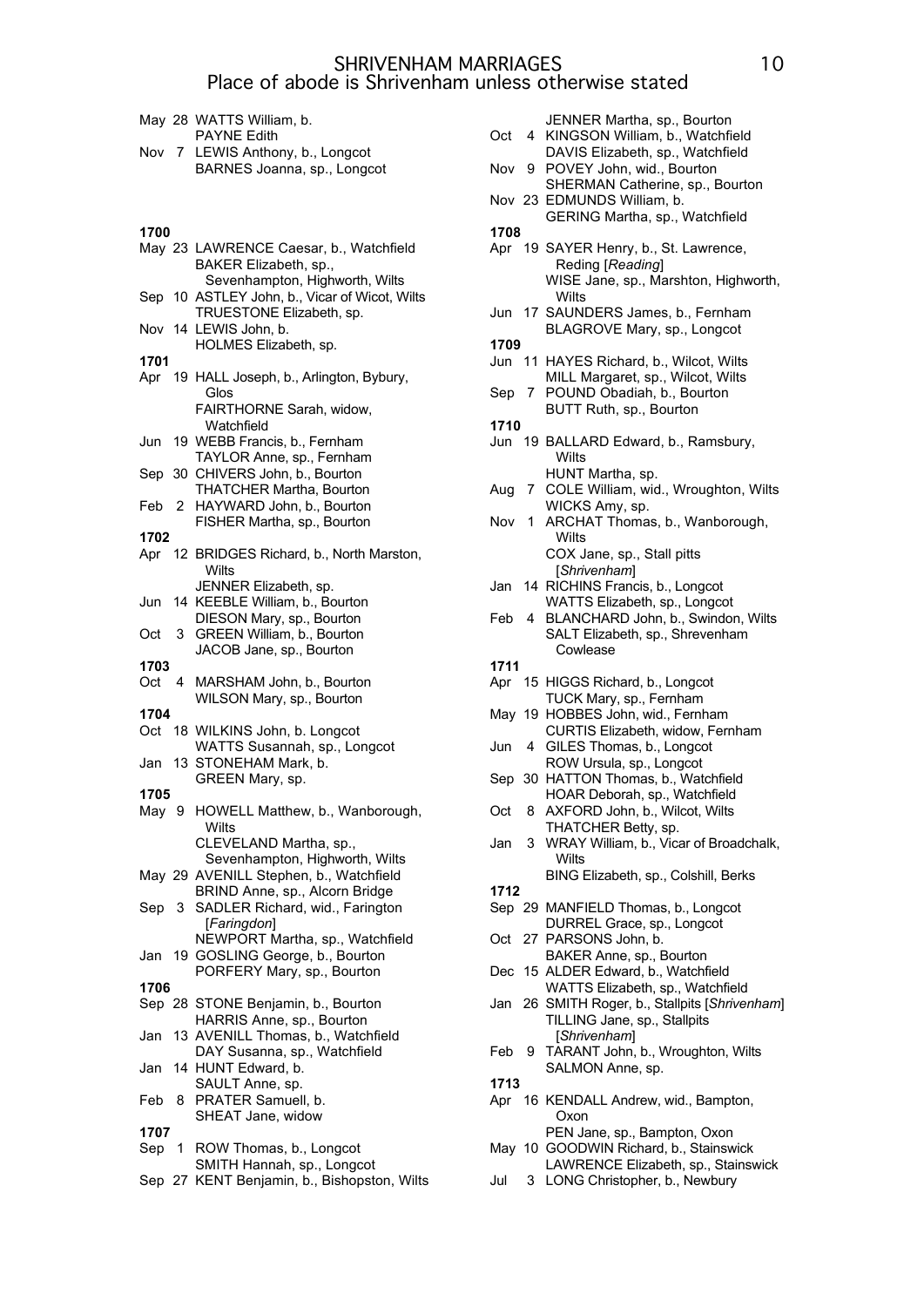|      |    | BUTTLER Elizabeth, sp.                                              |
|------|----|---------------------------------------------------------------------|
| Oct  | 26 | CHEER Abraham, b., Fyfield                                          |
|      |    | PIKE Wilmot, sp.                                                    |
| Feb  | 2  | JENKINS George, b., Buscott                                         |
|      |    | YOUNG Mary, sp., Watchfield                                         |
|      |    |                                                                     |
| 1714 |    |                                                                     |
| Oct  | 7  | LOOKER James, b., Sevenhampton,                                     |
|      |    | Highworth                                                           |
|      |    | WILLIS Mary, sp., Stainswick                                        |
| Oct  | 18 | SHILTON John, b., Bourton                                           |
| Nov  |    | MILLES Anne, sp.<br>16 POUND Richard, b., Uffington                 |
|      |    | TUCK Sarah, sp., Bourton                                            |
| Jan  |    | 30 VOKINS John, wid., Watchfield                                    |
|      |    | HAMBLIN Elizabeth, widow, Kenbury                                   |
| 1715 |    |                                                                     |
| Jul  | 11 | HERBERT Thomas, Tackley, Oxon                                       |
|      |    | PARKER Mary, Comb, Oxon                                             |
| Oct  |    | 20 EDWARDS Thomas, b.                                               |
|      |    | NALDER Martha, sp.                                                  |
| Oct  |    | 20 HORNE John, b.                                                   |
|      |    | SANDERS Joane, sp.                                                  |
| Dec  | 4  | EDMUNDS John, b.                                                    |
|      |    | SANDERS Ruth, sp.                                                   |
| Jan  |    | 29 WILD Thomas, b., Swindon, Wilts                                  |
|      |    | WEEKS Elizabeth, sp.                                                |
| 1716 |    |                                                                     |
| Apr  | 9. | YOUNG James, b., Watchfield                                         |
|      |    | PHILIPS Anne, sp., Watchfield                                       |
| Apr  | 12 | EYLOE Richard, b., gent.                                            |
|      |    | THRUSTON Mary, Mrs., sp.                                            |
| May  | 21 | STRATTON Thomas, b., Watchfield                                     |
|      |    | WATTS Jane, sp., Watchfield                                         |
| Sep  |    | 30 LEWIS Lawrence, wid., Faringdon                                  |
|      |    | MILLS Elizabeth, sp.                                                |
| Oct  |    | 23 NEWPORT Charles, b., Sparsholt                                   |
|      |    | WILLOUGHBY Frances, sp.                                             |
| 1717 |    |                                                                     |
| Jun  |    | 19 ARNOLD Thomas, b.<br>JOYNER Anne, sp.                            |
| Jul  | 1. | WADHAM Thomas, b., Bourton                                          |
|      |    | JOHNSON Mary, sp., Bourton                                          |
|      |    | Aug 28 ARMSTRONG Joseph, b., St. Mary,                              |
|      |    | Reading, Berks                                                      |
|      |    | WISE Elizabeth, sp., Stanton, Wilts                                 |
| Oct  | 5. | CURREL Walter, b., Widford, Glos                                    |
|      |    | SMYTH Mary, sp.                                                     |
| Oct  | 22 | POUND William, b.                                                   |
|      |    | WALKER Mary, sp.                                                    |
| Jun  | 13 | BINT Robert, b., Sparsholt                                          |
|      |    | WILLOUGHBY Jane, sp.                                                |
| 1718 |    |                                                                     |
| Apr  |    | 13 COOK John, b., Broad Blunsdon,                                   |
|      |    | Highworth, Wilts                                                    |
|      |    | THATCHER Mary, sp.                                                  |
| Apr  | 14 | WARREN Stephen, b.                                                  |
|      |    | NAISH Anne, sp.                                                     |
| Apr  |    | 14 BAYLIF Thomas, b., Longcot                                       |
|      |    | CHAMP Anne, sp., Longcot                                            |
| Apr  |    | 28 PINELL John, junior, b., Bourton<br>ROBERTSON Anne, sp., Bourton |
| Jul  |    | 29 BUTLER Richard, b., Childrey, Berks                              |
|      |    | BUNTS Mary, sp., Childrey, Berks                                    |
|      |    |                                                                     |

Aug 4 FARR John, b., Becket NEPTON Elizabeth, widow

| Oct  |                | 5 LAWRENCE Joseph, b., Highworth,<br>Wilts                    |
|------|----------------|---------------------------------------------------------------|
|      |                | EDMUNDS Mary, sp., Bourton                                    |
|      |                | Dec 25 NAISH William, b.<br>NEW Sarah, sp., Stainswick        |
| 1719 |                |                                                               |
|      |                | Mar 29 FRANCIS Thomas, b., Challow                            |
|      |                | WOODLEY Anne, sp., Bourton                                    |
|      |                | Sep 30 WILLIAMS William, b., Stainswick                       |
| 1720 |                | DAY Elizabeth, sp.                                            |
| Jul  |                | 28 TOMS Henry, b., Watchfield                                 |
|      |                | HAINES Dorothy, sp., Watchfield                               |
| Aug  | 1.             | LAWRENCE Robert, b., Highworth,                               |
|      |                | Wilts                                                         |
|      |                | SMART Elizabeth, sp., Fryers                                  |
|      |                | [Shrivenham]<br>Sep 29 CARTER Richard, b., Watchfield         |
|      |                | HAINES Anne, sp., Watchfield                                  |
| Feb  | 2              | SIMS Robert, wid., Marston, Oxon                              |
|      |                | PENN Anne, sp., Bourton                                       |
| Feb  | 16             | WINTERBOURN Richard, b., Longcot                              |
| 1721 |                | EDMUNDS Sarah, sp., Longcot                                   |
| Jun  | 1              | ANGER Thomas, b., Watchfield                                  |
|      |                | FARR Sarah, sp., Becket                                       |
| Oct  | 2              | PIKE John, b.                                                 |
|      |                | GRIFFIN Elizabeth, sp.                                        |
| Oct  | $\mathbf{2}$   | WILLOUGHBY Robert, b.                                         |
|      |                | STRONG Susanna, sp.                                           |
| Feb  | 2              | LOCK Henry, b., Barrington Magna<br>BATTEN Mary, sp., Longcot |
| 1722 |                |                                                               |
| Apr  |                | 22 ARNOLD William, b., Polton                                 |
|      |                | <b>HEDGES Mary</b>                                            |
|      |                | May 24 BURROUGH Benjamin, b.,                                 |
|      |                | Wanborough                                                    |
|      |                | EDMONDS Margaret, sp.<br>Jun 24 JAMES Edward, b., Longcot     |
|      |                | COX Anne, sp., Longcot                                        |
| Aug  | 8              | BARGEMAN Thomas, b., Hinton Parva,                            |
|      |                | Wilts                                                         |
|      |                | RUMSEY Hanna, sp., Cheisleton                                 |
|      |                | [ <i>Chiseldon</i> ], Wilts                                   |
| Sep  |                | 29 CLIFFORD Thomas, b., Becket<br>SHEAT Anne, sp., Becket     |
| Oct  | 1.             | SANDFORD Abraham, b., St.                                     |
|      |                | Stephens, Bristol                                             |
|      |                | LEWIS Mary, sp.                                               |
| Oct  | 1.             | POYNTER Thomas, b., Longcot                                   |
|      |                | BALLARD Sarah, sp., Longcot                                   |
| Dec  |                | 24 STRATTON William, wid.<br>LEG Mary, sp., Ashbery           |
|      |                | Dec 27 YOUNG John, b., Westmill                               |
|      |                | [Shrivenham]                                                  |
|      |                | GERING Mary, sp., Watchfield                                  |
|      |                | Dec 27 LOVE Francis, b., Childrey                             |
|      |                | WATTS Mary, sp., Watchfield                                   |
| Feb  | 2              | ARNOLD Antony, wid.<br>POVEY Deborah, widow, Bourton          |
| 1723 |                |                                                               |
| Oct  | 1.             | HAWKINS John, b., Lt. Coxwell,                                |
|      |                | Farington [Faringdon]                                         |
|      |                | WATTS Bridget, sp., Watchfield                                |
| Oct  |                | 20 ARNOLD Benjamin, b.                                        |
| Nov  | $\overline{7}$ | JOYNER Susanna, sp.<br>WHITE James, b., Watchfield            |
|      |                |                                                               |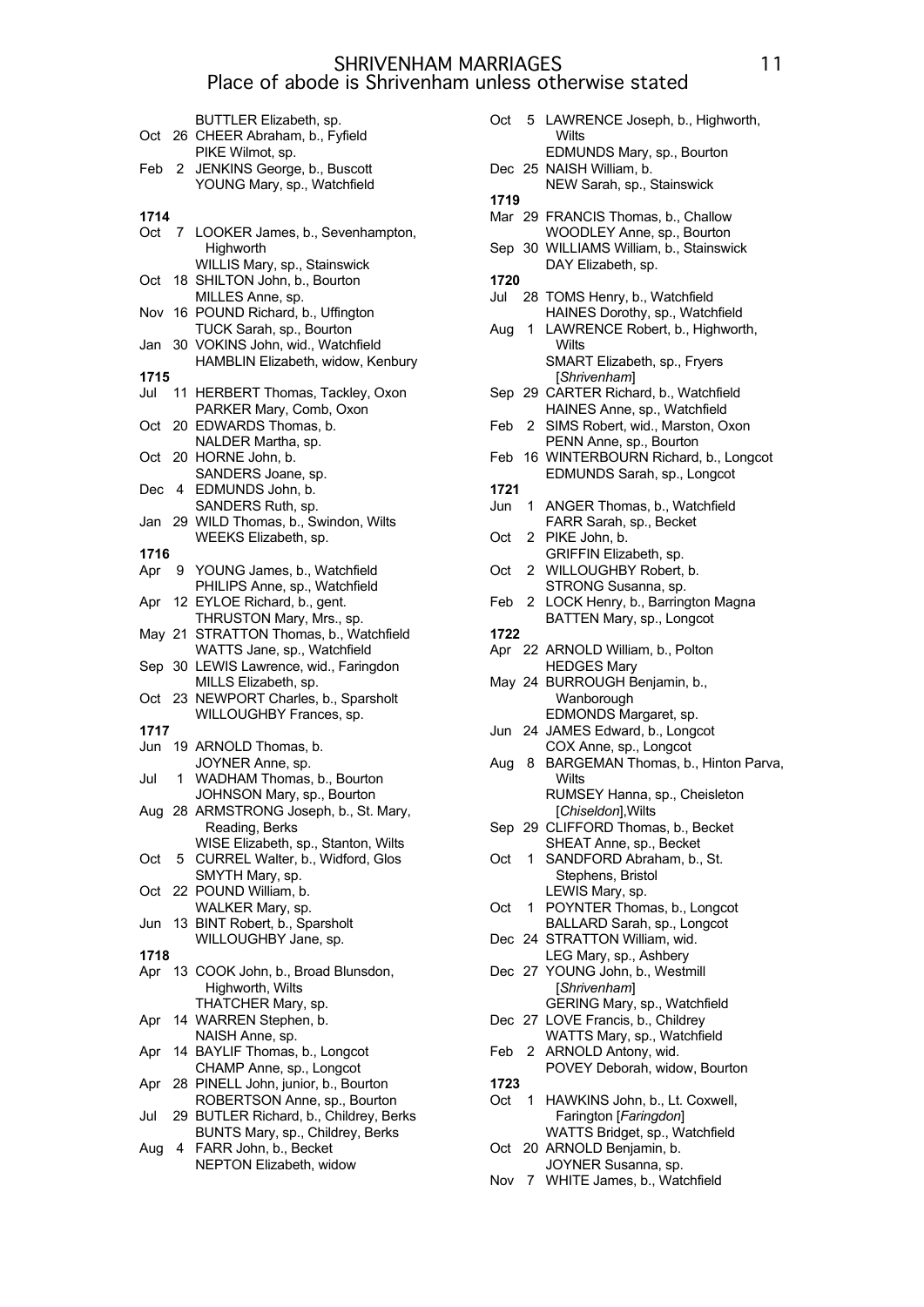STOUT Elizabeth, sp., Watchfield **1724** Sep 9 STEPHENS Francis, b., gent. KEEBLE Anne, Mrs., sp. Oct 3 GIBBS Charles, b., Stainswick COSTER Dorothy, sp., Bourton **1725** Jun 27 PERRIN William, b., Fryers [*Shrivenham*] YOUNG Elizabeth, sp., Watchfield Jul 19 UNDERWOOD Thomas, wid., Bishopston, Wilts POVEY Catherine, widow, Bourton Oct 21 TUCK Thomas, b., Bourton HONYBONE Mary, sp., Bourton **1726** Sep 29 CURTIS Thomas, b., Bourton HUGGINS Elizabeth, sp., Bourton Sep 29 HOARE John, b., Bourton POUND Anne, sp., Bourton Nov 17 ARNOLD John COSTER Elizabeth, sp., Bourton **1727** Jun 11 SMITH Henry, b., Watchfield TUCKER Elizabeth, sp., Watchfield Jun 25 PUSEY Thomas, b., Ashberry POVEY Susanna, sp., Bourton Aug 31 HOLSNEY John, b., Watchfield ALDER Elizabeth, sp., Watchfield Sep 28 LEWIS Francis, b., Longcot WATTS Sarah, sp., Longcot Nov 2 ANGER John, b., Watchfield HAMMOND Anne, sp., Watchfield Jan 15 HARNEY Richard, wid., White Chapel, Middx SOUTHBY Sarah, Mrs., sp., Bourton Jan 31 LOCKEY Joseph, b., Pusey PRATER Alice, sp. **1728** Apr 29 PEAK Thomas, b., Hannington, Wilts WATTS Margaret, sp., Watchfield Sep 30 EDMONDS Edward, b. TUCK Elizabeth, sp., Bourton Oct 12 MARCHAM John, b., Bourton SMITH Anna, sp., Watchfield Feb 4 HORN William, b. VINER Elizabeth, sp., Becket **1729** Dec 23 ARNOLD Benjamin, wid. SHEAT Jane, sp. **1730** Mar 30 POYNTER Edward, b., Becket MAYES Martha, sp., Becket Mar 30 THATCHER Thomas, b. WHITEWAY Mary, sp. May 7 ARNOLD Thomas, wid. POVEY Mary, sp., Longcot Jun 30 SHEPHERD Jonathan, wid., Wanborough, Wilts WEB Jane, sp., Becket Jul 27 ARNOLD Antony, wid. HORE Margaret, widow **1731** Apr 20 LEADER Richard, b., Wroughton, Wilts

HANDSEL Sarah, sp., Watchfield

Sep 15 DEACON James, b., Watchfield HUGHES Bridgit, sp., Watchfield Sep 16 GOLDING Abraham, b., Burscott, Berks LEGGATT Hanna, sp., Burscott, Berks Sep 29 SMITH Jonathan, b., Fryers [*Shrivenham*] PINEL Anna, sp., Fryers [*Shrivenham*] Oct 1 SHEPHERD Christopher, b. MILLS Anne, sp. Feb 22 WILLIS John, b., Longcot HIGGINS Mary, sp., Longcot **1732** Apr 7 MARSHAM Thomas, b., Yatendon, Berks FLECHER Mary, sp., Down Amney, Glos Apr 10 JENNER Robert, b. TUGGY Anne, sp. Apr 13 LEWIS John, b. NASH Mary, sp. Apr 17 SHIPPERY Edward, b., Childrey, Berks STREAT Elizabeth, sp., Westmill, Shrivenham May 8 POVEY Thomas, junior, b., Bourton HAGGARD Anne, sp., Bourton May 15 LAWRENCE John, b., Sevenhampton, Highworth, Wilts LAWRENCE Betty, sp., Watchfield May 22 HAINS William, b., Watchfield KEATE Elizabeth, sp., Longcot May 29 BLANDFORD Edward, b., Watchfield GREAVES Frances, sp., Becket Jun 11 HARDING Robert, b., Bishopstown, Wilts DOD Mary, sp. Jul 16 NEW Thomas, b. WATTS Anne, sp., Watchfield **1733** Apr 19 HEATH Benjamin, b., Little Hinton, **Wilts** POVEY Mary, sp., Bourton Jun 14 TUCK Thomas, wid., Bourton DOULTON Jane, widow Feb 2 EVEN Tho<sup>s</sup>, Mr., clerk STEPHENS Margaret, Mrs. by lic. **1734** Jan 20 QUARRINGTON W<sup>m</sup> HEDGES Eleanor **1735** Apr 8 MIDWINTER Thos ECCLES Mary May 3 SMITH Edw<sup>d</sup> ROSE Mary by lic. May 6 STEPTOW Wm SMITH Patience by lic. May 7 WHITEWAY John PARSONS Mary Nov 10 STANLY Henry VOCKINS Mary Jan 1 GARDINER Rob<sup>t</sup> WATTS Edy Jan  $1$  MAY  $W^r$ PIERCE Catherine by lic. Jan  $7$  LEG  $W^m$ GOSLING Esther **1736**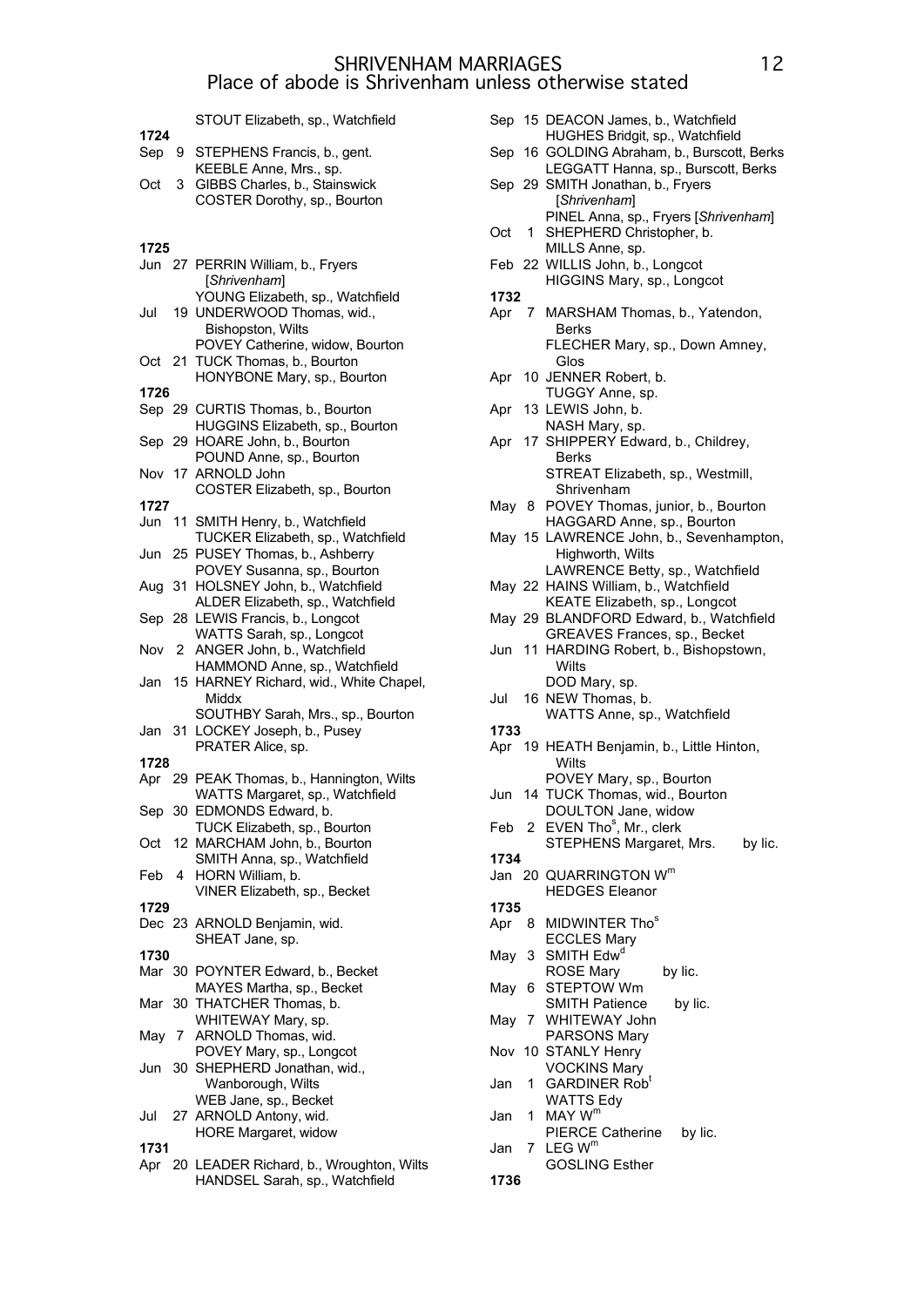|             |    | Apr 1 MOORE Joseph, Bart., Howell,<br>Lincoln     |
|-------------|----|---------------------------------------------------|
|             |    | MORRIS Henrietta Maria, Mrs.,                     |
|             |    | by lic.<br>Fernham<br>Sep 27 ANGER W <sup>m</sup> |
|             |    | AIRES Eliz.<br>by lic.<br>Sep 30 BROWN Philip     |
|             |    | HAMILTON Mary by lic.                             |
| 1736 cont'd |    | Sep 30 MAJOR John                                 |
|             |    | <b>HAYWARD Eleanor</b>                            |
| Oct         |    | 4 NEW Joseph<br>RODBURN Joan                      |
| Oct         |    | 9 ROBY John<br>NOBES Susanna, Longcot<br>by lic.  |
| 1737        |    |                                                   |
|             |    | Jul 28 THATCHER W <sup>m</sup> , Woolston         |
|             |    | <b>BATTIN Martha, Longcot</b><br>by lic.          |
|             |    | Sep 15 BATTIN Jn                                  |
|             |    | by lic.                                           |
| Nov         |    | HEUSE Eliz., Longcot<br>8 LAWRENCE Theoph.        |
|             |    | <b>GEY Mary</b>                                   |
|             |    | Dec 26 ESSEX Geo.                                 |
|             |    | <b>MORETON Sus., Longcot</b>                      |
|             |    | Feb 7 RODGERSON Jn, Wantage                       |
|             |    | <b>ANGER Anne</b><br>by lic.                      |
| 1738        |    |                                                   |
| Apr         |    | 3 NEAT Stephen, Knighton                          |
|             |    | YOUNG Esther, Watchfield<br>by lic.               |
| Jun         | 8  | HANDS W <sup>m</sup> , Standford                  |
|             |    | <b>BOND Mary, Coleshill</b><br>by lic.            |
| Oct         |    | <b>SEALY Ths</b>                                  |
|             |    | <b>POTTER Sarah</b>                               |
| Jan         |    | 13 LAWRENCE Ths                                   |
|             |    | <b>EMLIN Garthery</b>                             |
| 1739        |    |                                                   |
|             |    | Apr 22 GILES Jn                                   |
|             |    | ------ [no surname given] Sarah,                  |
|             |    | Longcot                                           |
|             |    | Apr 23 WESTER Jo <sup>s</sup>                     |
|             |    | <b>EDMUNDS Ruth</b>                               |
|             |    | Oct 22 HARRIS W <sup>m</sup>                      |
|             |    | <b>BROOKES Jane</b><br>by lic.                    |
|             |    | Aug 23 DAVIS W <sup>m</sup>                       |
|             |    | PEMBERTON Sus.                                    |
|             |    | Sep 27 LEADER Rich <sup>d</sup>                   |
|             |    | ----- [no surname given] Hannah                   |
| Oct         |    | 22 WILLIAMS William                               |
|             |    | ----- [no surname given] Mary                     |
| Jan         |    | 9 BROAD Rob <sup>t</sup>                          |
| 1740        |    | <b>HICKS Eliz., Longcot</b>                       |
|             |    |                                                   |
|             |    | May 29 BROWN Edw <sup>d</sup><br>POYTHREUS Martha |
|             | 8. | by lic.<br><b>ALLOWAY Ths</b>                     |
| Jun         |    | PINNELL Marg., Ashbury                            |
| Oct         |    | by lic.<br>16 BLACKWELL Rich <sup>d</sup>         |
|             |    | <b>MARCHAM Mary</b>                               |
| Oct         |    | 19 STRATTON Ths                                   |
|             |    | LAWRENCE Margaret, Watch. by lic.                 |
| Dec         |    | 11 BUTLER Cornelius                               |
|             |    | <b>HUNT Anne</b>                                  |
| Jan         |    | 1 GREEN Jn, Ashbury                               |
|             |    | WILLIAMS Eliz., Longcot<br>by lic.                |
| 1741        |    |                                                   |
|             |    | Mar 30 STANLEY Wm                                 |
|             |    | GODDARD Constance<br>by lic.                      |

Mar 31 WOODROFF Thos HOPKINS Anne, Ashbury by lic. Apr 3 PINNEGAR Jn SEALY Eliz. by lic. Apr 28 LEWIS Anth. WILLIAMS Ann, Lon. [*presumably Longcot*] Sep 1 TARRANT Edw<sup>d</sup> PRACY Mary, Lambourn Aug 31 CARTER Rich<sup>a</sup> GREENWOOD Mary Oct 4 HALL W<sup>m</sup> PLAYER Mary, Watch. **1742** Apr 20 SYMONDS John, Longcot BEESLY Ann, Longcot Jul 19 THOMAS William, Watchfield STEPTOWE Hannah, Watchfield Aug 21 AKERMAN Joseph, Swindon, Wilts GILMORE Francess, Swindon, Wilts *REGISTER ENTRIES MISSING FROM 1743 TO 1753 - 3 YEARS FILLED IN FROM B.T'S* **1751 from B.T's** Jun 23 JENNINGS Wm WILSON Mary Aug 28 RICKARDS Charles KING Sarah Sep 29 JENNER W<sup>m</sup> TUGGY Eliz. Sep 29 SKINNER Th<sup>s</sup> POYNTER Eliz. Jan 2 JOHNSON John VOKINS Mary Jan 4 LEWIS Geo. WILLOUGHBY Grace Jan 16 HOAR Giles WILKINS Mary **1752 from B.T's** Jun 1 MAY Natha FAIRTHORNE Mary Jun 2 PAIN Mathew WILLOBY Grace Dec 22 NEW Daniel QUALINGTON Eliz. **1753 from B.T's** Oct 2 STRATTON John KEATES Jane, Longcot Oct 8 DARLING Ambrose, Markett Ilsley NORTH Mary Oct 28 HUGHES John, Odstone SMITH Eliz., Bourton **1754** Aug 8 BOWLES John HICKS Mary by lic. W: John ffranklin; Thomas Foard **1755** May 30 TOWNSHEND James, a minor DAVIS x Elizabeth by lic. with consent of parent W: John Bowles; Thomas Foard Jul 12 LAPWORTH x Richard, wid., lab., Bourton HUMPHREYS x Elizabeth, sp., Bourton W: Thomas Foard; Ann Anger Aug 10 CRIPPS x Edward, b., Sennington, Highworth, Wilts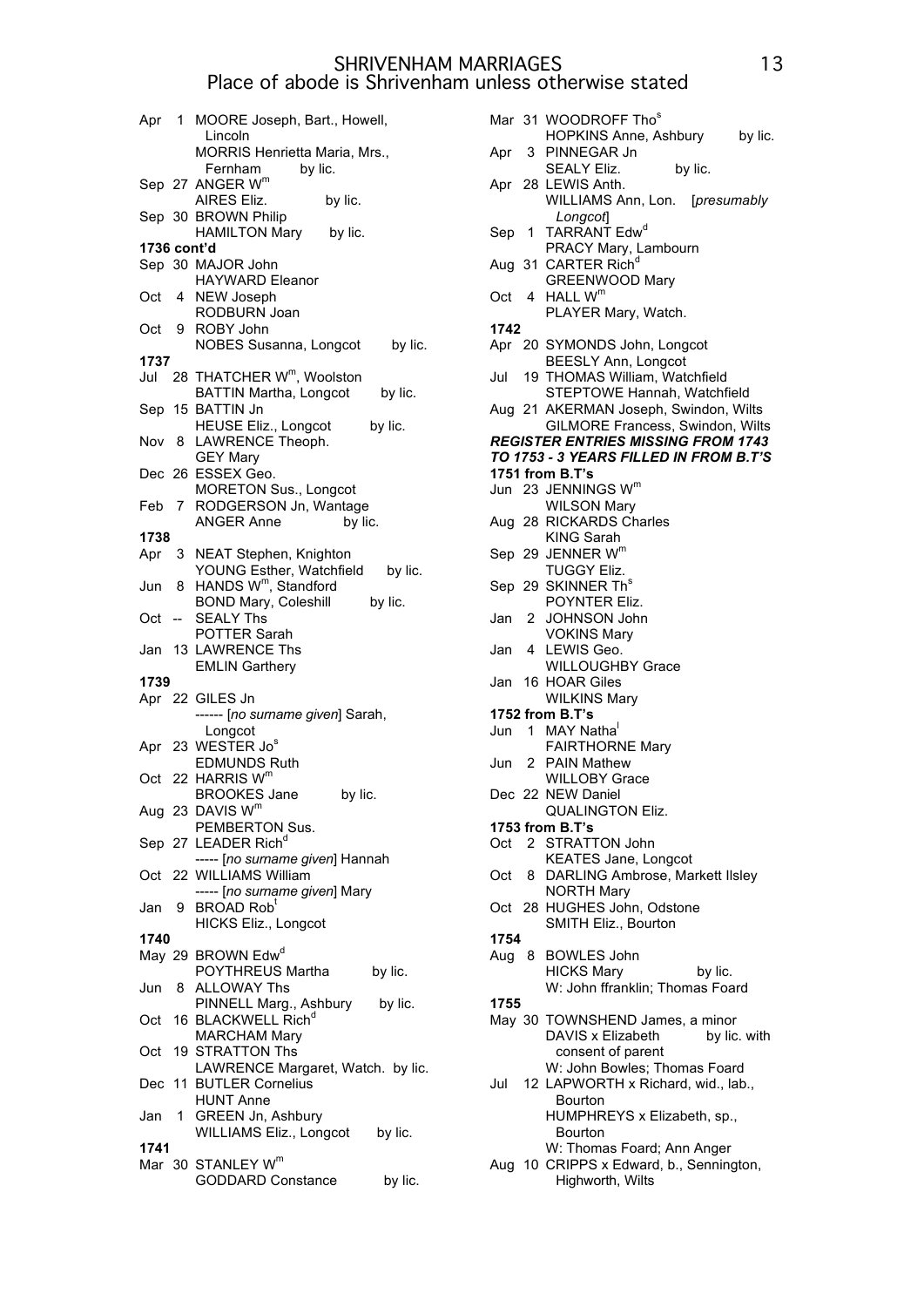OSBORN x Gertrude, sp. [*OSBORNE in banns*] W: Rob<sup>t</sup> Larance; Thomas Foard Oct 11 WILLIS Henry, b., lab., Shellingford STRONG Mary, sp. W: Thomas Foard; William Foard

- **1755 cont'd**
- Oct 12 DRAPER x George, lab., HAZAEL x Jane, sp. [*HASELL in banns*]
- W: Thomas Foard; John x Willoughby Oct 26 LIDDIARD x Gabriel, lab., Watchfield ALSOP x Hannah, sp., Watchfield W: John Sly; Thomas Foard
- **1756**

**1757**

- Jun 7 SLY x John, a minor, Uffington, Berks FERRIMAN x Elizabeth, sp., St. Mary's, Longcot by lic. & consent of parents
	- W: Thomas Foard; Tho<sup>s</sup> Morse
- Jan 1 KING John, yeoman, St. Mary's, Longcot LONG Elizabeth, sp., St. Mary's, Longcot
	- [*No signatures, no witnesses' signatures*]
- Feb 3 BOWLES John, jun., 23, b. BOWLES Mary, 23, sp. by lic. W: John Bowles; Thomas Foard
- Aug 12 EDMONDS x George, 28, b. LOCKE x Mary, 26, sp. W: Thomas Foard; Ann Wheeler
- Oct 13 MOULDEN x Henry, 24 & upwards, b., Beckett BEDFORD x Elizabeth, a minor, sp., Beckett with consent of parents
- W: Thomas Foard; Ann Wheeler Oct 31 RODWAY William, 24, b., lab. EDMONDS x Martha, 23, sp. W: John Naish; Ann Wheeler
- **1758**
- Jan 30 HAINES Fran., wid. SMITH Mary, sp. by lic. W: Betty Smith; Thomas Foard Sep -- GEERING John, b., lab., Watchfield
- [*GERRING in signature*] GOODALL x Elizabeth, sp., Watchfield W: Thomas Foard; Ann Wheeler
- Oct 8 GOODEY Thomas, 25, Ardenton, Berks [*GOODEN in signature*] STONE Lucy, 22, sp. by lic. W: Thomas Foard; Th. x Wheeler
- Nov 1 YOUNG x Thomas, b., Gt.Coxwell HUNT x Phebe, sp., Watchfield W: Thomas Foard; Ann Wheeler
- Dec 28 SANSOM James, 21, b., husbandman YOUNG Sarah, 21, sp. by lic. W: Edward Warren; Mary Ranyard **1759**
- Jun 4 YOUNG x James, b., Watchfield WILLOUGHBY x Lettuce, sp. W: Tho<sup>s</sup> Simmons; Tho. Foard
- Oct 29 SIMMONDS Robert, b., Highworth, Wilts [*SIMMONS in signature*] BOUCHIER Mary, sp. [*BASHER in signature*] W: Mary Ranyard; Thomas Foard
- **1760**
- May 3 VOKINS x William, wid. TOMLIN Mary, 25, sp. by lic. W: Thomas Betts; Thomas Foard
- Oct 14 WILLOUGHBY William, wid. CLIFFORD x Dennis, widow W: James Russell; Tho. Midwinter
- Dec 20 HUNT Edward, wid. STEVENS Betty, 21, sp. by lic. W: Edward x Young; Thomas Foard **1761**
- Jan 1 PERING x Thomas, b. FAIRTHORNE x Susannah, 21, sp. by lic. W: Edward x Young; Thomas Foard
- Mar 19 WHITEWAY John, 24, b. ATWELL x Elizabeth, 22, sp. W: William Willoughby; Thomas Foard
- Apr 2 HUGHES x James, wid. SHEPHERD Mary, sp. by lic. W: Bar. Cottons; Thomas Foard
- Jul 20 TUCK x Thomas, 24, lab. STEVENS Sarah, 23, sp. W: Edmund Church; Thomas Foard
- Aug 7 FORD x Samuel, 26, lab., sojourner in this Parish TRUMAN x Jane, 21 compleat, sp. by lic.
- W: John Frampton; Thomas Foard Oct 19 WILLSON Joseph, 27, b. AUSTIN Francess, widow by lic.
- W: John Sharps; Thomas Foard Nov 1 ANGER Adye Ayers, 24, b.
- SANSOM Betty, 27, sp. by lic. W: John Naish; Henry Fairthorne
- Nov 2 HANCOKE Benjamin, 28, b., Stratton DREW Ann, 25, sp. [*DRUE in signature*] W: Hannah Row; Thomas Foard
- **1762**
- Jan 11 ANGEL John, 35, b. [*AINGEL in signature*] LESTER Philadelphia, 33, sp. [*LEICESTER in banns*]
- W: William Horn; Thomas Aingel Jul 11 BERRY John, 29, b.
- NASH Miriam, 33 by lic. W: John Naish; Thomas Foard Aug 9 JENNER William, 36, wid.
- PIKE x Susanna, 27, sp. W: Tho<sup>s</sup> Carter; Charles Lucas
- Oct 11 MOULDEN x Thomas, 25, b. JOY x Anne, 27, sp., Gt. Coxwell W: William Whiteway; Henry Bey
- Oct 24 WESTHALL x William, 32, b. STRATTON Margaret, a minor by lic. & consent of parents W: Rob. Lawrence: ----?
- Nov 21 HART x William, 22, b., Broad Hinton PRYER x Mary, 19, Bourton by lic. & consent of parents W: John Coster; Joseph Willson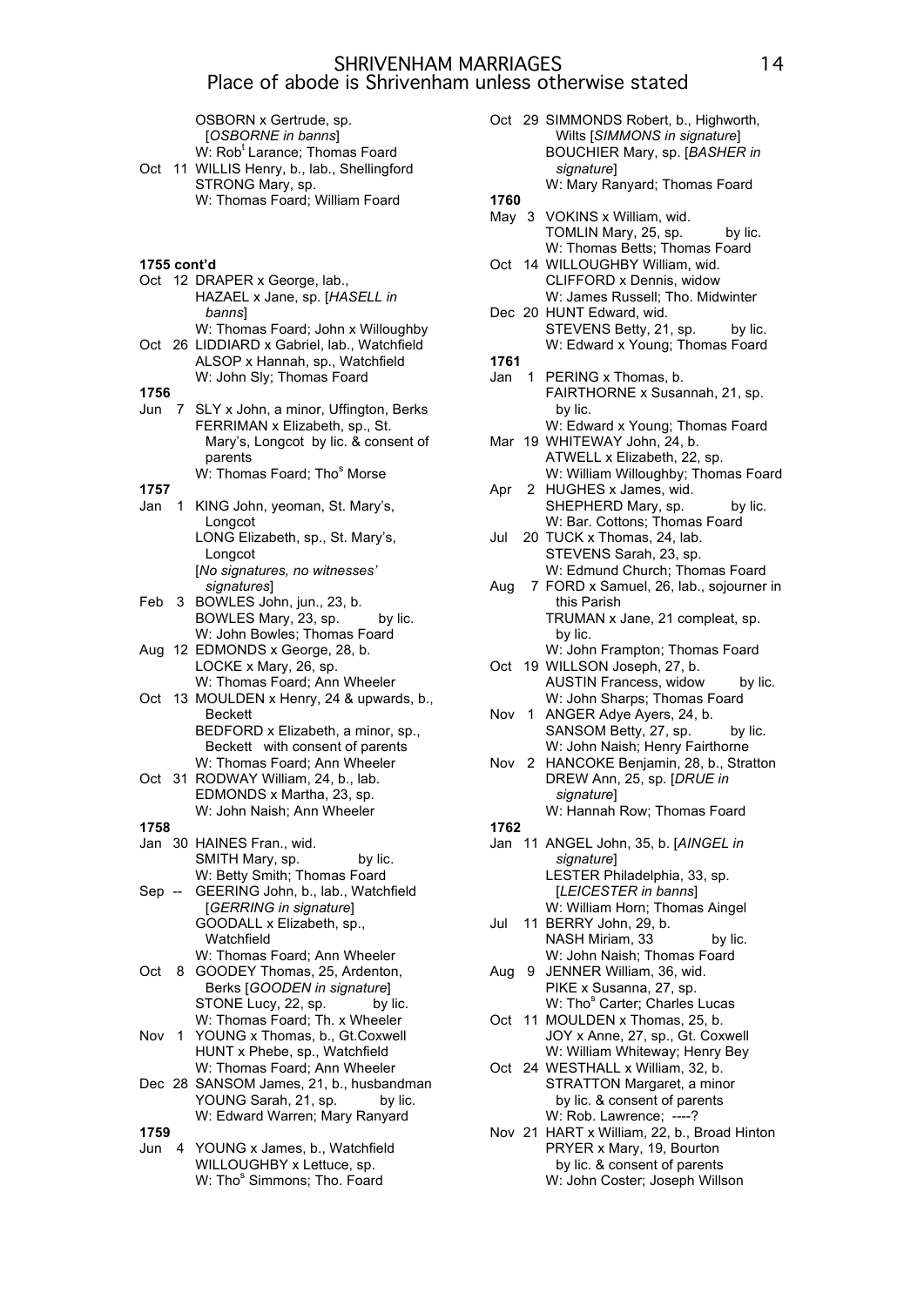- Nov 22 ATWOOD James, 25, b., Wanborough EDWARDS x Caroline, 28, sp. W: Amariah Fairthorn; Tho. Foard
- Dec 30 ACOTT William, 23, b., Coleshill, Berks SMITH Betty, 27, sp. by lic. W: John Dodwell; Tho. Foard

#### **1763**

- Jan 13 HARDING x John, 27, b., Watchfield THATCHER x Margaret, 24, sp. W: Thomas Thatcher; Thomas Foard
- Apr 11 YOUNG Isaac, 27, b. MAYOE x Betty, 21, sp. by lic. W: James Sansum; Thomas Foard
- Apr 18 MOXOM x Joseph, 23, b. GRIFFIN x Grace, 25, sp. W: Thos. Willoughby; Tho. Foard Apr 25 CRIPS x James, 22, b., Uffington, Berks IMBLIN x Sarah, a minor, sp. with consent of parents
- W: Thomas x Smart; Tho. Foard May 23 AKERMAN William, b., Rodbourn, **Wilts**
- HOPKINS Grace, 24, sp. by lic. W: James Akerman; John Hopkins
- Jun 29 POINTER John, 24, b. [*POYNTER in signature*] RICKARDS Sarah, widow by lic. W: Will<sup>m</sup> Thatcher; Amariah Fairthorn
- Aug 4 BOWLES John, 34, wid. LEICESTER Mary, 20 [*LESTER in signature*] by lic. & consent of parents W: Edward Kildinan?; John ffranklin
- Aug -- KING John Hughes, b., Shellingford, Berks BATTEN Elizabeth, minor by lic. & consent of parents W: Rich<sup>d</sup> Batten; William Tuckwell Aug 12 LAWRENCE x Thomas, 28, b. EDMONDS x Martha, 29, sp. W: Denis Woodders; Thomas Foard
- Sep 2 BUTLER John, 38, b. THATCHER x Martha, 24 by lic. W: William Horn; Amariah Fairthorn
- Oct 13 WHEELER x Thomas, 28, b. THATCHER x Betty, 23, sp. W: Thomas Foard; B. Cotton Oct 24 TURNER x Richard, 23, b.
- READ x Hannah, 23, sp. W: B. Cotton; Thomas Foard
- Nov 2 CURTIS x Henry, 26, b. NIPORIS x Jane, 27, sp. W: Benjamin Povey; Thomas Foard
- **1764**
- Jan 30 POVEY Benjamin, 22, b. HEDGES x Elizabeth, 40, Ashbury by lic. W: Thomas Povey; Thomas Foard May 20 THATCHER x Joshua, 25, b.
- HUNTER Mary, 24, sp. W: Thomas x Wheeler; Thomas Foard
- Jul 16 POWELL x John, 22, b. QUARINTON x Mary, 26, sp. W: John Hopkins; Thomas Foard
- Oct 29 BARNET x Robert, 25, b. SMITH x Mary, 27, sp. W: B. Cotton; Thomas Foard Nov 28 BURFORD x Gabriel, 28, b., Lambourn STANLEY x Mary, 20, sp. W: B. Cotton; Thomas Foard Dec 23 HATTON x Bartholomew, 23, Letcombe Regis HUMPHRIES x Sarah, 24 W: John Williams; Thomas Ford **1765** Feb 23 BADCOCK John, b. NOBES Susannah, sp. by lic. W: Edward Young; Rich<sup>d</sup> Pearse May 19 JACOBS x John, 25, b., lab., Watchfield ELLOT x Elizabeth, 24, sp., Watchfield W: Tho. Foard; William Whitnoy Sep 9 TITCHENER John, 25, b. LAPPER x Judy, 19, sp. Bourton W: B. Cotton; Thomas Foard Sep 16 PERRING x Nathaniel, 21, b. RODBOURN x Betty, 22, sp. W: W<sup>m</sup> Lewis; Thomas Foard Oct 5 PULLEN x John, 23, b. FAIRTHORNE x Rachel, 23, sp. by lic. W: Thomas Gerring; Thomas Foard Oct 28 CAMBRY x Benjamin, b. ELLOTT x Mary, sp. W: W<sup>m</sup> Lewis; Isaac Young Oct 28 RICHES x William, b. Gt. Coxwell MAIYOU Anne, sp. [*MAYOW in signature*] W: W<sup>m</sup> Lewis; Isaac Young Nov 7 LORD x William, b. STOTTER x Hannah, sp. W: Thomas Jones; Thomas Foard Nov 11 ROBY x Robert, 24, b. BLACKHALL x Sarah, 24, sp. by lic. W: Thomas Foard; Denis Woodders Nov 25 JONES William, 26, b., Westwill, Oxon WATKINS Mary, 23 [*or 27*], sp. by lic. W: Jn<sup>o</sup> Yateman; Thomas Foard Dec 26 STRATTON William, b. WILKINS x Elizabeth, sp. by lic. W: John Williams; Edward Stratton **1766** Jan 16 EGINTON Edmond, 27, b., Barrington, Berks KEATES x Martha, sp. by lic. W: Richard Edginton; Thomas Foard Feb 18 HINTON Peter, b., South Cerney, Glos WILKINS Margaret, sp. by lic. W: Thomas Mill; John Hinton Apr 13 POCOCK Samuel, b., St. James, Westminster, Middx BLAGRAVE Catherine, sp. by lic. W: Carolina Stockhouse?; Martha Cox Apr 19 GOODWIN Robert, b., Stratton, Wilts<br>MUNDAY Lydia, sp. by lic. MUNDAY Lydia, sp. W: John Munday; B. Cotton
- May 27 TUCKER x William, b. EDWARDS x Penelope, sp.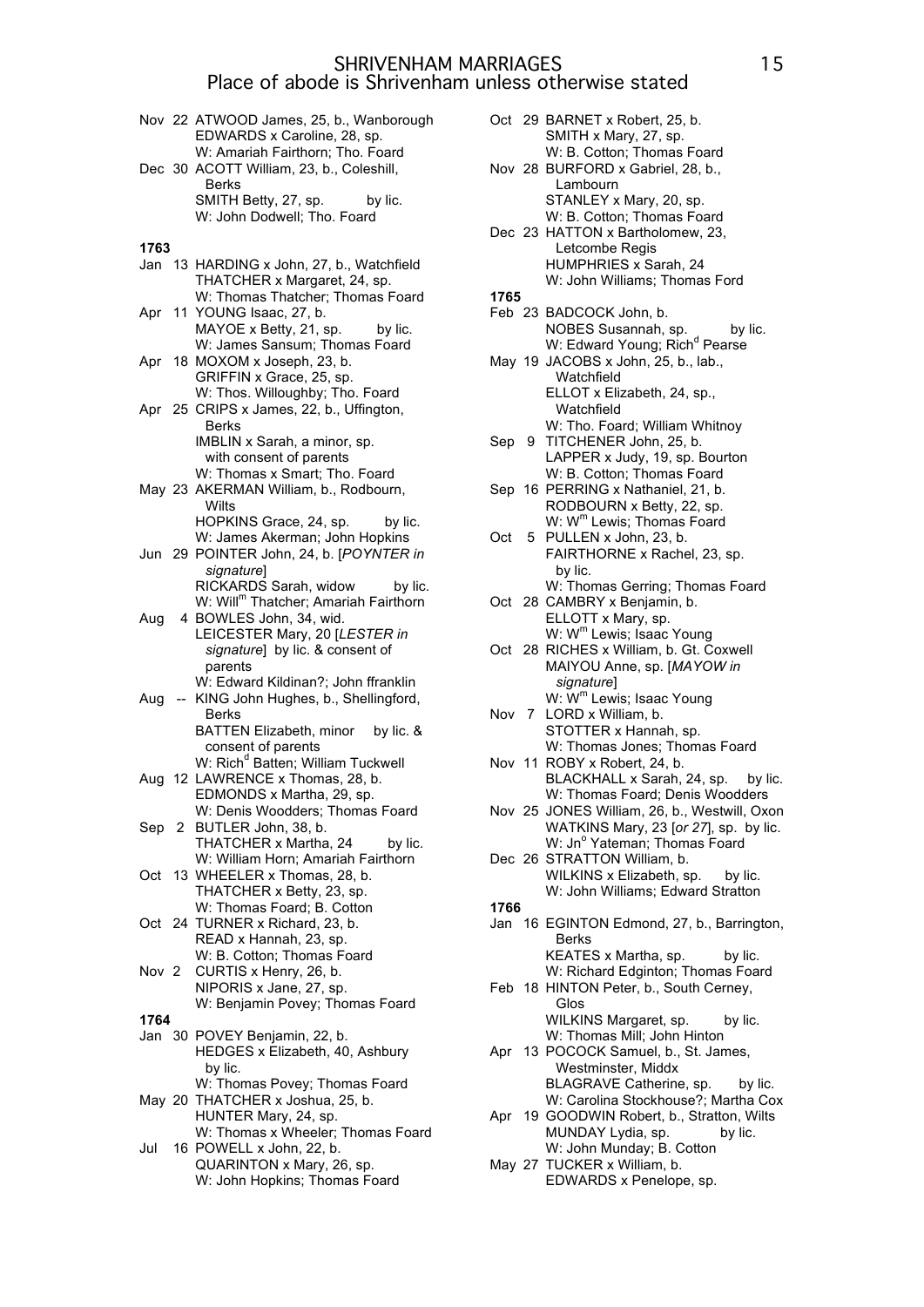|        |   | W: Benj. Hold?; Thomas Foard<br>Sep 20 PERRING x Jonathan, 36, b.<br>SLY Hannah, 29, sp.<br>by lic.<br>W: Tho. Smith; Thomas Foard |
|--------|---|------------------------------------------------------------------------------------------------------------------------------------|
| 1767   |   |                                                                                                                                    |
| May 4  |   | NEWPORT x James, wid.                                                                                                              |
|        |   |                                                                                                                                    |
|        |   | YEARLY x Mary, sp.<br>W: Tho <sup>s</sup> Stallard; Thomas Foard                                                                   |
|        |   | May 28 MOOR Jonathan, b., St. Martin,                                                                                              |
|        |   | Ludgate<br>PEARCE Lucy, sp. [PEARSE in                                                                                             |
|        |   | signature] by lic.                                                                                                                 |
|        |   | W: Lucy Pearse; Elizabeth Church                                                                                                   |
| Jun 8  |   | HOLDER x William, wid.                                                                                                             |
|        |   | MORSE Sarah, sp.                                                                                                                   |
| Aug    | 8 | W: Tho <sup>s</sup> Smith; Thomas Foard<br>ROBY x John, wid.                                                                       |
|        |   | HIGGS x Elizabeth, widow<br>by lic.                                                                                                |
|        |   | W: B. Cotton; William Wilkins                                                                                                      |
| Aug 29 |   | HOPKINS John, minor with consent of                                                                                                |
|        |   | parents<br>YOUNG Mary, sp.<br>by lic.                                                                                              |
|        |   | W: James Akerman; Philip Young                                                                                                     |
| Sep 4  |   | BOWLES William, 27, b.                                                                                                             |
|        |   | KEATES Dinah, minor by lic. &                                                                                                      |
|        |   | consent of parents<br>W: William Thatcher; Thomas Foard                                                                            |
|        |   | Sep 19 SLY John, wid.                                                                                                              |
|        |   | BOWLES x Rachael, widow                                                                                                            |
|        |   | W: Tho <sup>s</sup> Mill; B. Cotton                                                                                                |
|        |   | Oct 20 THORNE x John, 22, b., Wanborough<br>DAVIS x Martha, minor<br>by lic. &                                                     |
|        |   | consent of parents                                                                                                                 |
|        |   | W: William Davis; Thomas Foard                                                                                                     |
| 1768   |   |                                                                                                                                    |
|        |   | Jan 11 ROBY x Thomas, 28, b.<br>HUNT x Sarah, 28, sp.                                                                              |
|        |   | W: Tho <sup>s</sup> Simmons; Thomas Jones                                                                                          |
|        |   | Jan 11 DAVIS x John, 24, b.                                                                                                        |
|        |   |                                                                                                                                    |
|        |   | SPERIN x Elizabeth, 22, sp.                                                                                                        |
|        |   | W: Tho <sup>s</sup> Simmons; Thomas Jones                                                                                          |
|        |   | May 11 STRANGE John, Letchlade, Glos<br>ROWE Hannah, sp.<br>by lic.                                                                |
|        |   | W: Gilbert Woollard; Thomas Foard                                                                                                  |
|        |   | Oct 24 SLY John, 25, b.                                                                                                            |
|        |   | CHISWORTH x Martha, 25, sp.                                                                                                        |
|        |   | W: Thoms Smith; Thomas Foard<br>Nov 13 WATERS x Thomas, 22, b.                                                                     |
|        |   | DAVIS x Mary, 22, sp.                                                                                                              |
|        |   | W: William Davis; Thomas Foard                                                                                                     |
|        |   | Dec 26 POUND x John ,b.                                                                                                            |
|        |   | HORN Sarah, sp.<br>by lic.<br>W: W <sup>m</sup> Lewis; Thomas Foard                                                                |
| 1769   |   |                                                                                                                                    |
|        |   | Feb 7 LITTLE x John, b., Hinton, Wilts                                                                                             |
|        |   | FORD x Sarah, 24, sp.<br>by lic.                                                                                                   |
|        |   | W: Tho <sup>s</sup> Tyler; Toms Smith<br>Mar 26 FERRIMAN William, 35, b. [FERMAN                                                   |
|        |   | in signature]                                                                                                                      |
|        |   | BALLARD Mary, sp.                                                                                                                  |
| Apr    | 6 | W: Thomas Smith; Tho. Foard<br>WILLOUGHBY alias TWILLY Isaac, b.                                                                   |
|        |   | MITCHILL Martha, sp.<br>by lic.                                                                                                    |
|        |   | [No signatures, no witnesses]<br>Apr 23 ALIN x Joseph, 29, b.                                                                      |

|       | COX x Betty, a minor<br>with consent of parents<br>W: Willia Houlder?; Thomas Foard<br>Apr 27 CROOME Robert, 22, Cirencester,<br>Glos<br>BENNETT Margaret, a minor by lic. &<br>consent of parents |
|-------|----------------------------------------------------------------------------------------------------------------------------------------------------------------------------------------------------|
|       | W: Thomas Bennett; Thomas Foard<br>May 21 MITCHILL Thomas, wid.<br>SHEPERD x Jane, sp.                                                                                                             |
|       | W: Edw <sup>d</sup> Hunt; Thomas Foard<br>Jun 7 COSTER John, b.<br>FRAMPTON Ann, sp.<br>by lic.                                                                                                    |
|       | W: John Frampton; Benj <sup>n</sup> Ifold<br>Sep 21 STRATTON Edward, 36, b.<br>GOODENOUGH x Mary, a minor<br>by lic. & consent of parents                                                          |
|       | W: John Ainger; Thomas Foard<br>Oct 28 BENNETT John, b.<br>NASH Mary, sp., Uffington by lic.<br>W: Jeffery Church; Robert Bennett                                                                  |
| 1770  |                                                                                                                                                                                                    |
|       | JONES x William, wid.                                                                                                                                                                              |
| May 5 |                                                                                                                                                                                                    |
|       | LAWRENCE x Elizabeth, sp.                                                                                                                                                                          |
|       | W: John Hedges; Tho. Foard                                                                                                                                                                         |
|       | May 13 ROWE x James, Longcot                                                                                                                                                                       |
|       | WILLOUGHBY x Jane                                                                                                                                                                                  |
|       | W: Thomas Smith [only 1 witness]                                                                                                                                                                   |
|       | Oct 10 HILL Thomas, 24, b.                                                                                                                                                                         |
|       | WEBB x Mary, 22, sp.                                                                                                                                                                               |
|       | W: Edward Hunt; Thomas Foard                                                                                                                                                                       |
|       | Nov 6 MULCOCK x Obadiah, 23, b.                                                                                                                                                                    |
|       |                                                                                                                                                                                                    |
|       | FLOWER x Rachel, 22, sp.                                                                                                                                                                           |
|       | W: Joseph Willson; Benj <sup>n</sup> Ifold                                                                                                                                                         |
|       | Nov 6 BARRETT x Richard, 21, b.                                                                                                                                                                    |
|       | NORTON x Hannah, 24, sp.                                                                                                                                                                           |
|       | W: Joseph Willson; Benj <sup>n</sup> Ifold                                                                                                                                                         |
|       | Nov 12 ROSSER x Edward, 19, b.                                                                                                                                                                     |
|       | JACOBS x Sarah, 23, sp.                                                                                                                                                                            |
|       | W: Henry Geering; Thomas Foard                                                                                                                                                                     |
|       | Nov 12 SEALY x John, 24, b.                                                                                                                                                                        |
|       |                                                                                                                                                                                                    |
|       | SMITH x Hannah, 23, sp.                                                                                                                                                                            |
|       | W: Ricard Wirdnam; Thomas Foard                                                                                                                                                                    |
|       | Nov 29 KEATES John, 24, b. [KEATS in                                                                                                                                                               |
|       | signature]                                                                                                                                                                                         |
|       | HOLLYDAY Mary, 22, sp. [HOLLIDAY                                                                                                                                                                   |
|       | in signature] by lic.                                                                                                                                                                              |
|       | W: William Bowles; Thomas Foard                                                                                                                                                                    |
| Dec 9 | IFOLD Benjamin, 29, b.                                                                                                                                                                             |
|       | BOWLES Mary, 26, sp.<br>by lic.                                                                                                                                                                    |
|       | W: John Forty; John Bowles                                                                                                                                                                         |
|       | Dec 15 SHURMAN John, 22, b., Cimbray,                                                                                                                                                              |
|       |                                                                                                                                                                                                    |
|       | Berks                                                                                                                                                                                              |
|       | BROWN x Mary, 24, sp., Highworth,                                                                                                                                                                  |
|       | Wilts                                                                                                                                                                                              |
|       | W: John Horn; Thomas Foard                                                                                                                                                                         |
|       | Dec 31 BRINSDEN William, 26, b.                                                                                                                                                                    |
|       | MATTOCK x Mary, 30                                                                                                                                                                                 |
|       | W: Charles Lucas; Thomas Foard                                                                                                                                                                     |
| 1771  |                                                                                                                                                                                                    |
|       | Feb 11 POUND x Richard, b., Poulton, Wilts                                                                                                                                                         |
|       | JORDEN x Betty, sp.                                                                                                                                                                                |
|       | W: Charles Willoughby; Thomas                                                                                                                                                                      |
|       | Foard                                                                                                                                                                                              |
| May 6 | THATCHER x Joshua, wid.                                                                                                                                                                            |
|       |                                                                                                                                                                                                    |
|       | HAINES Mary, sp. [HAINS in                                                                                                                                                                         |
|       | signature] by lic.                                                                                                                                                                                 |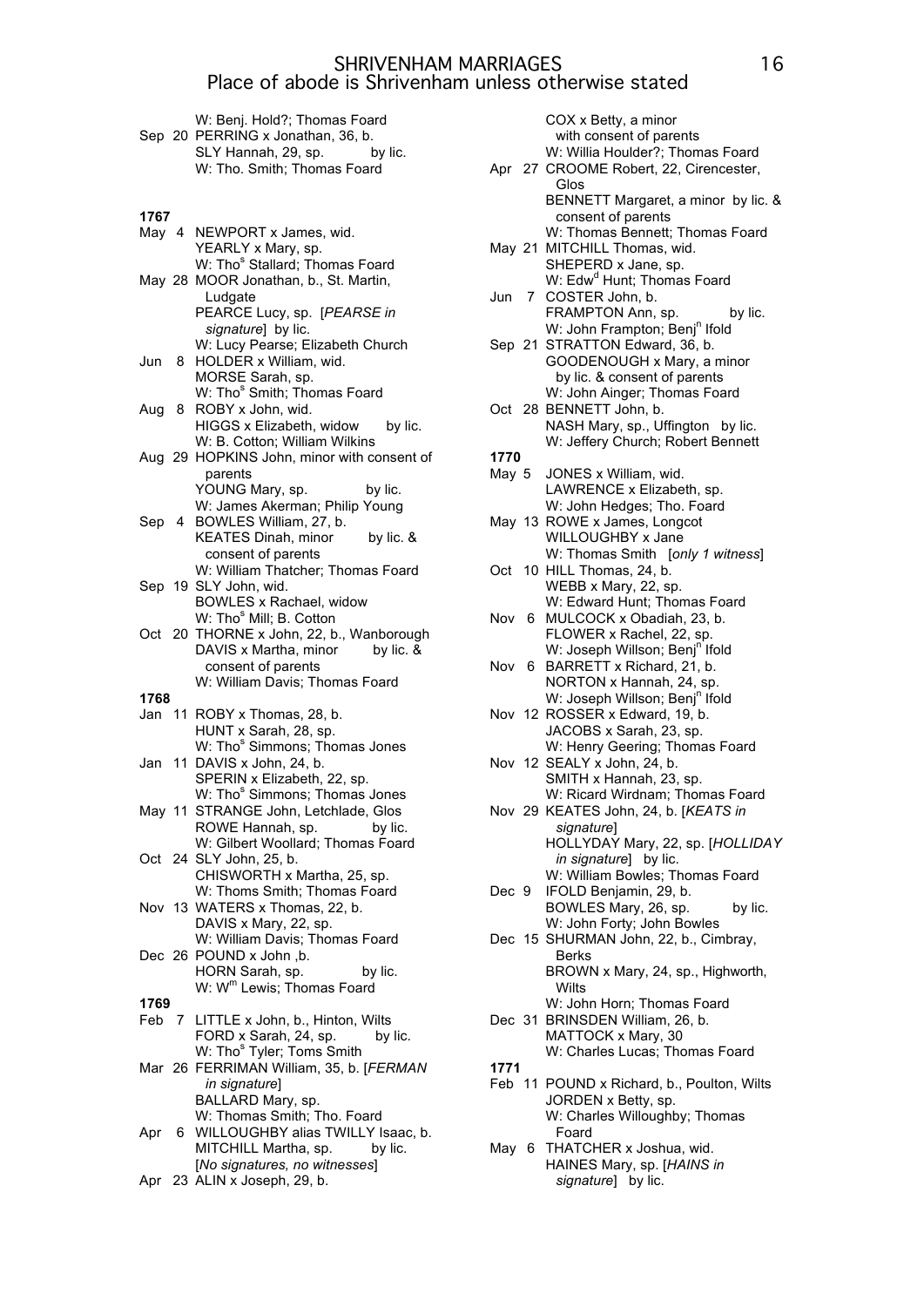|                  |    | W: William Bowles; Thomas Foard<br>Oct 25 TUVVEY x John, 22, b.<br>MAJOR x Mary, 24, sp.                  |
|------------------|----|-----------------------------------------------------------------------------------------------------------|
| Nov 5            |    | W: B.Cotton; John Foard<br>YOUNG x John, wid.                                                             |
|                  |    | HORNE x Amy, 29, sp.<br>W: B.Cotton; John Foard                                                           |
| 1771 cont'd      |    |                                                                                                           |
|                  |    | Nov 26 WIRDNAM Richard, b.<br>EDGINTON Mary, sp.<br>by lic.                                               |
| 1772             |    | W: Mary Williams; William Lewis                                                                           |
|                  |    | Mar 3 WILLOUGHBY Charles, b.                                                                              |
|                  |    | WHITEWAY x Sarah, a minor, sp.<br>with consent of parents                                                 |
|                  |    | W: John Foard; W <sup>m</sup> Lucas                                                                       |
| Jul              | 5  | FARMER x William, b., Castle Eaton,<br>Wilts                                                              |
|                  |    | HUX x Elizabeth, sp.                                                                                      |
|                  |    | W: William Hazell; John Foard<br>Sep 27 LOOKER Richard, b., Stratton, Wilts<br>POVEY Mary, sp.<br>by lic. |
|                  |    | W: John Wright; John Foard                                                                                |
|                  |    | Sep 29 HIBBERD x William, 21, b.                                                                          |
|                  |    | WILLIAMS x Mary, 30, sp.                                                                                  |
|                  |    | W: Joseph Willson; John Foard                                                                             |
| Oct              | 11 | SMITH Henry, b.                                                                                           |
|                  |    | BUTLER x Mary, sp.<br>by lic.                                                                             |
|                  |    | W: George Coulleman; Edward<br>Rudman                                                                     |
|                  |    | Oct 11 COLEMAN George, b. [COULLEMAN                                                                      |
|                  |    | in signature]                                                                                             |
|                  |    | SHARPS x Sarah, sp.<br>by lic.                                                                            |
|                  |    | W: John Foard; William Foard                                                                              |
|                  |    | Dec 17 SLY x Charles, 25, b.                                                                              |
|                  |    | FRANCIS x Elizabeth, 24, sp.                                                                              |
|                  |    | W: Alex <sup>r</sup> Giles; John Foard                                                                    |
| 1773             |    |                                                                                                           |
|                  |    | Jan 7 RICHARDS Richard, 28, b., Hinton,<br>Berks                                                          |
|                  |    | GILES x Elizabeth, 22, b.<br>by lic.                                                                      |
|                  |    | W: Alex <sup>r</sup> Giles; John Foard                                                                    |
|                  |    | Jan 14 HAZEL William, 24, b.                                                                              |
|                  |    | TOWNSHEND Betty, 23, sp.                                                                                  |
|                  |    | W: W <sup>m</sup> Lewis; John Foard                                                                       |
| Mar 7            |    | DEACON John, Highworth, Wilts                                                                             |
|                  |    | SLY x Elizabeth, sp.                                                                                      |
|                  |    | W: Richard Deacon; John Foard                                                                             |
|                  |    | Mar 22 HUGHES Richard, Handford, Berks<br><b>CUTBIRTH x Mary</b>                                          |
|                  |    | by lic.<br>W: John Preedy?; John Foard                                                                    |
|                  |    | Aug 12 HORNE John, b. [HORN in signature]                                                                 |
|                  |    | ROWE Martha, sp.<br>by lic.                                                                               |
|                  |    | W: Tho <sup>s</sup> Carter; John Foard                                                                    |
|                  |    | Nov 1 HIX x Henry, Gt. Ch----, Wilts                                                                      |
|                  |    | EDMONDS x Martha                                                                                          |
|                  |    | W: John Foard; B. Cotton                                                                                  |
| Nov <sub>2</sub> |    | FASTER x Thomas, Broad Blunsdon,                                                                          |
|                  |    | Wilts                                                                                                     |
|                  |    | CARTER x Mary, sp.                                                                                        |
|                  |    | W: John Foard; B. Cotton                                                                                  |
|                  |    | Nov 14 CHURCHES x Leonard<br>MATTHIAS x Elizabeth                                                         |
|                  |    | W: W <sup>m</sup> Lewis; John Foard                                                                       |
|                  |    | Nov 30 TROTTMAN Thomas, b. [TROTMAN                                                                       |
|                  |    | in signature]                                                                                             |
|                  |    |                                                                                                           |

ROWE Mary, sp. W: B. Cotton; John Foard **1774** Jun 26 NEWPORT x James, b. JORDEN x Ann, sp. W: John Williams; John Foard Jul 11 GOSLING x Thomas, b. PACKER x Elizabeth, sp. W: Charles Butler; John Foard Aug 8 LOCKE x Abraham, b. BEESLEY x Elizabeth, sp. W: Phillip Stallard; Rob<sup>t</sup> Clarage Sep 21 MILLS William, Bishopstone, Wilts PACKER x Elizabeth, sp., Wilford?, Wilts by lic. W: John Heath; John Foard Oct 9 COVENTRY John, b., Knighton, Berks SMITH x Sarah, sp. W: John Heale; John Foard Oct 27 JONES Joseph, b., Gt. Coxwell, Berks HEATH x Rachael, sp. by lic. W: Daniel Heath; John Foard **1775** Feb 5 HOLLICK x Tho., b., Bourton PAYNTER x Ann, Bourton by lic. W: John Wright; Thomas Rodborn Feb 27 KENT John, b. POVEY Jane, sp. by lic. W: Thomas Povey; John Foard May 23 GROVE Robert, b. ALFORD Mary, sp. by lic. W: John Hecotte?; John Foard Oct 5 DAVIS William, wid. EVANS x Elizabeth, sp. [*with cross "the mark of Elizabeth WILLIAMS*"] W: John x Burrough; John Foard Nov 12 GOSLIN x Richard, b. LINN x Mary, sp. W: R.Lancaster; John Foard **1776** Jan 21 HUNT x John, b. CHANDLER x Margaret, sp. W: Jn° Bennett; John Foard Apr 8 GILBERT x John, 26, Lt. Hinton, Berks HOAR x Mary, 24 W: Tho<sup>s</sup> Edwards; John Foard Apr 11 YOUNG John, b. STRATTON Jane, sp., Longcot by lic. W: Thomas Stratton; Stephen Stratton Jun 23 WILLIS x John, b. GODDARD x Hannah, sp. W: B. Cotton; John Foard Jul 25 BASON x William, b. WELLS x Mary, sp. by lic. W: W<sup>m</sup> Lewis; John Foard Aug 12 STONE John, 27, b. NORGROVE x Betty, a minor with consent of parents W: John Foard; W? M. Stone Aug 15 STEVENS x Thorpe, 22, b. BURROUGH x Ann, 21, sp. W: B. Cotton; Rob<sup>t</sup> Clarage

Oct 11 WIGGINS x Andrew MULCOCK x Keziah W: Jn<sup>o</sup> Davis [only 1 witness]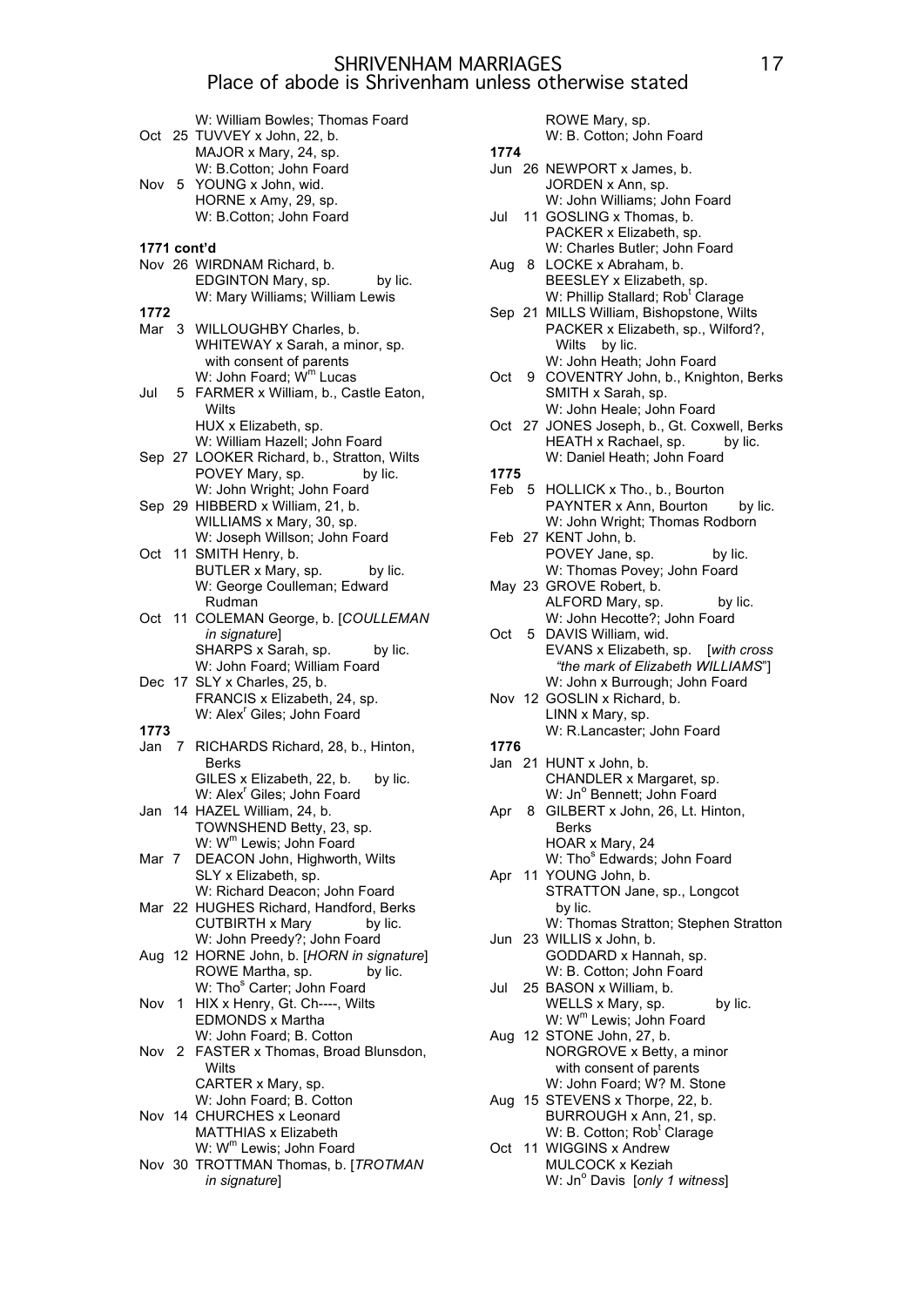Oct 16 HALE John, b., Calne, Wilts [*HEALE in signature*] HULLBERT Sarah, sp. [*HULBERT in signature*] by lic. W: John Foard [*only 1 witness*] **1777 see also after next entry** Jul 14 KNAPP x John, b. WILLOBY Elizabeth, sp. [*WILLOUGHBY in signature*] W: Edward Willoughby; John Foard **1776 see also before previous entry** Oct 19 BOWLES William, b. BELCHER x Mary, sp. W: W<sup>m</sup> Waity; John Foard **1777 see also before previous entry** Jan 10 POVEY Tho<sup>s</sup>, b. COLLINS Elizabeth, sp. by lic. W: Richard Wirdnam; John Horn Apr 23 BALGRAVE Joseph, 27, Sutton, Berks GREENHILL Betty, 22, sp. [*GRINNELL in signature*] by lic. W: Alex<sup>r</sup> Giles; John Foard Jun 3 SEALY x Henry, b. BEDFORD x Dinah, sp. W: Rob<sup>t</sup> Clarage; John Higgs Jul 14 HUGHES Giles, b. WHITEWAY x Mary, sp. W: Charles Lucas; John Foard Oct 11 GREEN x William, 23, b. LEADER x Mary, 26, sp. W: George Green; John Foard Oct 11 AIRES x William, b. BUCHER x Hannah, 26, sp. [*BOUCHIER with cross of signature*] W: George Green; John Foard Oct 21 SNOOKS x Robert, b., St. Peters in ye East, Oxford FORD Mary, sp. [*FOARD in signature*] W: Rich<sup>d</sup> Barrington; John Foard Nov 11 WILKINS John, b. GERRING x Sarah, sp. W: Tho<sup>s</sup> Gerring; John Foard **1778** Jun 4 BLAGROVE William, b., Abingdon, Berks GREENHILL Sarah, sp. [*GRINNELL in signature*] by lic. W: Alex<sup>r</sup> Giles; Jn<sup>o</sup> Grinnell Jun 19 GERRING Henry, b. ANGER x Elizabeth, sp. by lic. W: Mary Foard; John Foard Jun 21 THATCHER x Robert, b. WALKER x Sarah, Faringdon, Berks by lic. W: Tho<sup>s</sup> Carter; John Foard Jul 13 HAVENS x James, 24, b. LEWIS Mary, minor by lic. & consent of parents W: Tho<sup>s</sup> Nobes; John Foard Aug 13 BENNETT Robert, b. WILLIAMS Mary, sp. by lic. W: Susanna William; [*only 1 witness*] Oct 12 JONES x Walter, 21, b. HAVENS x Mary, 22, sp. by lic. W: Rob<sup>t</sup> Clarage; Edward Willoughby Nov 15 LOOKER x William, 22, b.

LOCK x Elizabeth, sp. W: John Foard [*only 1 witness*] **1779** May 3 JAMES John, b., Farringdon, Berks<br>DOBSON Mary, sp. bv lic. DOBSON Mary, sp. W: John Dobson; John Heath Jul 6 BALL Edmund, b. CLIFFORD x Miriam, sp. W: John Foard; John Townshend Jul 24 HALLARD Philip, b., N. Brides, London FRAMPTON Jane, sp. by lic. W: Rich<sup>d</sup> Frampton; John Foard Aug 31 POVEY Thomas, b. WOODARD x Mary, sp. by lic. W: Charles Lewis; John Foard Sep  $13$  BALL x Rob<sup>t</sup>, b. JURDEN x Mary, sp. W: Anthony Kibblewhite; John Foard Oct 18 HART  $x$  Tho<sup>s</sup>, b. JOHNSON x Ann, Langford W: John Foard [*only 1 witness*] Oct 18 EDWARDS x John, b. HIDE x Betty W: John Foard [*only 1 witness*] **1780** Jan 10 CARTER x John, Watchfield READ x Sarah, Watchfield W: William Read; John Foard Feb 7 SHORT John, 1<sup>st</sup> Reg<sup>t</sup> of Foot Guards now resident in Faringdon, Berks BERRY Jane, minor by lic. & consent of parents W: W<sup>m</sup> Streat; John Foard Mar 27 WILLIAMS x Robert, b., Grafton, Oxon WILLOUGHBY x Susannah, sp. W: John Foard [*only 1 witness*] Apr 2 LEWIS x Thos BELCHER x Elizabeth, sp. W: W<sup>m</sup> Streat; John Foard Apr 3 FREEMAN William, b. HAINES x Sarah W: John Foard [*only 1 witness*] Apr 10 HALE x John, Standford JACOBS x Elizabeth W: John Foard [*only 1 witness*] Jul 23 BENNETT John, Chafford, Busley, now resident here DAVIES x Hannah, sp. W: John Foard [*only 1 witness*] Aug 8 HUGHES Thomas, wid. HORN Elizabeth, sp., Bourton by lic. W: Martha Horn; John Foard Aug 13 WILLIS x John, Broad Hinton, Wilts CHANDLER x Martha, Watchfield W: William Read; John Foard Oct 9 TANNER x William, b. BERRY x Margaret, sp. W: John Foard [*only 1 witness*] Oct 11 SPECK x Henry, Blunsden, Wilts BARNETT x Elizabeth W: John Foard [*only 1 witness*] Nov 19 DOWLING Henry, 27, Uffington, Berks WHEELER x Mary, sp. W: Anthony Kibblewhite; John Foard **1781**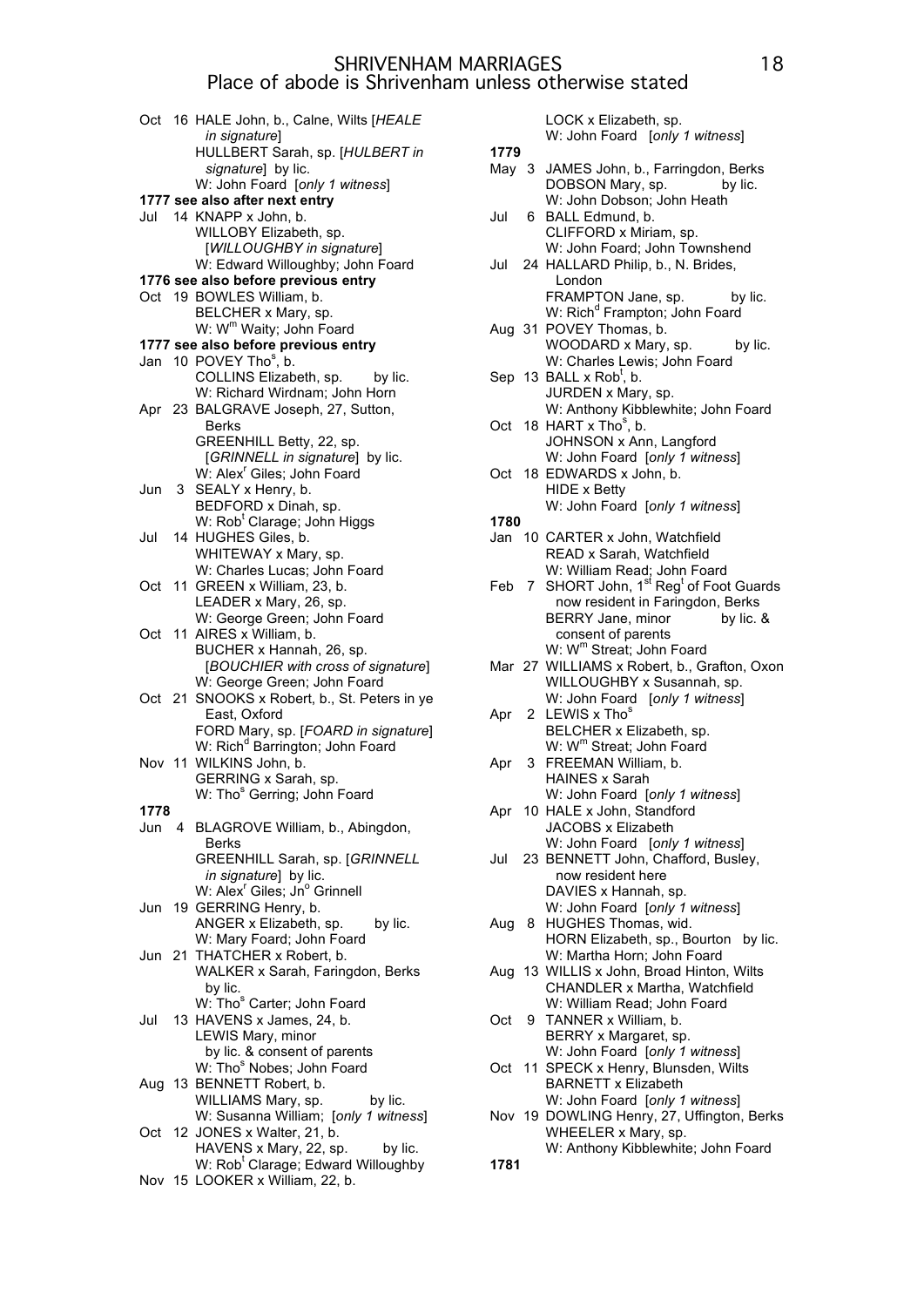| Jan         | 8. | TRINDER Mathew, wid., Uffington,<br><b>Berks</b>                                             |
|-------------|----|----------------------------------------------------------------------------------------------|
|             |    | STOTTER Sarah<br>by lic.                                                                     |
|             |    | W: Henry Willis; John Foard                                                                  |
| Jan         | 9  | DOWLING James, 22, b., Uffington,<br><b>Berks</b>                                            |
|             |    | STANLEY Dinah, sp [STANDLY in                                                                |
|             |    | signature]                                                                                   |
|             |    | W: John Foard [only 1 witness]                                                               |
|             |    |                                                                                              |
| 1781 cont'd |    |                                                                                              |
|             |    | Jul 10 FORD x John, b., High Wycomb,                                                         |
|             |    | <b>Bucks</b><br>LOOKER x Miriam, minor by lic. &                                             |
|             |    | consent of parents                                                                           |
|             |    | W: Alex <sup>r</sup> Giles; W <sup>m</sup> Akerman<br>Jul 27 LOOKER x Robert, b., Watchfield |
|             |    | BLUNSDON x Rachael, sp.,                                                                     |
|             |    | Watchfield                                                                                   |
|             |    | W: John Foard [only 1 witness]                                                               |
| Aug         |    | 6 FUCE John, wid.                                                                            |
|             |    | STONE x Susanna, sp.<br>W: Will <sup>m</sup> Jenner?; John Foard                             |
|             |    | Aug 27 MORRIS Spencer, b.                                                                    |
|             |    | BROWN Sarah, sp.<br>by lic.<br>W: Thomas Hughes; John Foard                                  |
|             |    | Sep 15 STONE x John, b.                                                                      |
|             |    | ANGER x Sarah, sp.<br>by lic.                                                                |
|             |    | W: Henry Gearing; Rob <sup>t</sup> Clarage<br>FRAMPTON Richard, b.                           |
| Nov 8       |    | <b>BADCOCK Mary, minor</b><br>by lic. &                                                      |
|             |    | consent of parents                                                                           |
|             |    | W: Jacob Frampton; John Badcock                                                              |
|             |    | Nov 22 LIDIARD x Edward, b.<br>LAWRENCE Barbara, sp.                                         |
|             |    | W: John Fuce; John Foard                                                                     |
|             |    | Dec 28 WHEELER x James, minor, Bourton                                                       |
|             |    | with consent of parents<br>WHITEMAN x Mary, Bourton                                          |
|             |    | W: John Foard [only 1 witness]                                                               |
| 1782        |    |                                                                                              |
|             |    | Jun 30 PAGE x James, b.                                                                      |
|             |    | LITTLE x Mary, sp.<br>W: John Foard [only 1 witness]                                         |
|             |    | Nov 22 HOLYOAK x William, b.                                                                 |
|             |    | ROBY x Mary, sp.                                                                             |
|             |    | W: W <sup>m</sup> Lawrence; Robert Pidey?<br>[The year date of this marriage is              |
|             |    | unclear, but looks like 1784 although                                                        |
|             |    | the entry is in the middle of the 1782                                                       |
|             |    | marriages]<br>13 HEMMINGS Isaac, Sennington, Wilts                                           |
| Jul         |    | <b>HUGHES Mary</b><br>by lic.                                                                |
|             |    | W: Mary Hedges; Alex <sup>r</sup> Giles                                                      |
| Aug         | 4  | PALMER x Charles, b., Ashbury,                                                               |
|             |    | Berks<br>TOWNSEND x Mary, sp.                                                                |
|             |    | W: David Palmer; Sarah x Napp                                                                |
| Sep         |    | 8 LESTER x Henry, 22, b.                                                                     |
|             |    | POINTER x Mary, sp., Stratton<br>W: John Foard [only 1 witness]                              |
|             |    | Sep 22 COX Richard, 21, Letcombe, Berks                                                      |
|             |    | SEALY x Elizabeth, sp.                                                                       |
|             |    | W: John Foard; Thomas Cox<br>Oct 10 FRAMPTON Jacob, b.                                       |
|             |    | by lic.<br>SMITH x Mary, sp.                                                                 |
|             |    |                                                                                              |

|       | W: Will <sup>m</sup> Streat; John Foard<br>Oct 28 CHIVERS x Thomas, Swindon, Wilts |
|-------|------------------------------------------------------------------------------------|
|       | BROWN x Elizabeth, sp.                                                             |
|       | W: John Horn; John Foard                                                           |
|       | Nov 16 LEAK x William, wid.                                                        |
|       | MOULDEN x Elizabeth, widow                                                         |
|       | W: John Foard [only 1 witness]<br>Dec 22 HOLYOAK John, b. [HOLLICK in              |
|       | signature]                                                                         |
|       | UPTON x Ann, sp., Lt Coxwell                                                       |
|       | W: John Foard; Benjamin Cooper                                                     |
| 1783  |                                                                                    |
|       | Mar 3 SHERER Robert, b., Broad Town,                                               |
|       | Wilts                                                                              |
|       | WRIGHT Ann, sp., Bourton by lic.<br>W: John Foard [only 1 witness]                 |
|       | May 13 EMBLIN x Richard, 24, b.                                                    |
|       | EAGLES x Elizabeth, sp., Highworth                                                 |
|       | W: John Grinnell; John Foard                                                       |
|       | Nov 3 LEA x Joseph, b., Bourton                                                    |
|       | TOWNSHEND x Mary, Bourton                                                          |
|       | W: William Looker?; John Foard<br>Nov 17 HADDRIL x Abraham                         |
|       | ELBOROUGH x Martha                                                                 |
|       | W: John Foard [only 1 witness]                                                     |
| 1784  |                                                                                    |
|       | Feb 18 GREEN x George, Gt. Coxwell, Berks                                          |
|       | ANGEL x Elizabeth, sp.<br>W: John Foard [only 1 witness]                           |
|       | Apr 13 POCOCKE x William, b.                                                       |
|       | CREW x Sarah, sp.                                                                  |
|       | W: John Foard [only 1 witness]                                                     |
|       | Apr 15 JENNER William, b., Cirencester,                                            |
|       |                                                                                    |
|       | Glos                                                                               |
|       | JENNER Susanna, sp.<br>by lic.                                                     |
|       | W: John Jenner; Betty Jenner                                                       |
|       | May 27 SYMONDS Thomas, b. [SYMMONS<br>in signature]                                |
|       | STIBBS Frances, sp.<br>by lic.                                                     |
|       | W: Edw <sup>d</sup> Butler; Jane Carter                                            |
|       | Sep 19 STREAT William, wid.                                                        |
|       | SUTTON Ann, sp.<br>by lic.                                                         |
| Oct   | W: Amariah Fairthorn; W <sup>m</sup> Lawrence                                      |
|       | 9 WILLOUGHBY William, wid.<br>HARDING x Elizabeth, Buscott, Berks                  |
|       | W: John Gerring; W <sup>m</sup> Lawrence                                           |
| Oct   | 14 HALE x Edward, Longcot                                                          |
|       | MINAL x Sarah, Longcot                                                             |
|       | W: W <sup>m</sup> Lawrence; Peter Nobes                                            |
| Oct   | 18 PINOL x Daniel<br>DOAM x Anne                                                   |
|       | W: W <sup>m</sup> Lawrence; Thomas Pinnell                                         |
|       | Oct 26 RODBOURN x John, b.                                                         |
|       | HOBBS x Betty, sp.                                                                 |
|       | W: John Edmonds; W <sup>m</sup> Lawrence                                           |
|       | Oct 31 NORRIS Thomas, b.                                                           |
|       | YOUNG x Amy, widow, Watchfield<br>by lic.                                          |
|       | W: Philip Young; W <sup>m</sup> Lawrence                                           |
| Nov 1 | EDMONDS x John                                                                     |
|       | LAWRENCE x Betty, sp.                                                              |
|       | W: James Edwards; W <sup>m</sup> Lawrence                                          |
|       | ** see entry in 1782<br>Dec 20 SMITH Ed., Ashbury, Berks                           |
|       | HOPKINS x Ann, sp.                                                                 |
| 1785  | W: W <sup>m</sup> Lawrence; Joseph Hopkins                                         |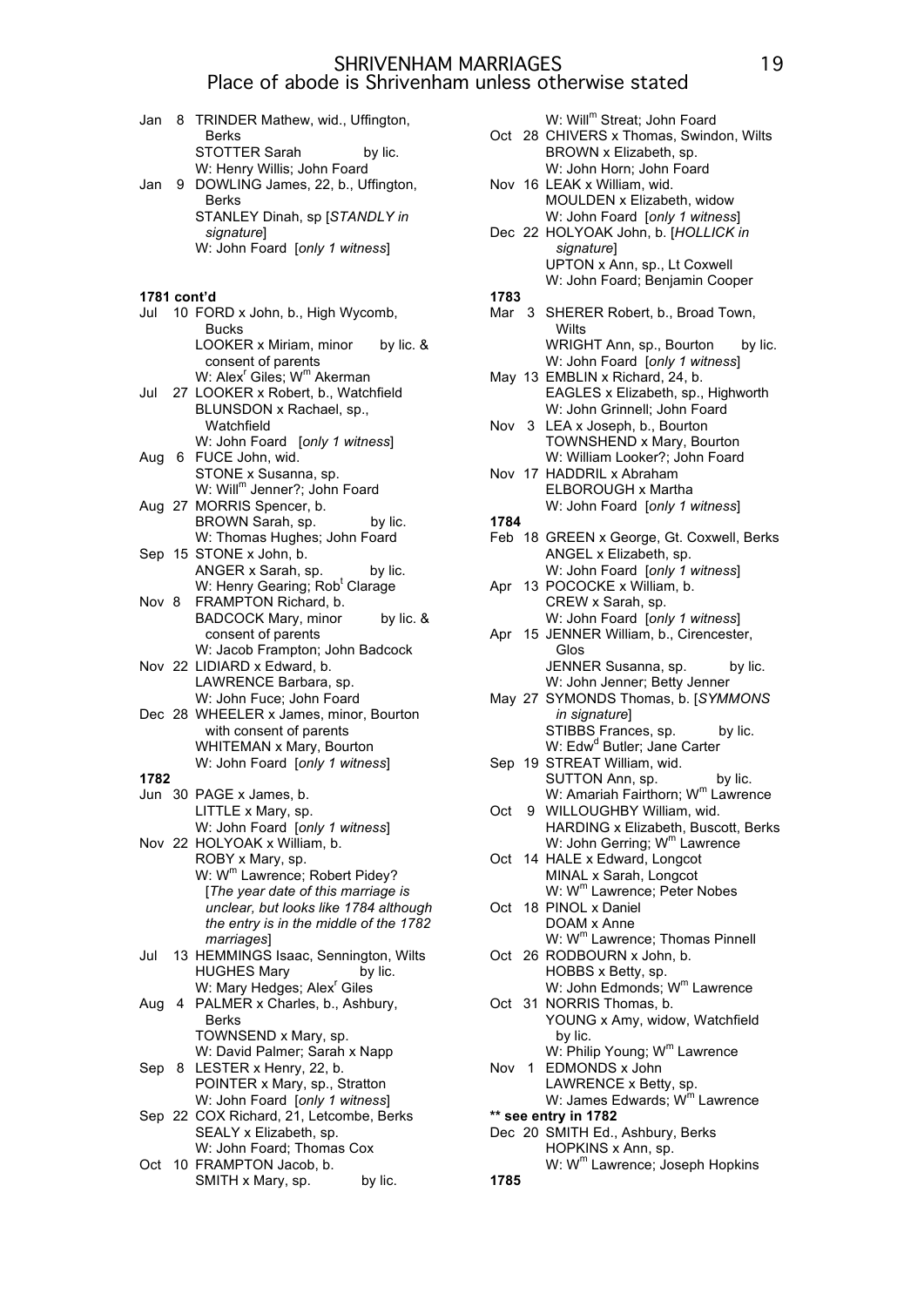|             |    | Feb 6 BURTON x Rich <sup>d</sup> , b.<br><b>MILLS Sarah</b><br>by lic.                                                                                                            |
|-------------|----|-----------------------------------------------------------------------------------------------------------------------------------------------------------------------------------|
|             |    | W: Edw <sup>d</sup> Wittser?; W <sup>m</sup> Lawrence<br>Feb 16 LEWIS x Samuel, Stanton, Wilts but<br>now resident in this Parish<br>WICKS x Mary, sp., Buscott, Berks<br>by lic. |
|             |    | W: W <sup>m</sup> Lawrence; Edw <sup>d</sup> Nash<br>Apr 16 DURNILL x John, b., Water Eaton,<br>Wilts                                                                             |
|             |    | CHANDLER x Ann<br>by lic.<br>W: John Badcock [only 1 witness]                                                                                                                     |
| 1785 cont'd |    |                                                                                                                                                                                   |
|             |    | Jul 24 MOULDEN Harry                                                                                                                                                              |
|             |    | STONE x Sarah<br>W: W <sup>m</sup> Lawrence; John Fuce                                                                                                                            |
| Nov 5       |    | MULCOCK Michael, Faringdon, Berks<br>BULLOCK Mary, sp.                                                                                                                            |
|             |    | W: Francis Mulcock; W <sup>m</sup> Lawrence<br>Dec 26 CARTER John                                                                                                                 |
| 1786        |    | GILES x Mary, sp.<br>by lic.<br>W: Philip Young; W <sup>m</sup> Lawrence                                                                                                          |
|             |    | Jan 17 KEENE Thomas, Warnborough, Wilts                                                                                                                                           |
|             |    | JONES x Elizabeth, minor with<br>consent of parents                                                                                                                               |
|             |    | W: W <sup>m</sup> Lawrence [only 1 witness]                                                                                                                                       |
| Feb 6       |    | HINDER x Abraham, b.                                                                                                                                                              |
|             |    | CLARK x Mary, sp.                                                                                                                                                                 |
|             |    | W: W <sup>m</sup> Lawrence [only 1 witness]                                                                                                                                       |
| Aug         | 5. | MORTIMER x John, b.                                                                                                                                                               |
|             |    | JACOBS x Mary, sp., Watchfield                                                                                                                                                    |
|             |    | by lic.                                                                                                                                                                           |
|             |    | W: W <sup>m</sup> Lawrence; Thorp Stevens                                                                                                                                         |
| Nov 5       |    | KNAPP x Thomas, b.<br>RODAWAY x Elizabeth, sp.                                                                                                                                    |
|             |    | W: W <sup>m</sup> Lawrence; William Lewis                                                                                                                                         |
| 1787        |    |                                                                                                                                                                                   |
|             |    | Feb 17 WIRDNAM Richard, wid.                                                                                                                                                      |
|             |    | MILLES Ann, sp.<br>by lic.                                                                                                                                                        |
|             |    | W: John Fuce; W <sup>m</sup> Lawrence                                                                                                                                             |
|             |    | Aug 16 MATHEWS Felton, St. Alban Wood,                                                                                                                                            |
|             |    | Middx                                                                                                                                                                             |
|             |    | <b>CARTER Jane</b><br>by lic.                                                                                                                                                     |
|             |    | W: Tho <sup>s</sup> Mathews; W <sup>m</sup> Lawrence                                                                                                                              |
| Oct 31      |    | GREEN x William, 28, b.                                                                                                                                                           |
|             |    | LOOKER x Elizabeth, sp.                                                                                                                                                           |
|             |    | W: John Badcock; W <sup>m</sup> Lawrence                                                                                                                                          |
| Nov 2       |    | MOXOM x John, b.                                                                                                                                                                  |
|             |    | MOULDEN x Elizabeth, sp.<br>W: W <sup>m</sup> Lawrence; John Horn                                                                                                                 |
|             |    | Nov 4 POPE Robert, b., Stratton, Wilts                                                                                                                                            |
|             |    | HEMMINGS Mary, widow<br>by lic.                                                                                                                                                   |
|             |    | W: W <sup>m</sup> Lawrence; Giles Hughes                                                                                                                                          |
|             |    | Nov 25 AYRES x William, wid.                                                                                                                                                      |
|             |    | LEE x Ann                                                                                                                                                                         |
|             |    | W: W <sup>m</sup> Lawrence; W <sup>m</sup> Lewis                                                                                                                                  |
|             |    | Dec 10 WHITEWAY Stephen                                                                                                                                                           |
|             |    | OSBOURN x Mary, sp.                                                                                                                                                               |
|             |    | W: $W^m$ Lawrence; $W^m$ Willoughby                                                                                                                                               |
|             |    | Dec 24 CAVEY x Tho <sup>s</sup> , b., Aldbourn, Wilts                                                                                                                             |
|             |    | WHEELER x Mary, sp.                                                                                                                                                               |
|             |    | W: W <sup>m</sup> Lawrence [only 1 witness]                                                                                                                                       |
|             |    | Dec 27 HAVENS x Thomas, minor, Longcot                                                                                                                                            |
|             |    | with consent of parents                                                                                                                                                           |
|             |    | KIBBLEWHITE x Mary, sp.                                                                                                                                                           |

W: Henry Willis; W<sup>m</sup> Lawrence **1788** Feb 25 WOODDARD x Thomas, b., Longcot POINTER Lucy, sp., Longcot by lic. W: Thomas Pointer; W<sup>m</sup> Lawrence Mar 5 APPLEFORD William, b. WATTS x Mary, sp., Watchfield by lic.  $W:$  Thomas Chouls:  $W<sup>m</sup>$  Lawrence Oct 23 ROBY Robert, b. [*ROBEY in signature*] ELDRIDGE Rachael, sp. [*ELERIGE in signature*] W: Wm Lawrence [*only 1 witness*] Nov 3 EBSWORTH x Thomas, b. BLACKWELL x Mary, sp.  $W: W^m$  Lawrence; John Horn Dec 15 BUTLER John, b. ROWE x Ann, sp. W: Wm Lawrence [*only 1 witness*] Dec 20 WILTSHIRE John HART Sarah, Wooton Basset by lic. W: John Pike; Will<sup>m</sup> Wiltshire Dec 25 POUND William, b. HEDGES Mary, sp. by lic. W: W<sup>m</sup> Lawrence [only 1 witness] **1789** Apr 16 RIXON x John, b. BELCHER x Hester, sp. W: Thomas x Lewis;  $\dot{W}^m$  Lawrence Jun 15 MARTIN x Absalom, b., Partonstoke, **Wilts** STEPHENS x Elizabeth, sp. W: W<sup>m</sup> Stevens; W<sup>m</sup> Lawrence Jun 15 KENDALL James, wid. BISHOP Hannah, widow W: W<sup>m</sup> Lawrence; Tho<sup>s</sup> Sly Nov 9 PEAPLE x Robert, b. LAKE x Ann, sp. W: Wm Lawrence [*only 1 witness*] Nov 13 GERRING Thomas FAIRTHORN x Mary by lic. W: Tho<sup>s</sup> Chouls; W<sup>m</sup> Lawrence Dec 14 LOCKE x Benjamin, b. ROBERTS x Sarah, sp. W: W<sup>m</sup> Lawrence [only 1 witness] **1790** Jan 5 SMITH Thomas, b., Bishopstone LEWIS x Sarah, sp. W: W<sup>m</sup> Chester; W<sup>m</sup> Lawrence Jan 31 BROWN x James, b. LEWIS x Mary, sp. W: Wm Lawrence [*only 1 witness*] Feb 1 BARNETT John, b. ROSE x Ann, sp. W: Alex<sup>r</sup> Giles; Henry Fairthorne Mar 28 FARBROTHER x Thomas, b. SHUREY x Hester, sp. W: W<sup>m</sup> Lawrence [only 1 witness] Apr 8 SAUNDERS John, b., Ashbury, Wilts [*Berks*] BUTLER x Mary, sp. by lic. W: Sarah Johnson; Richard Butler Aug 25 ANGEL John, junr., b. CARTER Mary, sp. by lic. W: Henry Gearing; W<sup>m</sup> Lawrence

Oct 2 CURTIS x Henry, b.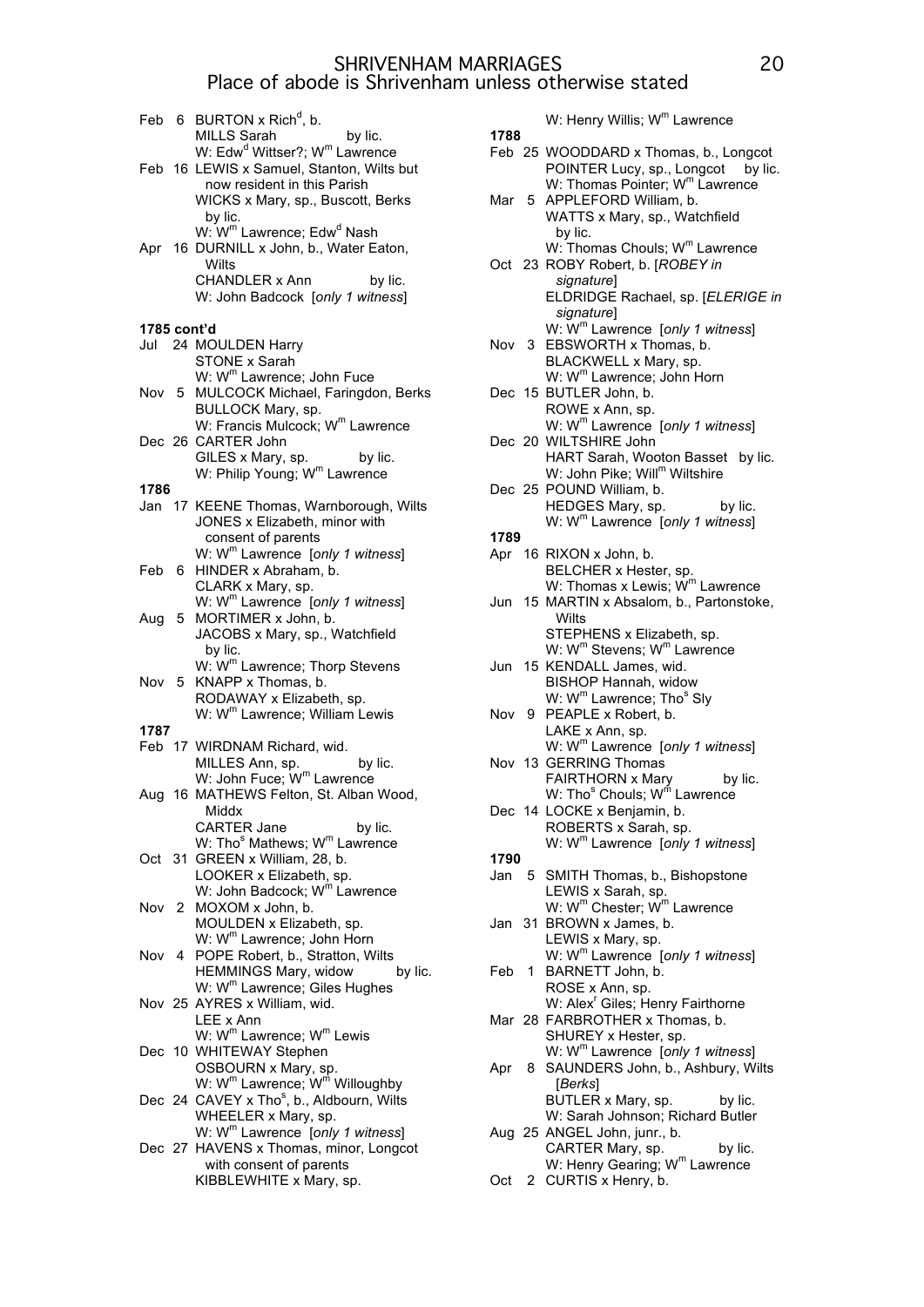QUARRINGTON x Elizabeth, sp. by lic.  $W:$  John Gerring:  $W^m$  Lawrence

| Oct    | 9 | W. JOHN OCHTING, W. Lawichco<br>MERRYFIELD x Thomas, b.<br>LOOKER x Lettice, sp.                                          |
|--------|---|---------------------------------------------------------------------------------------------------------------------------|
|        |   | W: Edward Butler; W <sup>m</sup> Lawrence<br>Oct 11 ELBOROUGH x John, b., Bourton<br>WRIGHT Mary, sp., Bourton<br>by lic. |
|        |   | W: John Waight; W <sup>m</sup> Lawrence<br>Dec 25 ROBY Robert, b. [ROBEY in<br>signature]                                 |
|        |   | CHIVERS x Mary, sp., Idstone<br>W: W <sup>m</sup> Lawrence; John Fuce                                                     |
| 1791   |   |                                                                                                                           |
|        |   | Feb 26 LAWRENCE Elijah, b.<br>ROBY Ann, sp. [ROBEY in signature]<br>W: Fanny Robey; W <sup>m</sup> Lawrence               |
| Mar    | 6 | BRAY x John, b., Aldbourn, Wilts<br>CURTIS x Susanna, sp.                                                                 |
| Apr    |   | W: Dinah x Gosling; W <sup>m</sup> Lawrence<br>17 MUNDY James, b., Uffington<br>CREW Martha, sp., Watchfield by lic.      |
| Jul    |   | W: Miriam Killmaster; Rebekeah Crew<br>11 LAWRENCE x William, b., Lt Hinton,<br>Wilts                                     |
|        |   | FARR Dinah, sp.<br>W: William Drew; W <sup>m</sup> Lawrence                                                               |
|        |   | Sep 26 NEW x Thomas, wid.<br>HINDER x Mary, sp.                                                                           |
| Oct    |   | W: William x Hazel; W <sup>m</sup> Lawrence<br>12 CHANDLER x Thomas, b.<br>GRUBB x Sarah, sp.                             |
|        |   | W: Richard x Chandler; Mary x<br>Chandler<br>Oct 18 HOLLIDAY x Thomas, minor, Liddiard                                    |
|        |   | Tregooze, Wilts with consent of<br>parents<br>HEATH x Mary, sp.<br>by lic.                                                |
| Dec 10 |   | W: W <sup>m</sup> Camfield; W <sup>m</sup> Lawrence<br>JONES Thomas, wid., St. Helen's,<br>Abingdon                       |
|        |   | CARTER Sarah, widow<br>by lic.<br>W: T.Shaw; Ja <sup>s</sup> Crowdy                                                       |
| 1792   |   |                                                                                                                           |
|        |   | Jan 24 SMITH x William, b.<br>BARRETT Sarah, sp., Coleshill<br>W: Sophia x Tibbalds; W <sup>m</sup> Lawrence              |
|        |   | Feb 16 GOLDEN x Richard, b.<br>MOULDEN x Mary, sp.                                                                        |
|        |   | W: Ann Heath; W <sup>m</sup> Lawrence<br>Mar 27 STRATTON Steven, b., Longcot<br>[Stephen in signature]                    |
|        |   | POINTER Susanna, sp., Longcot<br>[POYNTER in signature] by lic.<br>W: Edward Stratton; Lucy Woodered                      |
|        |   | Jun 24 SADLER x Thomas, b., Blunsden St.<br>Andrew, Wilts<br>SCUTTS x Martha, sp.                                         |
|        |   | W: Henry Fairthorne; Elizabeth x<br>Scutts                                                                                |
|        |   | Sep 24 WARREN x William, b. [in signature<br>William Hill WARRAN]<br>WOODHAM x Ann, sp.                                   |
|        |   | W: Thomas Rodbourn; W <sup>m</sup> Lawrence                                                                               |

Oct 11 BRIDGES x John, b.

MOULDEN x Martha, sp. W: Edward Liddiard; W<sup>m</sup> Lawrence Dec 8 HEDGES William, b. BAKER Jane, sp. by lic. W: Ann Hedges; William Canfield **1793** Jan 2 BORROUGH x John, wid. YOUNG x Lettice, widow W: W<sup>m</sup> Akerman; Tho<sup>s</sup> Sly Feb 2 LONG Stephen, b., Sutton Veny, Wilts POUND Mary, minor by lic. & consent of parents W: Samuel Long, junr.; Rebecca Ann Long Apr 22 RICKS James, b., Wanborough, Wilts WRIGHT Hannah, sp. by lic. W: Susanna Hitchcock; Susan Ricks Jul 8 CORBET x Richard, b., Highworth, **Wilts** NEWMAN x Sarah, sp. W: Isaac x Willoughby;  $W^m$  Lawrence Nov 7 WESTBURY John, b., Lambourn, Berks JOHNSON Sarah, sp. by lic. W: William Johnson; W<sup>m</sup> Lawrence Dec 5 KING John, b. JORDAN Amy, sp. by lic. W: Elizabeth Jordan; James Jordan **1794** Apr 11 ARNOLD x Thomas, b. BRIDGES Sarah, sp. W: Richard Sealy; W<sup>m</sup> Lawrence Apr 14 LAWRENCE x Isaac, b. LAMBOURN x Catharine, sp. W: Mary x Lawrence;  $W<sup>m</sup>$  Lawrence May 1 BADCOCK Joses, b. BADCOCK Mary, sp. by lic. W: Elizabeth Badcock; Betty Frampton Aug 26 KITCHENER x William, b. WIRDNAM x Charlote, sp. W: Thomas x Kitchener; W<sup>m</sup> Lawrence Oct 10 MOXHAM William, b. LAWRENCE x Ann Mary Marie, sp. W: Allis Moxham; W<sup>m</sup> Lawrence Nov 1 JOHNSON William, b. ABSOLOM Ann, sp. by lic. W: W<sup>m</sup> Hedges; B.Sealy Nov 8 MARCHAM x Giles, b. SMITH x Sarah, sp. W: Charles Collins; Martha x Lambourn Dec 25 BARTON Robert, wid., Laycock, Wilts PERRIN Sarah by lic. W: Elizabeth Lanferd?; Jane Perrin Dec 29 JEFFREYS Moses, wid. NORTON x Margaret, sp., Swindon, **Wilts** W: Elizabeth x Jeffreys; W<sup>m</sup> Lawrence **1795** Jan 10 COLLINS Charles, b. RODBOURN Elizabeth, sp. W: Thomas Rodbourn; Lucy Higgs

- Jan 31 CUE Walter, b. ROBY Frances, sp. W: Susanna x Roby;  $W^m$  Lawrence
- May 17 HICKS x James, b.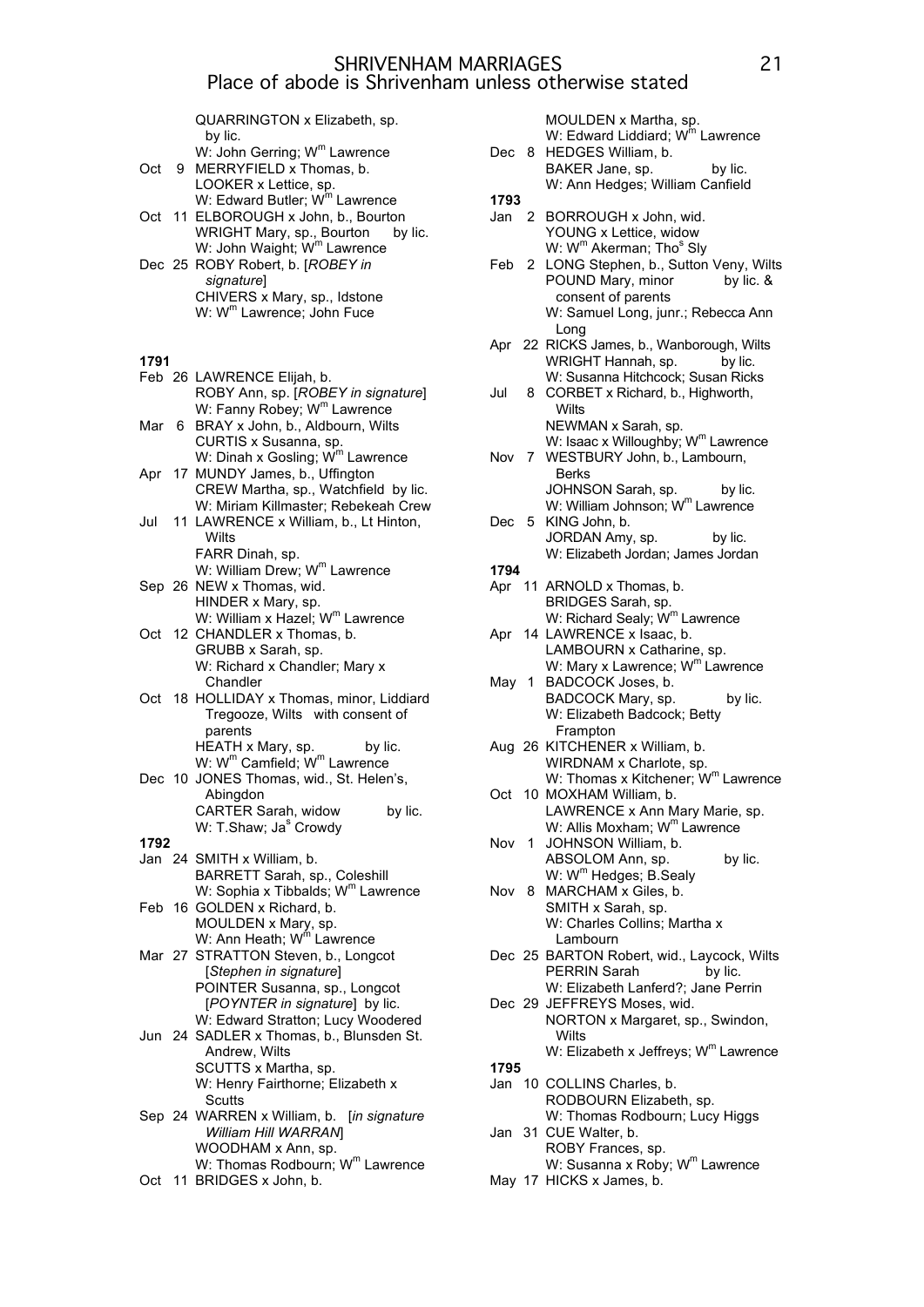|       | BARRETT x Ann, sp.                                                                        |
|-------|-------------------------------------------------------------------------------------------|
|       | W: William Canfield; W <sup>m</sup> Lawrence                                              |
|       | Jun 20 AKERMAN William, b.                                                                |
|       | WIRDNAM Sarah, sp.<br>by lic.                                                             |
|       | W: Robert Jones; Richard Sealy                                                            |
|       | Aug 12 COOKE Thomas Valentine, wid.,                                                      |
|       | Westham, Essex                                                                            |
|       | COTTON Hannah, sp.<br>by lic.                                                             |
|       | W: William Collins; B. Cotton                                                             |
|       | Nov 22 HOLLICK x Thomas, wid.                                                             |
|       | SHARPS x Elizabeth, sp.                                                                   |
|       | W: John Holick; W <sup>m</sup> Lawrence                                                   |
|       | Dec 17 HARVEY John, Shipton, Oxon<br><b>BERRY x Hannah</b>                                |
|       | by lic.<br>W: William Canfield; W <sup>m</sup> Lawrence                                   |
|       |                                                                                           |
|       |                                                                                           |
| 1796  |                                                                                           |
| Feb 7 | TOWNSEND John, b.                                                                         |
|       | WHITMAN Ann Mary, widow                                                                   |
|       | W: Solomon Spicer; W <sup>m</sup> Lawrence                                                |
|       | Mar 23 GOSLING x John, b., Lydiard                                                        |
|       | Tregooze, Wilts                                                                           |
|       | LEWIS x Mary, sp. by lic.                                                                 |
|       | W: William Willoughby; W <sup>m</sup> Lawrence                                            |
| May 1 | EDGINGTON x John, b., Compton                                                             |
|       | Beauchamp                                                                                 |
|       | JOY x Hannah, sp.<br>W: Sarah x Partridge; W <sup>m</sup> Lawrence                        |
|       | Oct 17 KITCHENER x Charles, b.                                                            |
|       | COX x Charlotte, sp.                                                                      |
|       |                                                                                           |
|       | W: Benjamin x Cox; W <sup>m</sup> Lawrence<br>Oct 18 JENNER x Richard, b., Swindon, Wilts |
|       | PATRICK x Sarah, sp.                                                                      |
|       | W: Ann Wilson; Jhon Gerring                                                               |
| Nov 1 | HEATH x Richard, b.                                                                       |
|       | BARNETT x Mary, sp. [in banns Mary                                                        |
|       | HEATH                                                                                     |
|       | W: Hannah x Barnett; Laurence                                                             |
|       | Lawrence                                                                                  |
|       | Nov 14 FORD x Samuel, b.                                                                  |
|       | CHANDLER x Mary, sp.                                                                      |
|       | W: Thomas x Chandler; Laurence<br>Lawrence                                                |
|       | Nov 28 REDBOURN x James, b.                                                               |
|       | STONE x Catharine, sp.                                                                    |
|       | W: Lucy Higgs; W <sup>m</sup> Lawrence                                                    |
| Dec 8 | BUTLER Edward Hunt, b.                                                                    |
|       | WITHERS Mary, sp., Gt. Faringdon,                                                         |
|       | Berks by lic.                                                                             |
|       | W: W <sup>m</sup> Streat; Laurence Lawrence                                               |
| 1797  |                                                                                           |
| Jan   | 8 SYMONDS x Thomas, b., Wantage                                                           |
|       | MULCOCK x Mary, sp.                                                                       |
|       | W: Richard x Wheeler; Lawrence                                                            |
|       | Laurence<br>Jan 12 GRINNELL John, b.                                                      |
|       | MOORE Alice, sp., Broad Blunsdon,                                                         |
|       | Highworth, Wilts by lic.                                                                  |
|       | W: Thomas Hains; Elizabeth Hains                                                          |
|       | Aug 12 HORN William, b.                                                                   |
|       | WATERS x Elizabeth, sp.                                                                   |
|       | W: W. W. Moniruf?; Lawrence                                                               |
|       | Laurence                                                                                  |
|       | $TTL$ $T$ $D$ $M$ $B$                                                                     |

Aug 21 BUTLER William, b. SAINSBURY x Ann, sp. by lic. W: Henry Sainsbury; Lawrence Laurence

- Aug 21 HATTON John, b., Warnborough, **Wilts** LAWRENCE x Mary, sp. by lic. W: Charles Collings; Lawrence Laurence Oct 3 POUND x James, b.
- POCOCK x Mary, sp. W: Lawrence Laurence; John Mown?
- Oct 7 COVENTRY x John, b., Hardwell, Berks WHEELER x Martha, sp. by lic. W: Stephen Wells; Lawrence Laurence
- Oct 7 GEARING x Benjamin, b. HISCOCK x Hannah, sp. W: John Povey; W<sup>m</sup> Lawrence
- Oct 16 CRANE George, b. BRADBURY x Jane, sp. W: W. W. Moniriff?; Moses Merrick
- Oct 25 REASON x Richard, b. BAXTER x Elizabeth, sp. W: Isaac x Willoughby; Elizabeth x
- Gearing Nov 6 HICKS x John, b., Bourton WARREN x Ann, sp., Bourton W: William x Tucker; Susan x Waters
- Nov 6 TOWNSEND x Robert, b. TURNER x Mary, sp.
- W: Tho<sup>s</sup> Gerring; William Radway Nov 27 RADDWAY Thomas, b. SEYMOUR x Elizabeth, sp., Gt Coxwell, Berks W: W<sup>m</sup> Bailey; William Radway
- Dec 12 BARTLETT Richard, b. CARTER Rebecca, widow by lic. W: Eliz<sup>th</sup> Hasel; William Bailey
- Dec 18 WALL George, b., St. Helen, Abingdon, Berks BUTLER Martha, sp. by lic. W: Susanna Nobes; John Saunders
- Dec 28 GORDON x Charles, b. VOKINS x Ann, sp., Watchfield W: Henry Gearing; William Willoughby
- **1798** Feb 12 PARSLOW Richard, b. GRIFFITHS Jane, sp. by lic. W: Ann Husband; Tho<sup>s</sup> Hains
- May 7 GEARING x Stephen, b., Bourton DASH x Ruth, sp., Bourton W: W<sup>m</sup> Bailey; Josep Smith
- Oct 1 TIBBALD John, b. [*TIBBLS in signature*] LEGG x Elizabeth, widow
- W: William Bailey [*only 1 witness*] Oct 8 MARCHAM x Giles, b. FARMER x Mary W: William Bailey [*only 1 witness*]
- Oct 21 AVERY Thomas, b. PRINN x Mary, sp. by lic. W: Jnº Fairthorn; Jane Perrin
- Oct 22 BIRCH x Edward, b., Faringdon STRATTON x Mary
- W: John Simmons; William Bailey Nov 4 WEBB x John, b. STEP x Jane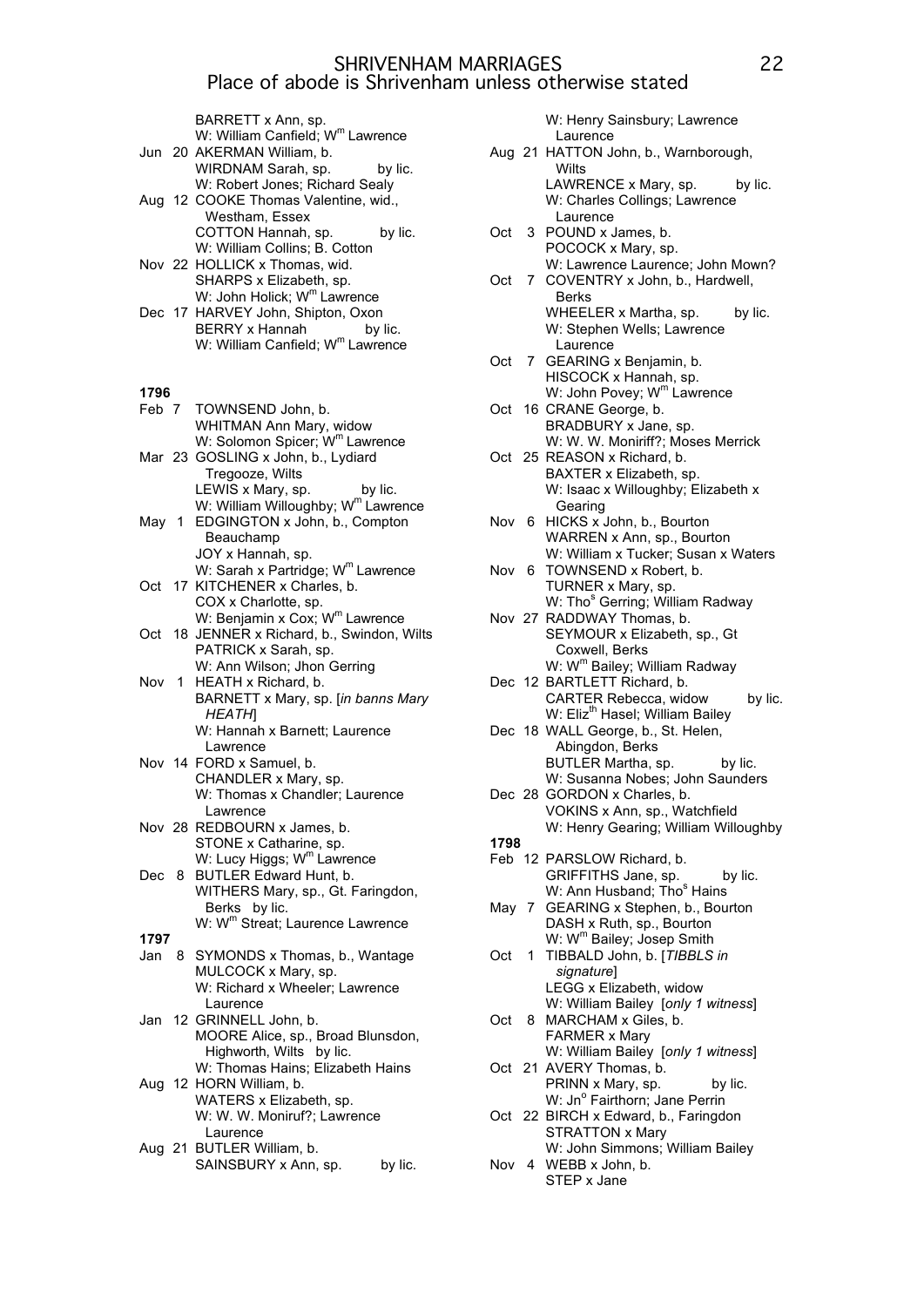W: William Bailey; William x Lake

|             | W: William Balley; William x Lake                                                     |
|-------------|---------------------------------------------------------------------------------------|
| 1799        |                                                                                       |
| May 6       | POCOCK x William, wid.                                                                |
|             | HANCOCK Ann, Marston<br>by lic.                                                       |
|             | W: John x Burrough; William Bailey                                                    |
| Jun         | 3 BAILEY William, b.                                                                  |
|             | WOLLARD Elizabeth, sp.<br>by lic.                                                     |
|             | W: W <sup>m</sup> Bailey; Tho <sup>s</sup> Hughes                                     |
|             |                                                                                       |
| Jun         | 18 POCOCK x John, b.                                                                  |
|             | HOPES x Ann, sp.                                                                      |
|             | W: W <sup>m</sup> Bailey; Henry Hicks                                                 |
|             | Aug 26 HART x Richard, b.                                                             |
|             | <b>GREEN x Mary, Watchfield</b>                                                       |
|             | W: Sarah Rickards; John x Green;                                                      |
|             | <b>William Bailey</b>                                                                 |
|             | Oct 20 WHITEMAN x William, b.                                                         |
|             |                                                                                       |
|             | HAYWARD x Sarah, sp.                                                                  |
|             | W: John x Moulden; William Bailey                                                     |
| 1799 cont'd |                                                                                       |
|             | Oct 29 TOMBS x Richard, b.                                                            |
|             | GREEN x Elizabeth, sp.                                                                |
|             | W: William Bailey [only 1 witness]                                                    |
|             | Oct 29 HEWER x Richard, b.                                                            |
|             | HAWKINS x Susanna, sp.                                                                |
|             |                                                                                       |
|             | W: William Bailey [only 1 witness]                                                    |
|             | Nov 18 KIRBY John, b.                                                                 |
|             | HORN x Elizabeth, sp., Bourton                                                        |
|             | W: John Horn; Jane Gay; Mary                                                          |
|             | Trotman                                                                               |
| 1800        |                                                                                       |
|             | Jun 7 EDGINGTON Thomas, b.                                                            |
|             | HEADING Sarah, sp., East Charlow                                                      |
|             | by lic.                                                                               |
|             |                                                                                       |
|             | W: Abraham Street; E. Heading; Mary                                                   |
|             | Heading                                                                               |
|             | Aug 24 KNAPP George, b.                                                               |
|             | MINTEY x Ann, sp.                                                                     |
|             | W: William Bailey; Mary x Knapp                                                       |
|             | Aug 25 NORRIS James, Bishopstone                                                      |
|             | PATY x Sarah                                                                          |
|             | W: William Bailey; John Sealy                                                         |
|             | Sep 22 MOULDEN x John, b.                                                             |
|             |                                                                                       |
|             | GERRING Mary, sp.                                                                     |
|             |                                                                                       |
|             | W: W <sup>m</sup> Bailey; Henry Moulden<br>Sep 23 BAKER Francis, b., clerk, New Sarum |
|             | COTTON Elizabeth, sp. by lic.                                                         |
|             | W: Edw Loveden Loveden; T.V.Cooke                                                     |
| Oct 2       | WAKE William, b., Longcot                                                             |
|             | JOURDAN x Sarah, sp., Longcot                                                         |
|             | by lic.                                                                               |
|             | W: Edward Stratton; Elizabeth                                                         |
|             |                                                                                       |
|             | Simpson                                                                               |
| Nov 8       | SLY x Charles, b.                                                                     |
|             | BRAGG x Ann, sp.                                                                      |
|             | W: Joseph Allen; William Bailey                                                       |
| 1801        |                                                                                       |
| Feb 2       | VARLEY Thomas, b.                                                                     |
|             | TROTMAN x Hannah, sp.<br>by lic.                                                      |
|             | W: William Bentley; Ann Seymonse;                                                     |
|             |                                                                                       |
|             | Susanna Trotman                                                                       |
|             | May 18 WILLOWBY x Isaac, wid.                                                         |
|             | THATCHER x Sarah, widow                                                               |
|             | W: Edward Liddiard; William Bailey                                                    |
|             | Sep 17 MASON x William, b.                                                            |
|             | by lic.<br>LEGG x Ann, sp.                                                            |
|             | W: John Young; W <sup>m</sup> Bailey                                                  |
|             |                                                                                       |

Nov 22 WHEELER x Richard, b.

HAINS x Charlotte, sp. W: Charles x Kitchener; William Bailey **1802** May 22 LAWRENCE x Benjamin, b. CLARAGE Betty, sp. W: Miriam x Higgs; William Bailey Jun 18 HEATH x Charles, b., Bourton HEATH x Maria, sp., Bourton by lic. W: J. Belcher; William Bailey Jul 4 HUGHES John, b. LAWRENCE x Hannah, sp., Ashbury W: John Fuce; Dorothy Povey Aug 12 LEWIS John, minor with consent of parents HAZELL x Martha, sp. by lic. W: Elizabeth Liddiard; William Bailey Aug 19 SYMONDS John, b., Beckett GWZTHIR? Jane, sp., Beckett by lic. W: Ann Husband; William Baily Sep 6 FUCE William, b. HEDGES Ann, sp. W: Tho<sup>s</sup> Fuce; William Bailey Nov 11 CHILLER Peter, b. [*KILLARD in signature*] WIRDNAM Jane, sp. by lic. W: Wm Akerman; Jane F. Sarah Wirdnam Nov 21 WAVINGS x James, Woolstone, Uffington BELCHER x Ann, Watchfield W: Alice x Sadler; William Bailey Dec 21 WHEELER x Robert, b. GRIFFIN x Elizabeth, sp., Stanford W: Joseph x Jones; William Bailey **1803** Apr 17 WHITEMAN x Thomas, b. HOLDER x Frances, sp. W: Mary Carter; Eliz. Gearing; Thomas New Jul 3 TOVEY x Robert, Brize Norton JONES x Elizabeth W: Krisanna Clinch; W<sup>m</sup> Bailey Aug 9 LAWRENCE Henry, b. SUTTON Lucy, sp. W: Elizabeth Liddiard; John Lewis; W<sup>m</sup> Bailey Aug 13 EACOTT x Samuel, b., Highworth, **Wilts** PEOPLE Jane, widow [*PEPALL in signature*] W: John Wheeler; William Bailey Sep 9 SEYMOUR x William, b., South Marston, Wilts EMBLING Mary, sp. W: Jn<sup>o</sup> Grinnell; Ann Embling; Mary Seymour Sep 26 GILBERT John, Bourton GILLMORE x Rebecca by lic. W: George Giles; William Bailey Sep 29 BAXTER x Philip, minor PAGE x Elizabeth, minor, Bourton by lic. & consent of parents W: William Bailey [*only 1 witness*] **1804** Jan 3 BAILEY William, wid.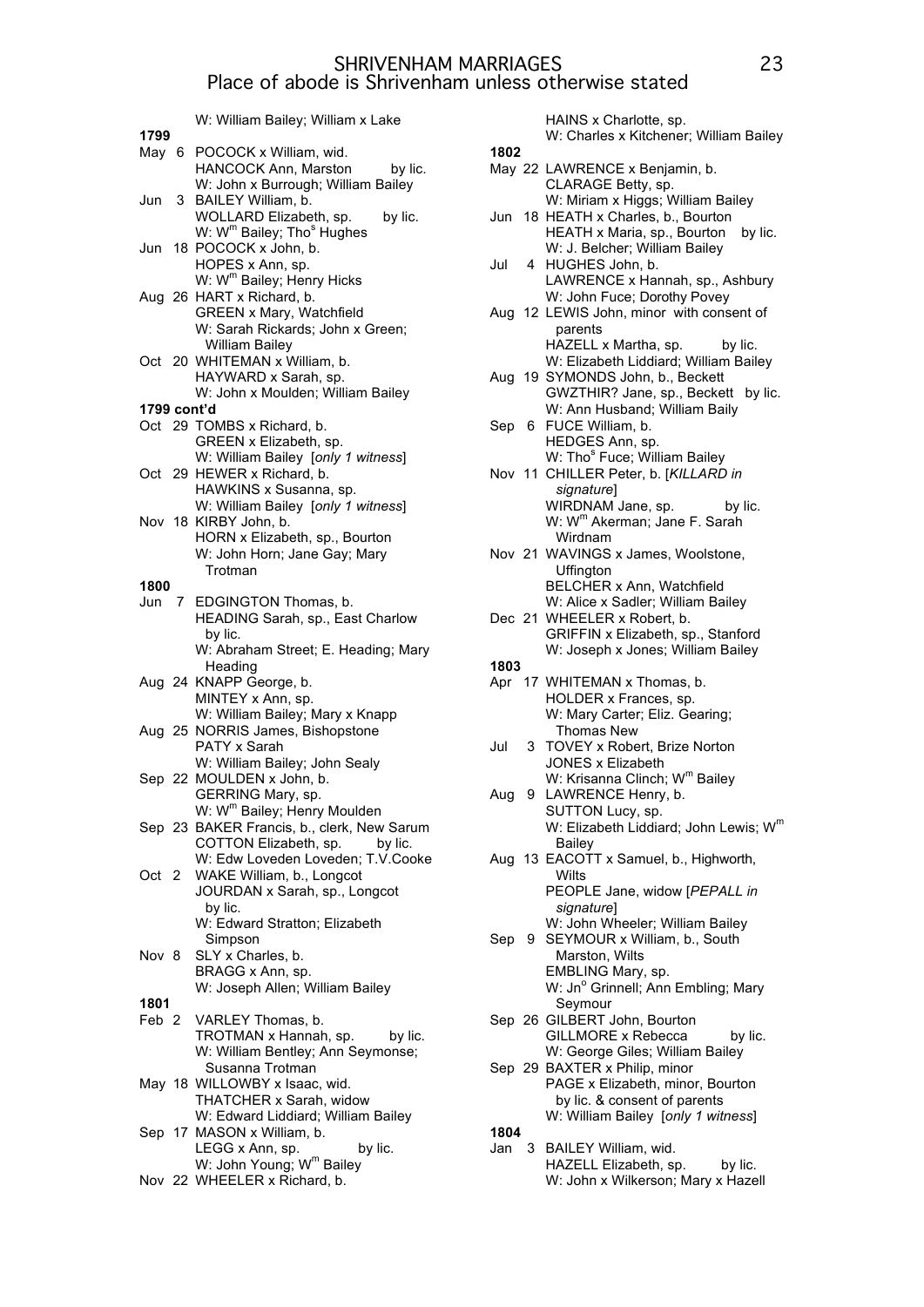| Jun           |    | 18 EVANS x William, b., Buckland, Berks<br>BARRATT x Ann, Longcot<br>by lic.<br>W: William Hazell; William Bailey |
|---------------|----|-------------------------------------------------------------------------------------------------------------------|
| Jul           |    | 16 SEALY Joseph, b.<br>PAWLING Sarah, sp.<br>W: John Badcock; William Bailey                                      |
|               |    | Aug 29 HOLLICK x Joseph, b.<br>ALDER x Martha, sp.<br>W: William x Knapp; Sarah Holick                            |
|               |    | Sep 6 LAWRENCE x Joseph, b.<br>GERRING Ann, sp.<br>W: Tho <sup>s</sup> Paynes; W <sup>m</sup> Bailey; Susanna     |
|               |    | x Gerring                                                                                                         |
| 1805<br>Mar 4 |    | FREEMAN x Richard, b.                                                                                             |
|               |    | HABGOOD x Ann, sp.<br>W: William Bailey; John Knapp; Rich <sup>d</sup><br>x Waving                                |
| 1805 cont'd   |    |                                                                                                                   |
|               |    | Mar 19 TROTTMAN Thomas, b., Swindon,<br>Wilts                                                                     |
|               |    | WELMAN Sarah, sp.<br>W: Henry Moulden; William Bailey                                                             |
|               |    | Aug 13 THORN x William, b., Langford                                                                              |
|               |    | BASTING x Sarah, sp., Bourton                                                                                     |
| Sep           | 1. | W: Richard Fry; William Bailey<br>WILLIS x Henry, b., Longcot                                                     |
|               |    | TAYLOR Mary, sp.                                                                                                  |
|               |    | W: Joseph x Willis; William Bailey                                                                                |
| Oct           | 1. | CARTER William, b., Gt. Faringdon<br>by lic.                                                                      |
|               |    | NORRIS Elizabeth, sp.<br>W: John Angel; Hannah Norris                                                             |
| Oct           | 3  | BALL x William, b.                                                                                                |
|               |    | RADE x Ann, sp.                                                                                                   |
|               |    | W: John x Ball; William Bailey<br>11 THATCHER Thomas, b., Longcot                                                 |
| Oct           |    | HIGGS x Miriam, sp.                                                                                               |
|               |    | W: John Butler; William Bailey                                                                                    |
| Oct           |    | 12 SMITH x George, b., Stanford, Berks                                                                            |
|               |    | BAYLIS x Sarah, sp.<br>W: William x Baylis; W <sup>m</sup> Bailey                                                 |
| Oct           |    | 16 BALL x John, b.                                                                                                |
|               |    | NEWPORT x Mary, sp., Inglesome                                                                                    |
|               |    | [Inglesham]<br>W: Lucy x Ball; William Bailey                                                                     |
| Nov 4         |    | WHITEHORN x Thomas, b., Fernham                                                                                   |
|               |    | STRATTON x Ann, Watchfield                                                                                        |
| 1806          |    | W: Ann Stratton; William Bailey                                                                                   |
|               |    | Mar 17 ANGELL John, b., Highworth, Wilts                                                                          |
|               |    | POVEY Jane, sp.<br>by lic.                                                                                        |
|               |    | W: Ann Povey; Rich <sup>d</sup> Sealy<br>THATCHER x Henry, b.                                                     |
| Apr           | 8. | HAZELL x Rachel, sp.                                                                                              |
|               |    | W: Ann Large; William Bailey                                                                                      |
| Oct           | 9  | LING x Thomas, b.                                                                                                 |
|               |    | LEGG x Elizabeth, sp.<br>W: Richard x Truman; William Bailey                                                      |
| Nov           | 6  | BUTLER Thomas, b.                                                                                                 |
|               |    | CARTER Mary, sp.<br>by lic.                                                                                       |
|               |    | W: Cha <sup>s</sup> Rickards; Ann Rickards;<br>L. Wilson                                                          |
|               |    | Nov 17 LAURENCE x John, b.                                                                                        |
|               |    | SELLARD x Mary, sp.                                                                                               |
| 1807          |    | W: Sarah x Gosling; Joseph x Jones                                                                                |
|               |    |                                                                                                                   |

|       |   | Jan 6 LARGE William, b., Lyneham, Wilts<br>MULCOCK Charlotte<br>by lic.                                                                            |
|-------|---|----------------------------------------------------------------------------------------------------------------------------------------------------|
|       |   | W: Ann Large; William Bailey<br>Jan 21 SPACKMAN x William, b.,                                                                                     |
| Apr   |   | Lambourne, Berks<br>HAZELL x Mary, sp.<br>by lic.<br>W: Elizabeth x Palmer; W <sup>m</sup> Bailey<br>4 PINNELL Richard, b., Shillingford,<br>Berks |
| Apr   | 4 | GERRING Elizabeth, sp.<br>by lic.<br>W: Mary Gerring; Ann Gerring<br>NEWPORT x William, b.<br>PAGE x Sarah, sp.                                    |
|       |   | W: John x Hunt; W <sup>m</sup> Bailey<br>Jun 14 JOHNSON x William, b.<br>GORTON x Martha, sp.                                                      |
|       |   | W: W <sup>m</sup> Bailey; Catherine Berens<br>Aug 26 STEPHENS x William, b.<br>SLY x Elizabeth, sp.<br>by lic.                                     |
|       |   | W: John Angel; John Evans                                                                                                                          |
|       |   |                                                                                                                                                    |
| 1808  |   |                                                                                                                                                    |
|       |   | Jan 10 GARDNER x William, b.                                                                                                                       |
|       |   | <b>BARRETT x Sarah</b>                                                                                                                             |
|       |   | W: Sarah x Gardner; W <sup>m</sup> Bailey<br>Jan 18 CHILLINGWORTH Thomas, b.,<br>Highworth, Wilts<br>COSTER Maria, sp.                             |
|       |   | by lic.                                                                                                                                            |
|       |   | W: W <sup>m</sup> Coster; Eliza Coster                                                                                                             |
|       |   | Feb 9 CLARKE x John, wid., S. Marston,                                                                                                             |
|       |   | Highworth                                                                                                                                          |
|       |   | GOSLING x Sarah, sp.                                                                                                                               |
|       |   |                                                                                                                                                    |
|       |   | W: W <sup>m</sup> Horn; W <sup>m</sup> Bailey                                                                                                      |
| Apr 2 |   | BENNETT Thomas, minor, Castle                                                                                                                      |
|       |   | Eaton, Wilts                                                                                                                                       |
|       |   | LUCAS Elizabeth, minor by lic. &                                                                                                                   |
|       |   |                                                                                                                                                    |
|       |   | consent of parents                                                                                                                                 |
|       |   | W: W <sup>m</sup> Lucas; Mary Lucas                                                                                                                |
|       |   | May 23 GERRING William, b., Gt. Coxwell,                                                                                                           |
|       |   | <b>Berks</b>                                                                                                                                       |
|       |   |                                                                                                                                                    |
|       |   | <b>GERRING Ann, minor</b><br>by lic. &                                                                                                             |
|       |   | consent of parents                                                                                                                                 |
|       |   | W: Richard Pinnell; Mary Gerring                                                                                                                   |
|       |   | May 31 KENT John, b.                                                                                                                               |
|       |   | RICKARDS Elizabeth, sp. by lic.                                                                                                                    |
|       |   |                                                                                                                                                    |
|       |   | W: Cha <sup>s</sup> Rickards; Sarah Rickard                                                                                                        |
| Jul   |   | 7 FAIRTHORN John, b.                                                                                                                               |
|       |   | WILSON Lucy, sp.<br>by lic.                                                                                                                        |
|       |   | W: W <sup>m</sup> Wilson; Charlotte Fairthorn                                                                                                      |
|       |   | Aug 11 HAMLEN Joseph, wid., Allcannings,                                                                                                           |
|       |   | Wilts                                                                                                                                              |
|       |   | LEWIS x Martha, widow<br>by lic.                                                                                                                   |
|       |   | W: Martha Liddiard; W <sup>m</sup> Hazell                                                                                                          |
|       |   |                                                                                                                                                    |
| Sep   |   | 1 SLAY Richard, b.                                                                                                                                 |
|       |   | <b>SHORT x Mary</b>                                                                                                                                |
|       |   | W: Robert Stevenson; Esther                                                                                                                        |
|       |   | Stevenson                                                                                                                                          |
| Oct   |   | 11 ROWLAND x Henry, b.                                                                                                                             |
|       |   | LAY x Anne, sp.                                                                                                                                    |
|       |   | W: John x Webb; Eleanor x Jones                                                                                                                    |
|       |   |                                                                                                                                                    |
| Oct   |   | 13 KEMPSTER David, b., South Marston,                                                                                                              |
|       |   | Highworth, Wilts                                                                                                                                   |
|       |   | CREW Mary, sp.<br>by lic.                                                                                                                          |
|       |   | W: W <sup>m</sup> Frogley; Sarah Crew                                                                                                              |
|       |   | Oct 31 WILLIS x William, b., Fearnham,                                                                                                             |
|       |   | Longcot                                                                                                                                            |
|       |   |                                                                                                                                                    |
|       |   | JOYS x Mary, sp., Watchfield                                                                                                                       |
|       |   | W: Tobias x Grove; Hannah Norris                                                                                                                   |
|       |   |                                                                                                                                                    |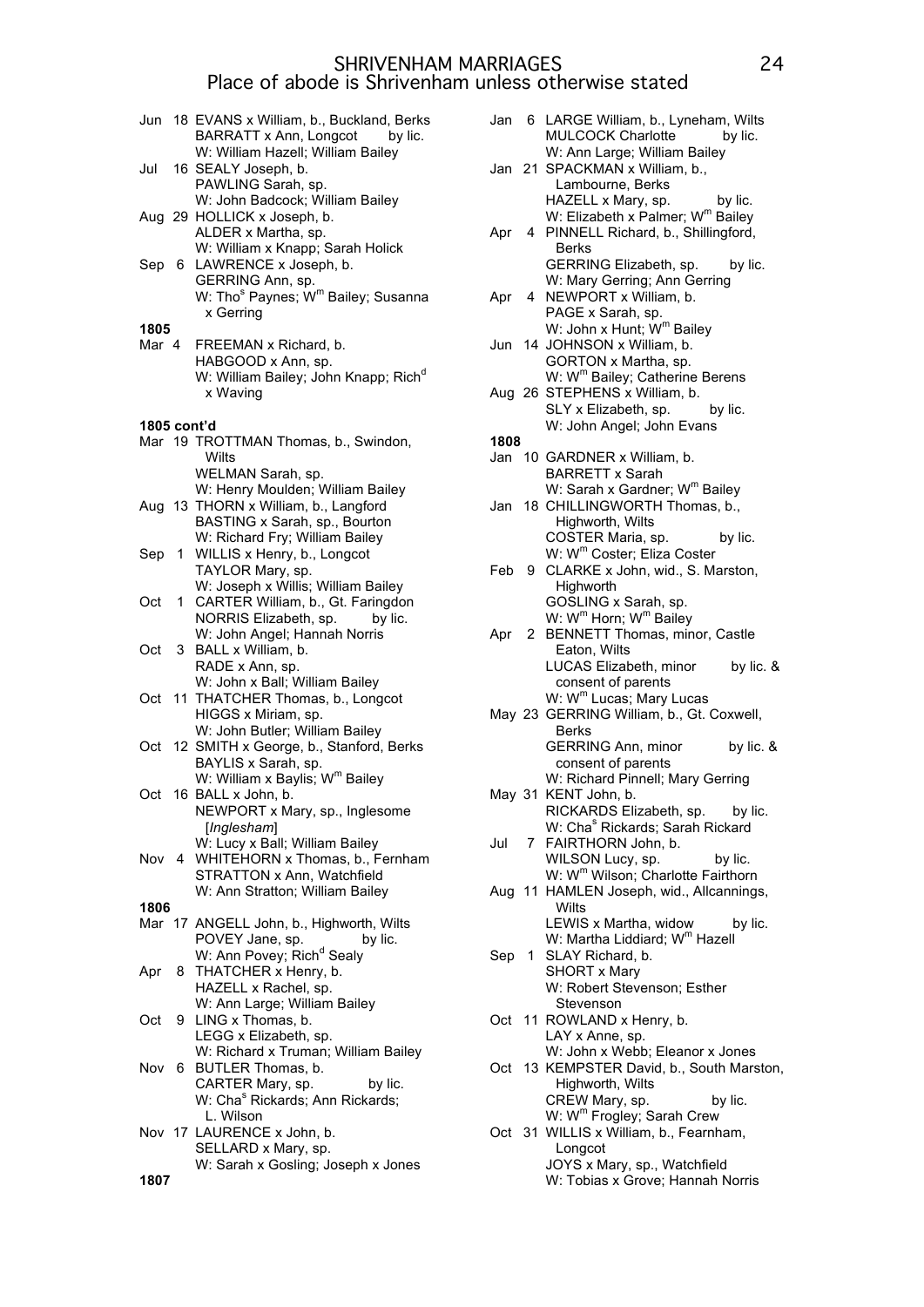- **1809** Feb 7 THATCHER x Robert, b., Baulking, **Uffington** HOLYOAK x Elizabeth, sp. W: Benjamin x Keene; Mary x Keene Feb 13 HOLYOAK John, b. AKRILL x Anne, sp. W: Martha Liddiard; Elizabeth Heleyoak Feb 25 MORGAN x James, b., Culham, Oxon SNOOKS x Martha, sp. by lic. W: Cha<sup>s</sup> Cooper; Hannah x Snooks Mar 5 COOK x John, wid., Watchfield ALLEN x Mary, sp., Watchfield W: Thomas Sly; W<sup>m</sup> Bailey Mar 11 WRIGHTON John, b. BADCOCK Charlotte, widow by lic. W: Martha Hare?; Joses Badcock; Mary Savell **1809 cont'd** Apr 2 JONES x William, b. TAYLOR x Elizabeth, sp. W: Noah Taylor; W<sup>m</sup> Bailey Nov 7 HARRIS x James, b. WEAVINGS Ann, sp. W: James x Weavings; W<sup>m</sup> Bailev Nov 11 FUCE William, b. BENJAMIN Mary, sp. W: W<sup>m</sup> Canfield; C. Jones Nov 20 HUGHES Tho<sup>s</sup>, b. GRUNDY Sarah, sp. W: W<sup>m</sup> Fuce; Elizabeth Lidiard Nov 30 HIBBARD William, wid. DOBBINS Elizabeth, sp. by lic. W: W<sup>m</sup> Hazell; Elizabeth Tucker **1810** Jan 22 WELLS Richard, b. JORDAN x Mary, sp. W: Joseph Smith; Jane x Wells Mar 19 HUGHES John, b. MCILQUHAM Mary, sp. by lic. W: W<sup>m</sup> Bailey; Elizabeth Hughes
- Jul 5 CREW John Britton, b. WRIGHT Anne, minor, sp. by lic. & consent of parents W: Ann Wilson; James Ricks
- Oct 5 GINGELL x John, minor, Lineham, Wilts with consent of father MERRIFIELD x Mary, aged 21 yrs & upwards by lic. W: Wm Young; John Hughes
- Oct 11 TROTT x Thomas, b., aged about 32 BISHOP x Sarah, 34, sp. W: John Hughes; Elizabeth x Warren
- Oct 18 ILOTT James, 26, b., Uffington, residing at Woolston TOWNSEND x Sarah, 23, sp., Watchfield by lic. W: James x Share?; Joseph Hughes Oct 23 GARDNER x William
- SMITH Ann W: Henry Skinner; Joseph Hughes
- Nov 5 STONE x Joseph, b., Bourton CHIVERS x Miriam, sp., Ashbury W: Benjamin Gerring; Joseph Hughes
- Nov 12 LAURENCE x Benjamin, 34, wid. LOCK x Sarah, 42, sp. W: Ann Moxham; Joseph Hughes Nov 19 CARTER Robert, b. NORRIS Sarah, sp. W: W<sup>m</sup> Carter; Hannah Norris; Maria Day **1811** Mar 3 TIMES x William, b. STONE x Fanny, sp. W: Henry x Walker; Sarah x Stone Apr 18 LARGE John, wid., South Marston, Highworth, Wilts AKERMAN Mary, sp. by lic. W: W<sup>m</sup> Akerman; Martha Akerman; Ann Akerman Apr 27 GREEN John, b. ANGEL Anne, sp. W: John Gearing; Eliza Gearing May 23 GERRING Robert, b., Eisey, Wilts WILLIAMS Mary, sp. by lic. W: John Rhodes: Susan Williams: Elizabeth Williams May 26 RISON x William, b. CLARK x Ann, sp., Uffington W: Frances x Clark; Joseph Hughes Jul 25 HAZELL x Anthony, b. LANE Susanna, sp. W: Eliz. Brown; Thomas Hazell Aug 19 WHEELER x Charles, b. BAXTER x Anne, sp., otherwise ROPER W: W<sup>m</sup> x Parsons; Joseph Hughes Aug 19 SIMMS x Thomas, b. GILES x Susanna, sp. W: Elizabeth x Dennis; John x Giles Oct 14 HADDRILL x William, b., Charlow, Wantage, Berks BLANCHET x Elizabeth, sp., Bourton W: Hannah x Haddrill; Joseph Hughes Oct 19 NORRIS Henry, Bishopston LITTON x Martha W: William Norris; Jane x Norris Nov 17 KNAP John SNOOKS x Hannah W: Richard Fuce; Elizabeth Radway Dec 8 BASTIN x William, wid., Bourton GILBERT x Sarah, sp., Bourton W: Thomas x Ebsworth; Joseph Hughes **1812** Apr 18 DARLING x Thomas, b. KIRBY x Elizabeth, widow W: Martha Povey; Js Hughes Oct 12 BARTLETT x Cain, b. TOWNSEND x Mary, sp. W: James x Hunt; Sarah x Townsend Nov 5 HILL x James, wid. STONE x Jane, sp., Watchfield W: Thomas Hill; Jane Perrin Nov 12 GRAY Robert, b., St. Dunston in the
	- West, London CROOK Alice Catherine, sp. by lic. W: Simon Crook; Lucy Crook; Maria Crook
- Nov 16 SMITH x Thomas, b. HEATH x Dorothy, sp.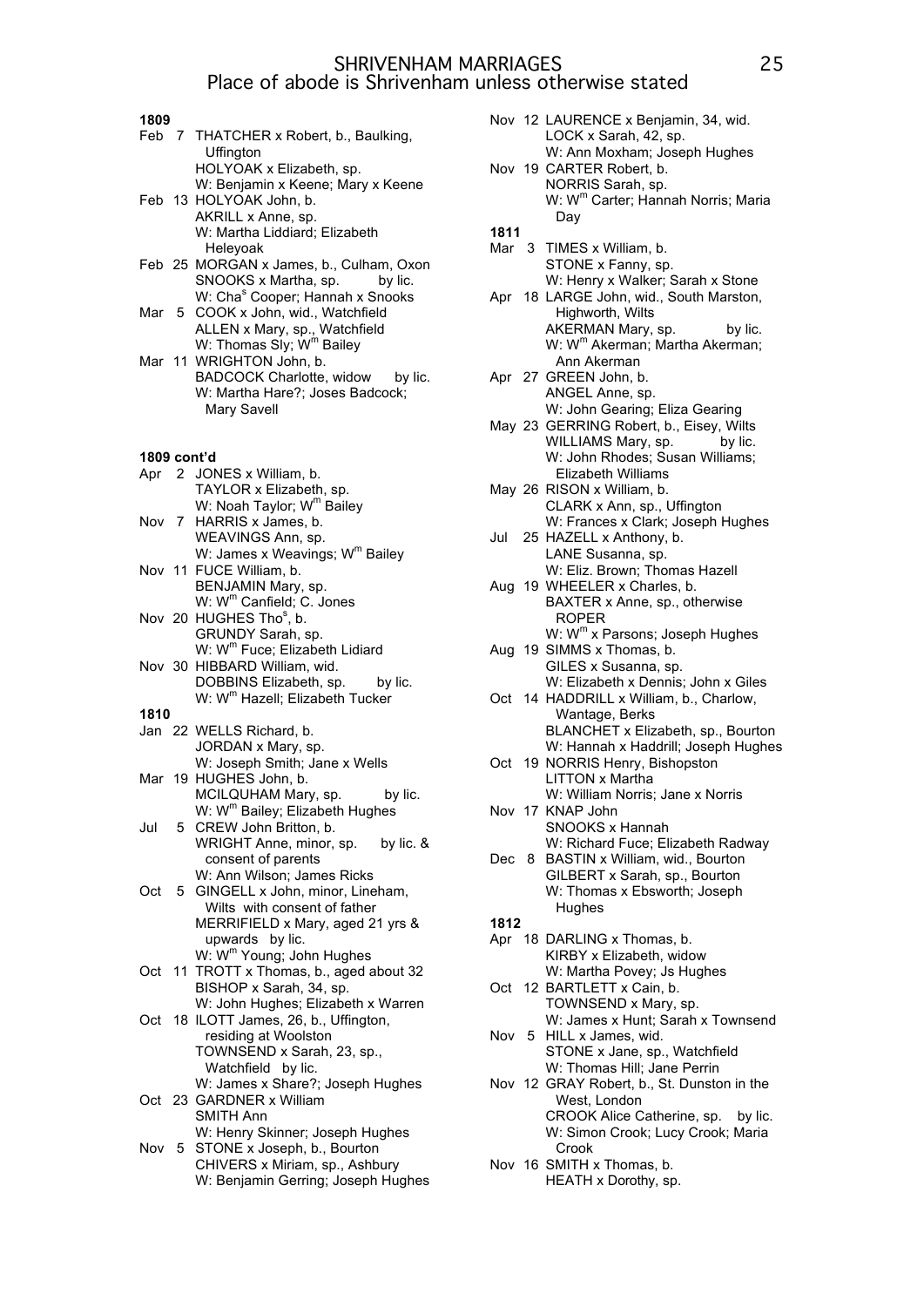W: John x Hazel; Jo<sup>s</sup> Hughes Dec 7 RHODES John, b., Eaton Hastings, Berks WILLIAMS Susanna, sp. by lic. W: Rob<sup>t</sup> Church; Elizabeth Williams Dec 12 KENT William, b., Wellsbourne, Warwick RICKARD Sarah, sp. by lic. W: Cha<sup>s</sup> Rickards; Mary Rickards; Cordelia Rickards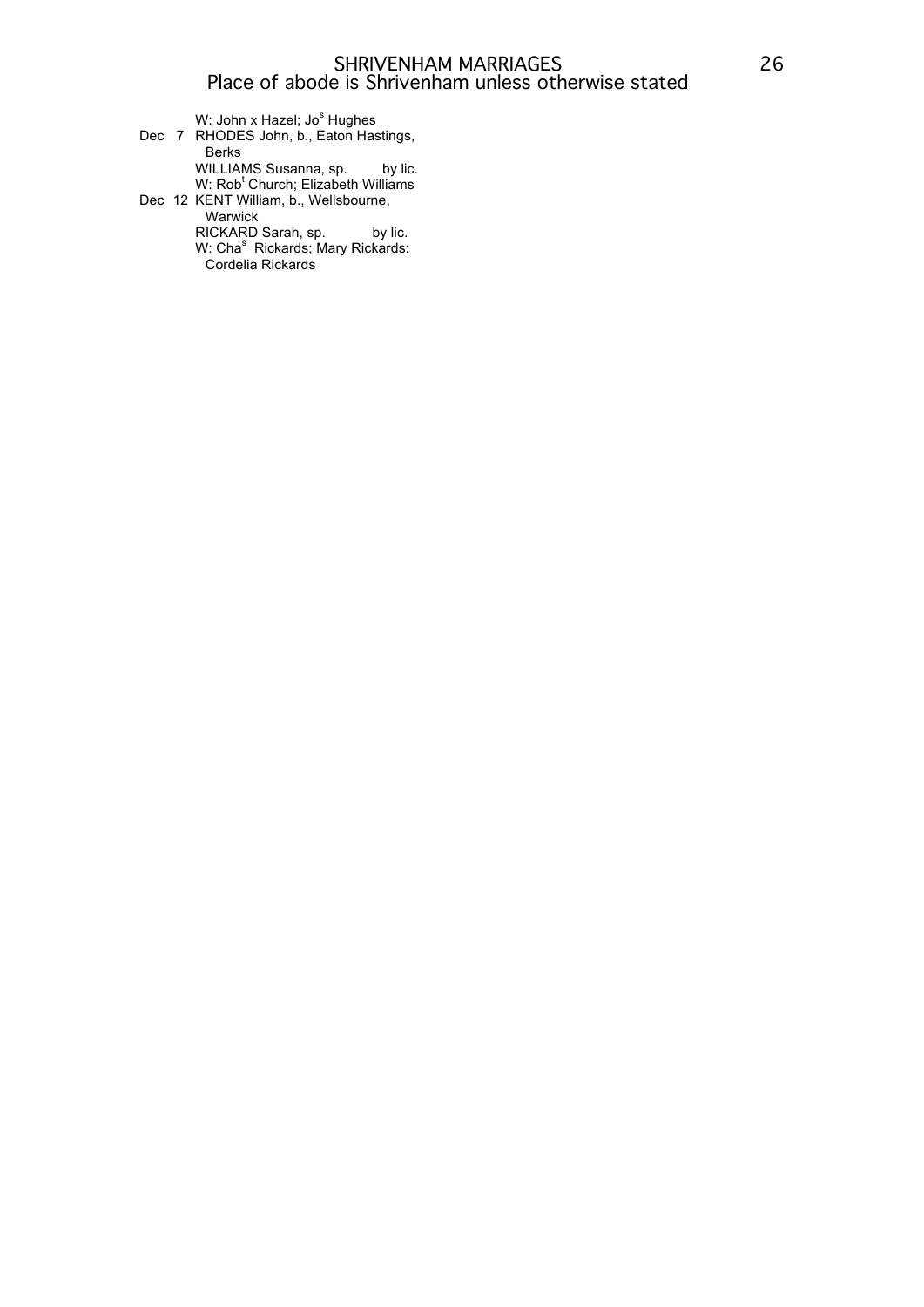#### **—A—**

ABSOLOM 794 ACOTT/ AKUTT 690, 762 ADAM 674 AFFERIDGE 639 AIRE/ AIRES see AYERS AKERMAN 609, 742, 763, 795, 811 AKRILL 809 ALDER 712, 727, 804 ALDWORTH 605, 616 ALFORD 775 ALIN/ ALLEN/ ALLIN/ ALLYN 591, 640, 648(2), 667, 671, 769, 809 ALLOWAY 740 ALSOP 755 ANDROSE 623 AINGEL/ ANGEL/ ANGELL 608, 659, 762(2), 784, 790, 806, 811 ANGER 598, 600, 602, 615, 625, 641, 649, 657(2), 666(2), 687, 721, 727, 736, 737, 761, 778, 781 APPLEBYE 589 APPLEFORD 788 ARCHARD 650, 657 ARCHAT 710 ARDEN 614 ARMSTRONG 717 ARNOLD 717, 722(2), 723, 726, 729, 730(2), 794 ARNOLL 579 ASHE 659 ASHERIDGE/ ASHRIDGE 598, 602, 613, 615, 656 ASTINE 611 see also AUSTIN ASTLEY 700 ATWELL 761 ATWOOD 762 AUSTIN 761 see also ASTINE AVENELL/ AVENILL/ AVENYLL 596, 603, 605, 634, 635, 705, 706 AVERY 798 AXFORD 711 AYLIFFE 618 AYERS/ AYRES/ AIRE/ AIRES 598, 618(2), 624, 634, 736, 637, 640, 656(2), 663, 777, 787 AYSAME?/ AYSOME/ AYSUM 579, 594, 618 **—B—** B---- 610 BADCOCK 765, 781, 794(2), 809 BAGGE 599 BAILEY/ BAYLY 650, 799, 804 BAINGER 606 BAKER 586, 620, 700, 712, 792, 800 BALGRAVE 777 BALL 660, 681, 779(2), 805(2) BALLARD 710, 722, 769 BANTING/ BANTINGE/ BANTYNGE 584, 585, 602, 606, 633, 634 BARGEMAN 722 BARNES 699 BARNET/ BARNETT 764, 780, 790, 796 BARRATT/ BARRETT 653, 770, 792, 795, 804, 808 BARTLETT 797, 812 BARTON 794

BASHER 759 BASON 776 BASTIN/ BASTING 805, 811 BATH 605 BATTEN/ BATTIN 721, 737(2), 763 BAXTER 797, 803, 811 BAYLIF 718 BAYLIS 805 BEARD 586, 604 BECKE 595 BEDAM 576 BEDFORD 757, 777 BEESLEY/ BEESLY/ BESLY 644, 742, 774 BELCHER 776, 780, 789, 802 BENJAMIN 809 BENNET/ BENNETT 606, 650, 651, 657, 667, 769(2), 778, 780, 808 BERNARD 581 BERRY/ BERY/ BERYE 577, 581, 597, 605, 631, 634, 660, 762, 780(2), 795 BESFORD 581 BING 711 BINT 717 BIRCH 798 BISHOP 789, 810 BLACKHALL 765 BLACKHURST 610, 634, 639 BLACKWELL 740, 788 BLAGRAVE/ BLAGROVE 575, 578, 581, 605, 613, 617, 642, 667, 673, 683(2), 708, 766, 778 BLANCHARD 710 BLANCHET 811 BLANDFORD 732 BLUNSDON 781 BOND/ BONDE 661, 738 BOROWE/ BORROUGH/ BURROUGH 627, 722, 776, 793 BOUCHIER 759, 777 BOULTON 613 BOURTON 622, 635 BOWER 613 BOWLE/ BOWLES 631, 662, 754, 757(2), 763, 767(2), 770, 776 BOYCE 689 BRADBURY 797 BRADWAY 619 BRAGG 800 BRAKE 580 BRAY 791 BRENDE/ BRIND 653, 705 BRIDGES 702, 792, 794 BRINSDEN 625, 770 BROAD 739 BROADWAY/ BRODWAY 633, 655, 664 BROOKEMAN 664 BROOKES 656, 739 BROWN/ BROWNE 606, 635, 637, 659, 736, 740, 770, 781, 782, 790 BROWNINGE 660 BUCHER 777 BUCKERIDGE 595 BULLOCK/ BULLOCKE 586, 785 BUNCE 698 BUNTS 718 BURFORD 764 BURGES 581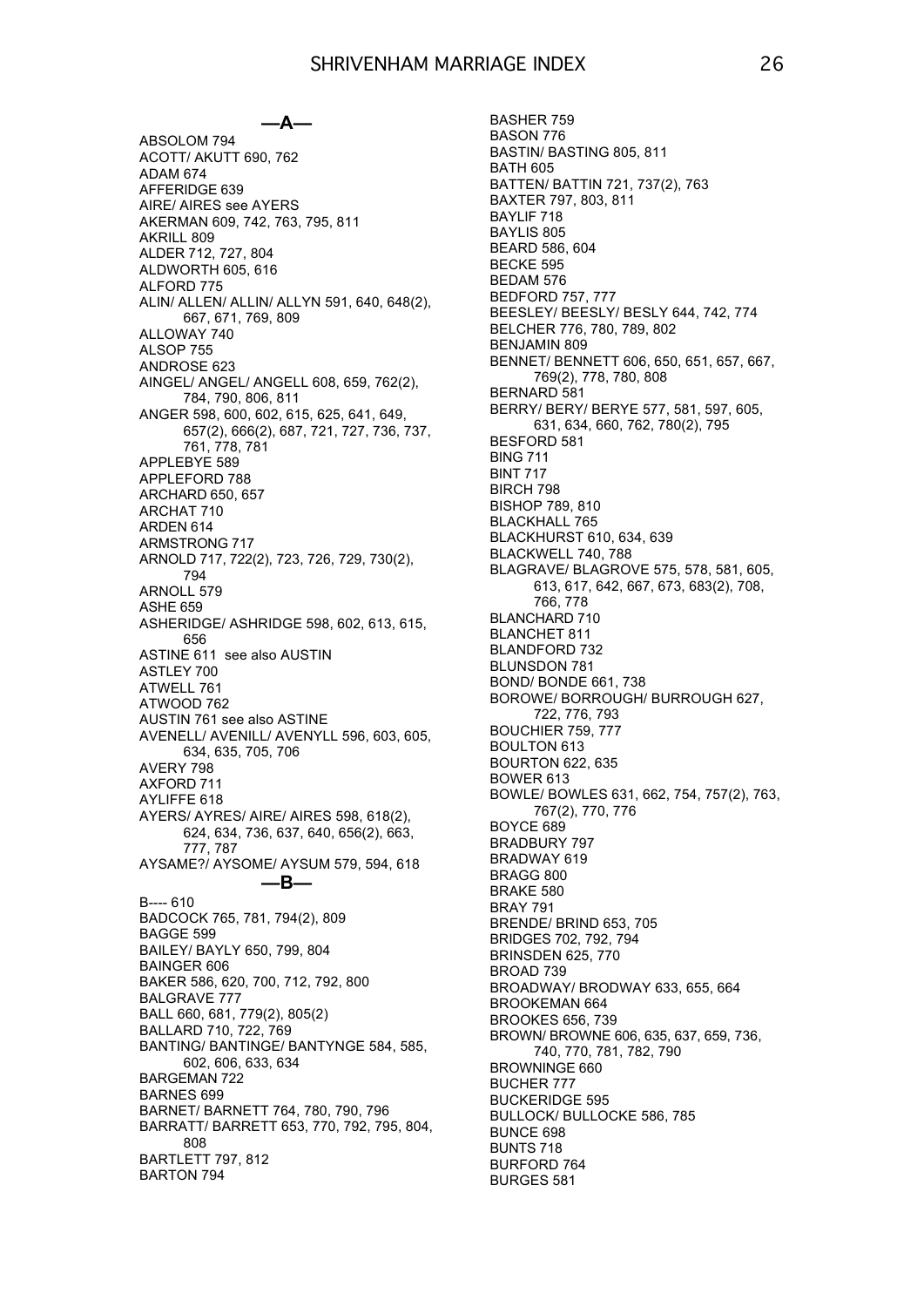BURTON 785

**-B cont'd-** BUTLER/ BUTTLER 591, 683, 698, 713, 718, 740, 763, 772, 788, 790, 796, 797(2), 806 BUTT/ BUTTE 663, 709 **—C—** CAMBRY 765 CARTER 618, 670, 720, 741, 773, 780, 785, 787, 790, 791, 797, 805, 806, 810 CATER 650 CAVEY 787 CHAMBERLINE 652 CHAMP 688, 718 CHAMPNELL 581 CHANDLER 776, 780, 785, 791, 796 CHARLES 660 CHEER 713 CHESTER 613 CHILLER 802 CHILLINGWORTH 808 CHISWORTH 768 CHIVERS 701, 782, 790, 810 CHURCHES 773 CLARAGE 802 CLARK/ CLARKE/ CLEARKE 648, 786, 808, 811 CLEMENT/ CLEMENTS 646, 654, 677 CLEVELAND 705 CLIFFON 623 CLIFFORD 722, 760, 779 COBE 602 CODRINGTON 595 COLE/ COLES/ COWLES 591, 613, 618, 621, 624, 710 COLEMAN/ COLMAN/ COULLEMAN/ COWLEMAN 606, 643, 772(2) COLLINS/ COLLYNS 581, 596, 658, 664, 679, 777, 795 COOK/ COOKE 578, 718, 795, 809 COPLINE 652, 654 CORBET 793 CORKE 614 COSENS 621 COSTER 724, 726, 769, 808 COTTEREL/ COTTERELL 611, 621 COTTON 795, 800 COULSBOURNE/ COWBORNE 623, 642 COVE 595 COVENTRY 618, 643, 644, 655, 692, 774, 797 COWELL 629 COWLEY 617 COX/ COXE 579, 583, 586, 588, 600, 612, 614, 616, 660, 698, 710, 722, 769, 782, 796 CRANE 797 CREW 784, 791, 808, 810 CRIPES/ CRIPPS/ CRIPPSE/ CRIPS 624, 639, 647, 649, 755, 763 CROOK 812 CROOME 769 CUE 795 CUFFE 599, 602, 632 see also CUSSE CULL 697 CUMBERS 649

CURBER 576 CURREL 717 CURTIS 605, 644, 674, 711, 726, 763, 790, 791 CUSLER 619 CUSSE 591, 651, 655 see also CUFFE CUTBIRTH 773 CUTLER 650 **—D—** DARLING 753, 812 DASH 798 DAVIES/ DAVIS 581, 611, 707, 739, 755, 767, 768(2), 775, 780 DAY 617, 637(2), 640, 642, 657, 679, 685, 706, 719 DEACON 731, 773 DENMAN 649 DERING?/ DERINGE 578, 580 DIESON 702 DIKSON/ DIXTEN 585, 616 DIOR 686 DOAM 784 DOBBINS 809 DOBSON 575, 779 DOD 732 DOE 619, 645, 666 DORE 642, 644 DOULTON 733 DOWLING 780, 781 DRAPER 755 DREW/ DRUE 761(2) DREWET/ DREWETT 627, 645(2), 652, 659 DUDLEY 647 DURNILL 785 DURREL 712 **—E—** EACOTT 803 EAGLES 783 EBSWORTH 788 ECCLES 735 EDDERLEY 584 EDGINGTON/ EDGINTON/ EGINTON 766, 771, 796, 800 EDMONDES/ EDMONDS/ EDMUNDE/ EDMUNDES/ EDMUNDS 602, 613(2), 626, 644, 650, 654, 655, 656, 707, 715, 718, 720, 722, 728, 739, 757(2), 763, 773, 784 EDWARDS 653, 660, 686, 715, 762, 766, 779 ELBOROUGH 783, 790 ELDRIDGE/ ELERIGE 788(2) ELLOT/ ELLOTT 765(2) ELLO/ ELOE/ EYLOE/ EILOWE 601, 625, 649, 650, 654, 655, 681, 716 EMBLIN/ EMBLING/ EMLIN 738, 783, 803 ESSEX 737 EVANS 775, 804 EVEN 733 **—F—** FAIR--- 652 FAIREWEATHER/ FAYRWEATHER 640, 677 FAIRETHORNE/ FAIRTHORN/ FAIRTHORNE/

FAYRETHORNE/ FEITHORNE 616(2), 623, 636, 640, 642, 648, 667, 701, 752, 761, 765, 789, 808 FARBROTHER 790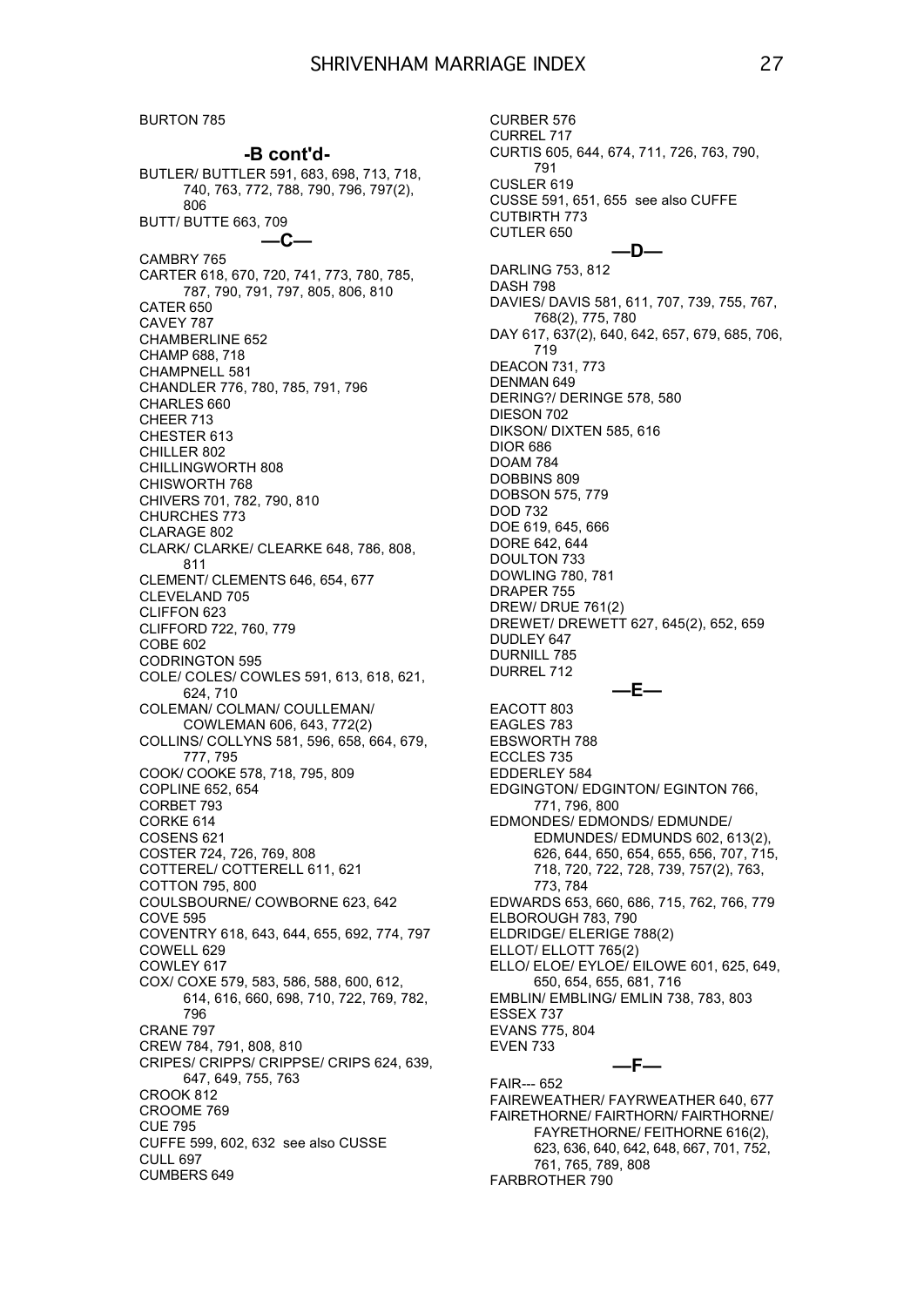FARMER 628, 675, 772, 798 FARMORE 687

#### **-F cont'd-**

FARR/ FARRE 616, 631, 638, 645, 657, 658, 684, 718, 721, 791 FASTER 773 **FFILD 581** FERMAN/ FERRIMAN 756, 769(2) FERSHE 615 FEWTERER 583 FILLPOTT 634 FISHER 584, 648, 701 FLECHAR/ FLECHER 581, 732 FLOWER 770 FOARD/ FORD 761, 769, 777(2), 781, 796 FORT 671 FORTIE/ FORTY 597, 625 FOSTER 651 FRAMPTON 769, 779, 781, 782 FRANCIS/ FRANNCIS 600, 719, 772 FRANCKLYN/ FRANKLIN 595, 655, 672 FREEMAN 780, 805 FUCE 781, 802, 809 **—G—** GALLOWAY 618 GAMMON 595, 604 GARDIAN 657 GARDINER/ GARDNER 735, 808, 810 GARLICKE 696 GEAGELL/ GEAGLE 599(2), 618 GEARING/ GEARINGE/ GEERING/ GERING/ GERINGE/ GERRING/ GERRINGE 583, 618, 621, 639, 643, 645, 647, 655(3), 681, 707, 722, 758(2), 777, 778, 789, 797, 798, 800, 804, 807, 808(2), 811 GEY 737 GIBBS 724 GILBERT 776, 803, 811 GILES/ GILSE/ GYLES 621, 629, 650, 667, 711, 739, 773, 785, 811 GILL 657 GILLMORE/ GILMORE 803, 810 GILMAN 652 GINGELL 810 GLYDE 651 GODDARD 741, 776 GOLDEN/ GOLDING/ GOLDINGE/ GOOLDING 651, 689, 696, 731, 792 GOODALL 758 GOODEN 758 GOODENOUGH 769 GOODEY 758 GOODLAKE 596 GOODWIN 713, 766 GORDON 797 GORTON 807 GOSLIN/ GOSLING/ GOSLINGE 650, 667, 691, 705, 735, 774, 775, 796, 808 GOVER 613(2), 633 GRAY 662, 812 GREAVES 732 GREEINGE 602

GREEN/ GREENE 637, 650, 654, 660, 680, 682, 683, 702, 704, 740, 777, 784, 787, 799(2), 811 GREENEAWAY 641 GREENHILL 697, 777, 778 GREENWOOD 741 GRESSUM/ GRISOME 626, 653, 654, 667 GREVILL 658 GRIFFIN 721, 763, 802 GRIFFITHS 798 GRINNELL 777, 778, 797 GROVE 775 GRUBB 791 GRUNDY 809 GWZTHIR? 802 **—H—** HABGOOD 805 HADDRIL/ HADDRILL 783, 811 HAGAR/ HAGGAR 637, 651 HAGGARD 732 HAINES/ HAINS/ HAYNES 670, 691, 720(2), 732, 758, 771(2), 780, 801 HALE 653, 672, 776, 780, 784 HALL 602, 701, 741 HALLARD 779 HALLOWAYE 603 HALSTON 594 HAMBLIN 714 HAMILTON 736 HAMLEN 808 HAMMON/ HAMMOND 578, 727 HANCOCK/ HANCOKE 761, 799 HANDS 738 HANDSEL 731 HANKES 618, 623 HARDING/ HARDINGE 581, 594, 610, 638, 643, 648, 732, 763, 784 HARDREN 602 HARDWICKE 682 HARNEY 727 HARPER 598, 612 HARRARD 662 HARRIS/ HARRYS 576, 585(2), 632, 665, 699, 706, 739, 809 HART 7762, 779, 88, 799 HARVARD 648 HARVEY 795 HASELL 755 HASKINGE/ HASKYNS 585, 593, 655 HATT 654 HATTON 613, 711, 764, 797 HAVENS 778(2), 787 HAWKINS 723, 799 HAYCRAFTE 624 HAYES 709 HAYEWARDE 643 HAYGROVE 615 HAYNOLS? 635 HAYWARD/ HAYWARDE/ HEYWARD 602(2), 618, 632, 646, 653, 663, 688, 701, 736, 799 HASYLL/ HAZAEL/ HAZEL/ HAZELL 591, 755, 773, 802, 804, 806, 807, 811 HEAD/ HEADE 579, 652 HEADING 800 HEALE 776 HEARINGE 611, 631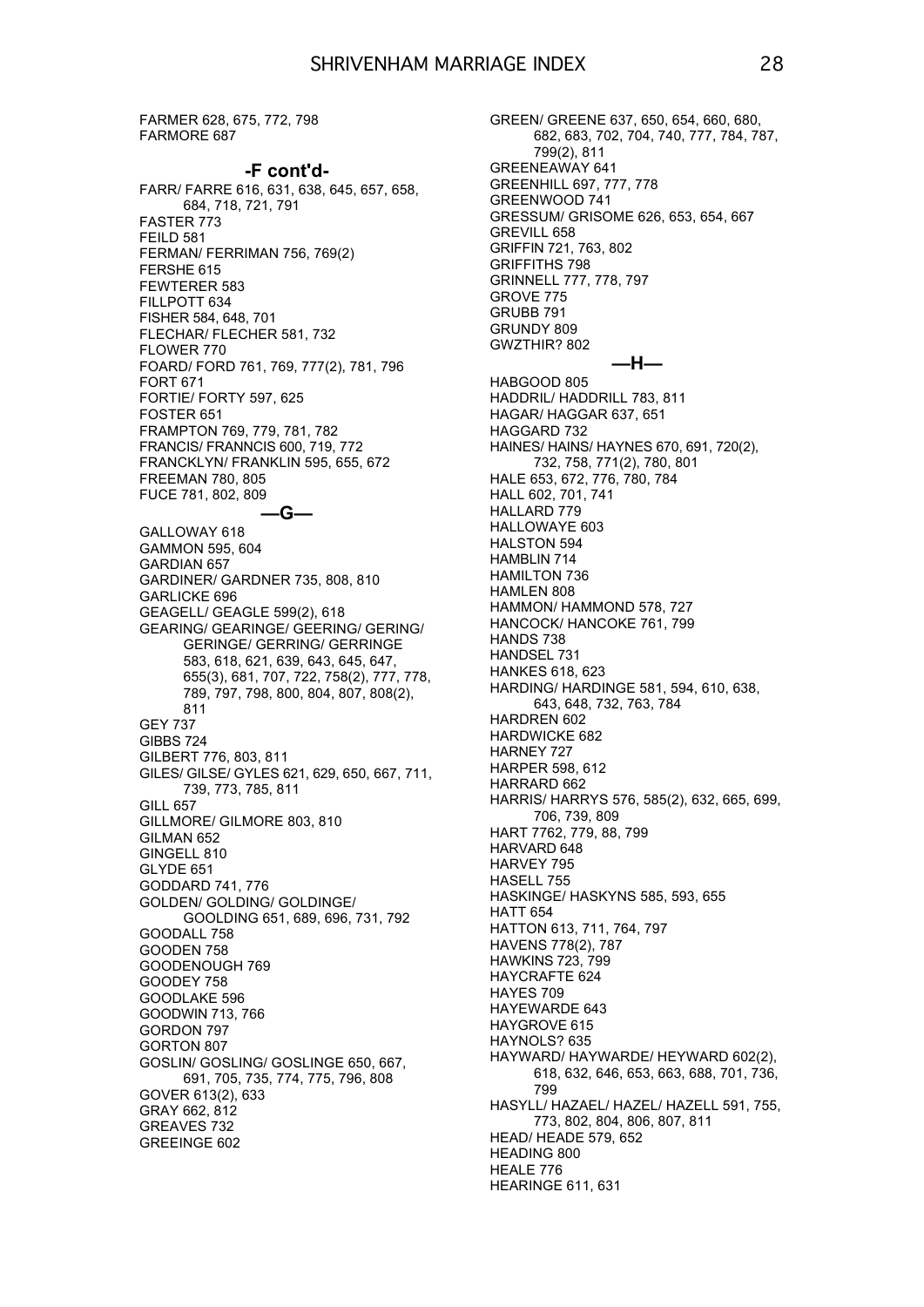HEATH 600, 615, 618, 733, 774, 791, 796, 802(2), 812 HED: 601 HEDGES 594(2), 601, 627, 631, 640, 653, 665, 722, 734, 764, 788, 792, 802 HEMMINGS 782, 787 HENWARD 595 HERBERT 715 **-H cont'd-** HERING 579 HEUSE 737 HEWER 799 HIBBARD/ HIBBERD 772, 809 HICKES/ HICKS/ HIX 626, 739, 754, 773, 795, 797 HIDE 779 HIGGINS 731 HIGGS 711, 767, 805 HIGNELL 632 HILL 599, 623, 682, 687, 770, 812 HINDER 786, 791 **HINE 698** HINTON/ HYNTON 578, 594, 610, 633, 654, 655, 658, 766 HISCOCK 797 HOAR/ HOARE/ HORE 683, 711, 726, 730, 751, 776 HOBBES/ HOBBS 603, 711, 784 HOLDER 767, 803 HOLLICK 775, 782, 795, 804 HOLLIDAY/ HOLLYDAY 770(2), 791 HOLLIHOCK 656 HOLMES 700 HOLSNEY 727 HOLYOAK/ HOLIOAKE/ HOLYOKE 656, 691, 782(2), 809(2) HONOR 633 HONYBONE 725 HOPES 799 HOPKINS/ HOPKINSE 613, 741, 763, 767, 784 HORN/ HORNE 580, 634, 696, 715, 728, 768, 771, 773, 780, 797, 799 HORTON 589 HOULAWAYE 602 HOUSE/ HOWSE 591, 598(2), 637, HOWELL 705 HUCE 612 see also HUGHES HUGGINS 726 HUGHES 731, 753, 761, 773, 777, 780, 782, 802, 809, 810 see also HUCE HULBERT/ HULLBERT 776(2) HULL 640, 658 HUMFEIRS/ HUMPHRES/ HUMPHREYS/ HUMPHRIES 657(2), 680, 755, 764 HUNT/ HUNTE 635, 693, 706, 710, 740, 758, 760, 768, 776 HUNTER 764 HURDYS 594 HUX 772 HYNDE 659 **—I—** IFOLD 770 ILES 671 ILOTT 810 IMBLIN 763

**—J—** JACKSON/JACKSONS 601, 639, 671 JACOB/ JACOBS 690, 702, 765, 770, 780, 786 JACSON 599 JAMES 722, 779 JAY 591 JEFFREYS 794 JENINGES/ JENNINGS/ JENYINGS 589, 614, 751 JENKINS 713 JENNER 625, 642, 664, 667, 702, 707, 732, 751, 762, 784(2), 796 JENTILL 575 JESTERTON 594 JOHNSON 602, 683, 717, 751, 779, 793, 794, 807 JONES 765, 770, 774, 778, 786, 791, 803, 809 JORDAN/ JORDEN/ JOURDAN/ JURDEN 627, 633, 771, 774, 779, 793, 800, 810 JOY/ JOYS 762, 796, 808 JOYNER 575, 583, 6598, 00, 621, 637, 675, 698, 717, 723 **—K—** KEATE/ KEATES/ KEATS 732, 753, 766, 767, 770(2) KEEBLE 702, 724 KEENE 786 KEMP 697 KEMPSTER 660, 808 KENDALL 713, 789 KENT/ KENTE 626, 707, 775, 808, 812 KIBBLEWHITE 787 KILLARD 802 KILMASTER 661 KING/ KINGE 655, 691, 751, 757, 763, 793 KINGSON/ KINGSTON 660, 707 KIRBY 799, 812 KITCHENER 794, 796 KITE 637 KNAP/ KNAPP 777, 786, 800, 811 KNIGHT/ KNITE 618, 650 **—L—** LACY/ LEACY/ LEASIE/ LEYCY 601, 603, 605, 626(2) LAKE 592, 789 LAMBORNE/ LAMBOURN 629, 794 LANE 811 LAPPER 765 LAPWORTH 755 LARGE 807, 811 LAURENCE/ LAWRENCE 612, 640, 700, 713, 718, 720, 732(2), 737, 738, 740, 763, 770, 781, 784, 791(2), 794(2), 797, 802(2), 803, 804, 806, 810 LAWE 625 LAY 808 LEA/ LEE 691, 783, 787 LEADER 577, 667, 731, 739, 777 LEAK 782 LEDBETTER 601, 613, 621 LEG/ LEGG 722, 735, 798, 801, 806 LEGGATT 731 LEICESTER/ LESTER 762(2), 763, 782(2) LEWES/ LEWIS 595, 609, 638, 640, 649(2), 652, 677, 683, 697, 699, 700, 716, 722,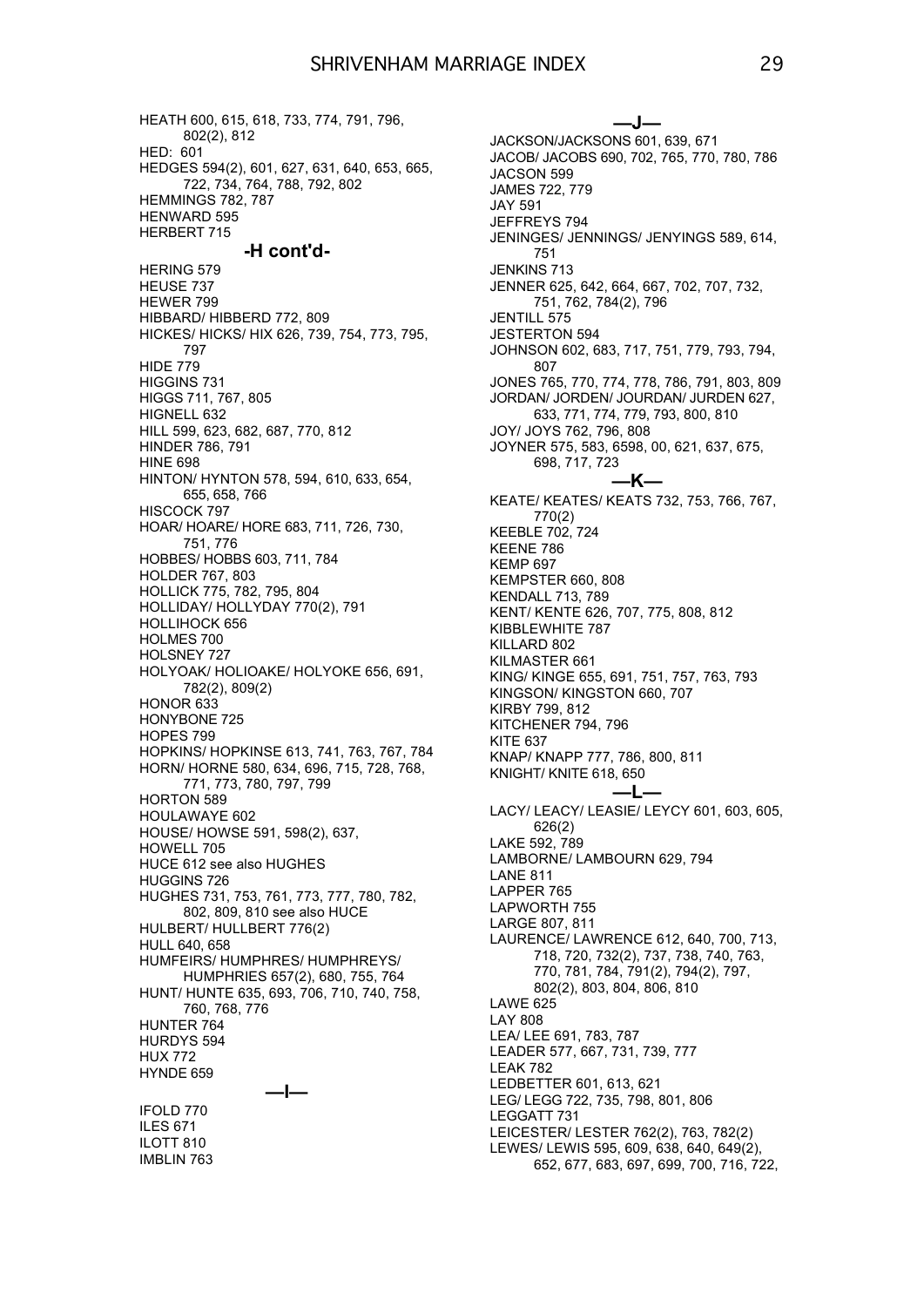727, 732, 741, 751, 778, 780, 785, 790(2), 796, 802, 808 LIDDIARD/LIDIARD/ LYDIARD 652, 755, 781 LING 806 LINN 775 LITTLE 769, 782 LITTON 811 LOCK/ LOCKE 679, 721, 757, 774, 778, 789, 810 LOCKEY 638, 672, 727 LONG 713, 757, 793 **-L cont'd-** LOOKER 656, 714, 772, 778, 781(2), 787, 790 LORD 594, 765 LOVE 722 LOVEDAY 657 LUCAS 656, 808 LUDLOH 659 **—M—** MAIOR/ MAIYOU 596, 765 MAJOR 736, 771 MAKEWELL 646 MAMLYN 597 MANFIELD 712 MARCHAM/ MARSHAM 703, 728, 732, 740, 794, 798 MARPLE 646 MARTEN/ MARTIN/ MARTYN 594, 595, 598, 789 MASLIN 653 MASON 801 MATHEWE/ MATHEWS 651, 787 MATTHIAS 773 MATTOCK 770 MAY/ MAYES 730, 735, 752 MAYOE/ MAYOW 763, 765 MAYSEY 683 MCILQUHAM 810 MERRIFIELD/ MERRYFIELD 790, 810 MIDWINTER/ MYDWYNTER 594, 607, 627, 698, 735 MILL/ MILLES/ MILLS/ MILSE 618, 614, 652, 654, 668, 709, 714, 716, 731, 774, 785, 787 MINAL 784 MINTEY 800 MITCHILL 769(2) MONDAY/ MUNDAY/ MUNDY 602, 766, 791 MOOR/ MOORE 736, 767, 797 MORCOCKE 615 MORETON 737 MORGAN 809 MORRIS 736, 781 MORSE 767 MORTIMER/ MORTIMORE 613, 649, 652, 660, 786 MOSEBYE 595 MOTTERD 579, 581 MOULDEN 577, 628, 635, 687, 757, 762, 782, 785, 787, 792(2), 800 MOXHAM/ MOXOM 763, 787, 794 MULCOCKMULCOK 681, 770, 776, 785, 797, 807 **—N—**

NAISH/ NASH/ NASHE 645, 671, 679, 681, 685, 697, 718(2), 732, 762, 769

NALDER 715 NEALE 606, 657 NEAST 664 NEAT 738 NEPTON 718 NEW 718, 732, 736, 752, 791 NEWBERIE/ NEWBERY 592, 625 NEWMAN 678, 793 NEWPORT 705, 716, 767, 774, 805, 807 NICOLAS 633 NIPORIS 763 NOBES 655, 736, 765 NORGROVE 776 NORRICE/ NORRIS 616, 632, 660, 784, 800, 805, 810, 811 NORTH 753 NORTON 770, 794 **—O—** OGBORNE 585 OKESE? 578 ONELY 638 OSBORN/ OSBORNE/ OSBOURN/ OSBURNE 594, 632, 670, 755, 787 **—P—** P---- 652 PACKER 577, 687, 774 PAGE 782, 803, 807 PAINE/ PAIN/ PAYNE 610, 614, 624(2), 650, 651, 652, 688, 699, 752 see also PEANE PAINTER/ PAYNTER 658, 775 PALM 594 PALMER 584, 782 PARFYTT 577 PARKER 578, 605, 715 PARSLOW 798 PARSONS 621, 652, 662, 667, 712, 735 PARTRIDGE 664 PATRICK 796 PATY 609, 800 PAWLINE/ PAWLING 634, 804 PAWNIER? 600 PAYNELL 606 PEAK 728 PEANE 649 see also PAINE PEAPLE/ PEOPLE/ PEPALL 789, 803(2) PEARCE/ PEARSE/ PIERCE 735, 767(2) PEARSON/ PEIRSON/ PERESON/ PERSON/ PIERSON 581, 599, 631, 652, 667 PEECOCKE 615 PEETERS/ PETERS 618, 650 PEMBERTON 739 PEN/ PENN 713, 720 PEPES/ PEPPES 628, 657 PERING/ PERRIN/ PERRING 725, 761, 765, 766, 794 PERRY 657 PHELPS 681 PHILIPS 716 PHILPOT 659 PICKET 628 PICKMAN 623 PIKE 713, 721, 762 PINEL/ PINELL/ PINNELL/ PINOL/ PYNELL 598, 718, 731, 740, 784, 807 PINFIELD 662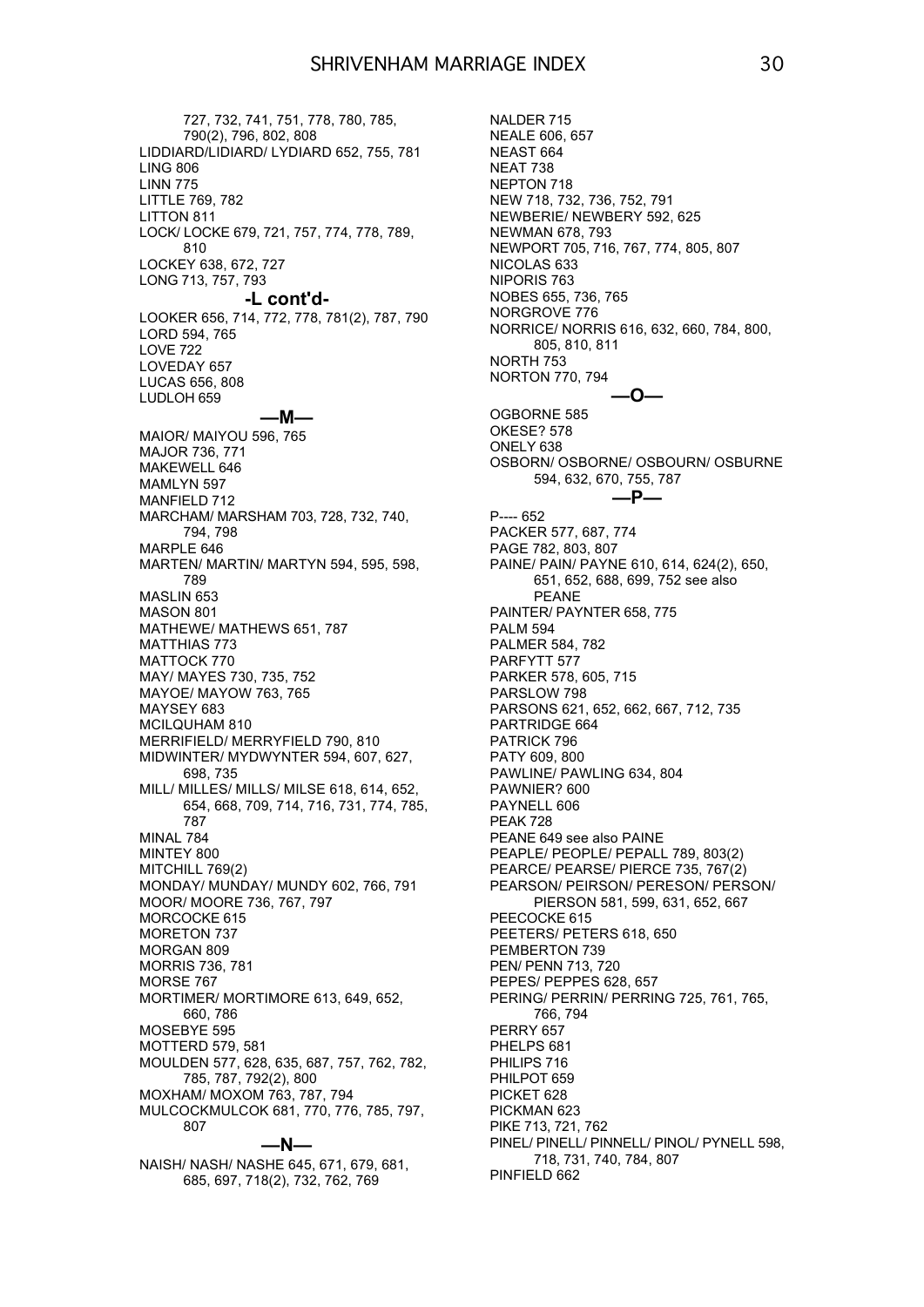PINNEGAR 741 PITMAN/ PITTMAN 631, 678 PLAYER 741 PLEDALL/ PLEYDALE/ PLEYDEL/ PLEYDELL 581, 616, 654, 659, 672 PLOMER 583 POCOCK/POCOCKE 766, 784, 797, 799(2) POINTER/ POYNTER 618, 655, 680, 687, 722, 730, 751, 763(2), 782, 788, 792(2) POOK 618 POOLE 578 POPE/ POPES 583, 630, 664, 787 PORFERY 705 **-P cont'd-** POTTER 738 POULTON 625 POUND/ POUNDE/ POWNDE 600, 602, 637, 645, 649, 709, 714, 717, 726, 768, 771, 788, 793, 797 POVEY/ POVIE/ POVYE 577(2), 606, 624, 625, 629, 644, 662, 696, 707, 722, 725, 727, 730, 732, 733, 764, 772, 775, 777, 779, 806 POWELL 764 POYTHREUS 740 PRACY 741 PRATER 595, 602, 660, 706, 727 PRATT 586 PRESTHOOD 637 PRIDIE 651 PRINN 798 PRYER 762 PULLEN 765 PULTON 600 PUSEY 727 PYERS 595 **—Q—** QUARINTON/ QUARRINGTON/ QUALINGTON 734, 752, 764, 790 **—R—** RADDWAY 797 RADE 805 RAFE/ RAFFE 613, 615, 656 RAFY 631 RATH? 679 READ/ READE 575, 635, 659, 763, 780 REASON 797 see also RISON REDBOURN 796 REEVES 683 RESTALL 666 RHODES 812 RICHARDS 584, 773 see also RICKARDS RICHARDSON 587, 650 RICHES 765 RICHINS 710 RICKARD/ RICKARDS 751, 763, 808, 812 see also RICHARDS RICKS 793 RIDLEY 659 RIMAN 662 RIME/ RIMSE 608, 654 RISON 811 see also REASON RIVER/ RIVERS 614, 618 RIXON 789 ROBERTS 789 ROBERTSON 718

ROBINSON 697 ROBY 736, 765, 768, 767, 782, 788, 790, 791, 795 RODAWAY/ RODWAY 757, 786 RODBOURN/ RODBURN 736, 765, 784, 795 RODGERSON 737 ROE 643 see also ROW ROOFE 594 ROOKE 614 ROPER 811 ROSE 594, 630, 735, 790 ROSSER 770 ROW/ ROWE 653, 679, 707, 711, 768, 770, 773(2), 788 see also ROE ROWLAND RTH 691 ROWLAND 808 RUDDLE 683 RUMSEY 722 RUTTER 660 **—S—** SADBURIE 624 SADLER 650, 705, 792 SAINSBURY 797 SALMON/ SAMAN/ SAMMON/ SAMON 613(2), 618, 657, 667, 712 SALT/ SAULT 706, 710 SANDERS 616, 618, 715(2) see also SAUNDERS SANDFORD 722 SANDS 613 SANSOM 758, 761 SAUNDERS 637, 661, 673, 708, 790 see also SANDERS SAVAGE 663 SAVERIE 626 SAWYER 578(2), 598 see also SAYER SAYER 613, 708 see also SAWYER SCHEGLETHRUPE/ SKEGLETHRUP/ SKEGLETHRUPE 600, 618, 624 SCUTTS 792 SEAGLE 594 SEALY/ SEELY 607, 638, 668, 693, 738, 741, 770, 777, 782, 804 SELLARD/ SELLUD 652, 806 SERMON/ SURMAN 692, 693 SEYMOR/ SEYMORE/ SEYMOUR 589, 659, 681, 797, 803 SHADOWE 595 SHARPS 772, 795 SHEAT 706, 722, 729 SHEPERD/ SHEPHERD 730, 731, 761, 769 SHERER 783 SHERMAN 583, 707 SHEWARDE 651 SHILTON 578, 579(2), 583(2), 591, 595, 601, 603, 605, 615, 622, 627, 667, 697, 714 SHIPPERY 732 see also SLIPPERY SHORT 780, 808 SHUREY 790 SHURMAN 770 SILVISTER 656 SIMMONDS/ SIMMONS/ SYMMONS/ SYMONDS 639, 742, 759(2), 784(2), 797, 802 SIMMS/ SIMS/ SYMES 581, 642, 720, 811 SIVIERE? 623 SKINNER 751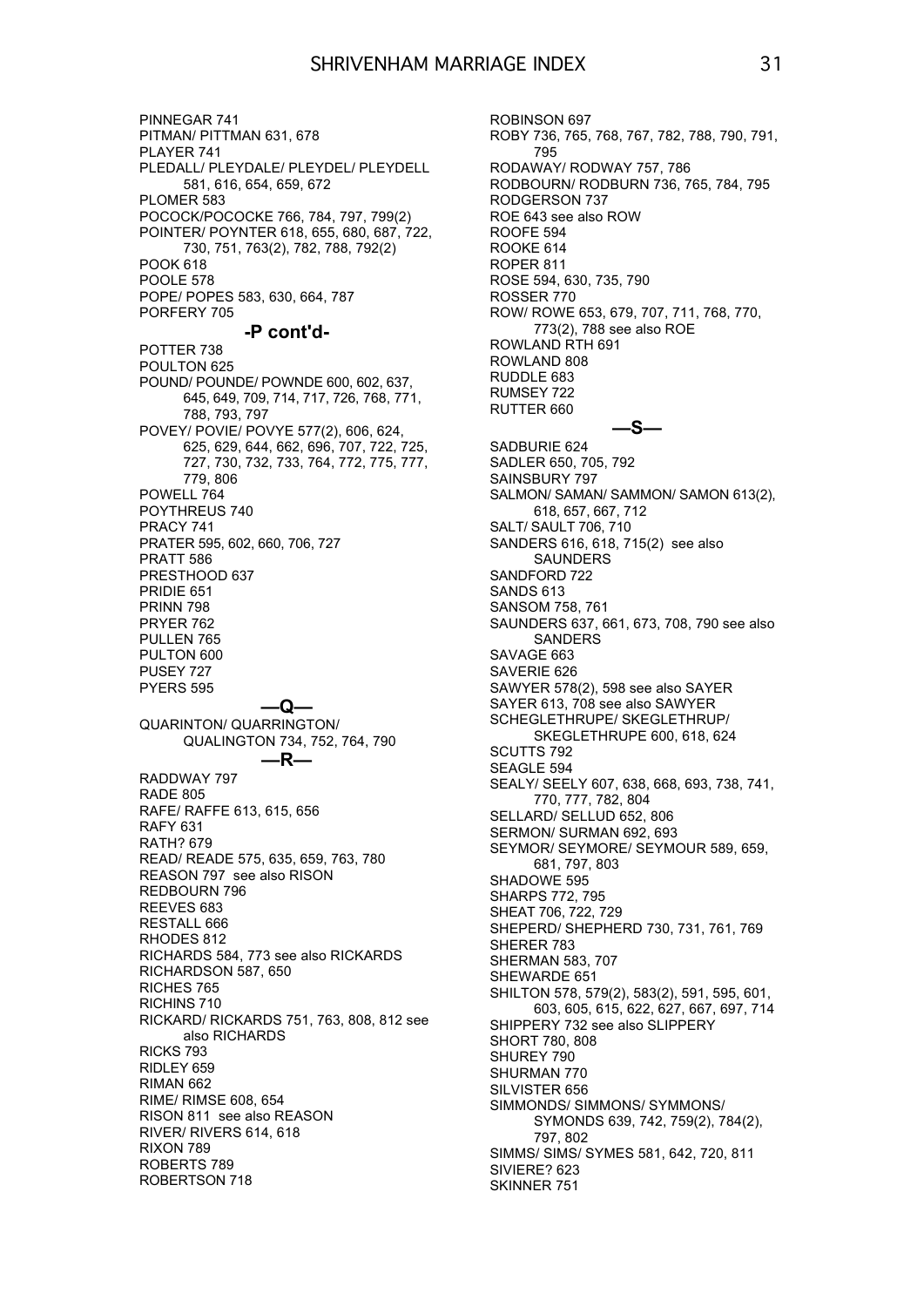SLATTER 584 SLAY 808 SLIPPERY 660 see also SHIPPERY SLY/ SLIGH 657, 756, 766, 767, 768, 772, 773, 800, 807 SL--YING 579 SMART 720 SMITH/ SMYTH/ SMYTHE 575, 581, 594, 602(2)606, 613, 615, 618, 619, 620, 621, 624, 644(2), 646, 651(2), 652, 654, 656(2), 659, 665(2), 674, 683, 686, 707, 712, 717, 727, 728, 731, 735(2), 753, 758, 762, 764, 770, 772, 774, 782, 784, 790, 792, 794, 805, 810, 812 SNOOKS 777, 809, 811 **-S cont'd-** SOUTHBY/ SOWTHBY 648, 656(2), 658, 727 SPACKMAN 807 SPARROWE 615, 647 SPECK 780 SPEED 672 SPENCER 606 SPERIN 768 SPICER 597, 598 STACY/ STACYE 579, 696 STANDLY/ STANLEY/ STANLY 735, 741, 764, 781(2) STANTON<sub>638</sub> STEP 798 STEPHENS/ STEEVENS/ STEVENS/ STEVINS 591, 605, 618, 621, 623, 665, 724, 733, 760, 761, 776, 789, 807 STEPTOW/ STEPTOWE 735, 742 STEVENSON 650 STEWARD 657 STIBBS 650, 784 STOCKBRIDGE 642 STONE 696, 699, 706, 758, 776, 781(3), 785, 796, 810, 811, 812 STONEHAM 704 STOTTER 765, 781 STOUT 723 STRANGE 627, 768 STRATTON 586, 588, 597, 598, 617, 635, 648, 654, 657, 659, 664, 667, 690, 716, 722, 740, 753, 762, 765, 769, 776, 792, 798, 805 STREAT 732, 784 STRONG 721, 755 STUBBES 595, 618(2) STYLES 661 SURRILL 688 SUTTON 662, 784, 803 SYVEDELL 587 **—T—** T----- 581 TANNER 576, 614, 780 TARANT/ TARRANT 712, 741 TAYLER/ TAYLOR 577, 596, 621, 701, 805, 809 THATCHER/ THACTHER 602, 672, 680, 684, 701, 711, 718, 730, 737, 763(3), 764, 771, 778, 801, 805, 806, 809 THOMAS 646, 649, 742 THORN/ THORNE 767, 805 THRUSTON 716

TIBBALD 798 TIBBLS 798 TILER 606 TILLING 712 TIMES 811 TINSON 618, 673 TIRRELL 602 TIRROLD 666 TITCHENER 765 TOMBS 799 TOMKYNS 594 TOMLIN 760 TOMME 614 TOMS 720 TOVEY 803, see also TUVVEY49 TOWNSEND/ TOUNESEND/ TOUNESENDE/ TOWESENDE/ TOOWNSHEND 609, 637, 660, 755, 773, 782, 783, 796, 797, 810, 812 TRINDER 606, 781 TROTMAN/ TROTTMAN 773, 801, 805 TROTT 810 TRUESTONE 700 TRUMAN 761 TUBB 638, 680 TUCK 711, 714, 725, 728, 733, 761 TUCKER 727, 766 TUFFE 596 TUGGY 732 TULL 650 TUGGY 751 TUNCKES 656 TURNER 763, 797 TUVVEY 771 see also TOVEY TWIDDY 637 TWILLY 607, 631, 642, 647, 659, 769 TWITTY 658 **—U—** UNDERWOOD/ UNDERWOODE 602, 725 UNTON 647 UPTON 782 **—V—** VARLEY 801 VAUGHAN 683 VICKERS 656, 664 VINER 728 VOCKINS/ VOKINGS/ VOKINS/ VOKINSE/ VOKYNS 595, 606, 614(2), 618, 639, 656, 659, 714, 735, 751, 760, 797 **—W—** W---- 597, 671 WADHAM 717 WAKE 800 WALKER 675, 717, 778 WALL 797 WALTER 600, 610, 632, 656 WARMAN 657, 660 WARNER 637 WARRAN/ WARREN 659, 672, 680, 681, 718, 792(2), 797 WATERS 768, 797 WATKINS 765 WAT?/ WATES/ WATS/ WATTS 605, 615, 664, 690, 699, 704, 710, 712, 716, 722, 723, 727, 728, 732, 735, 788 WAVINGS/ WEAVINGS 802, 809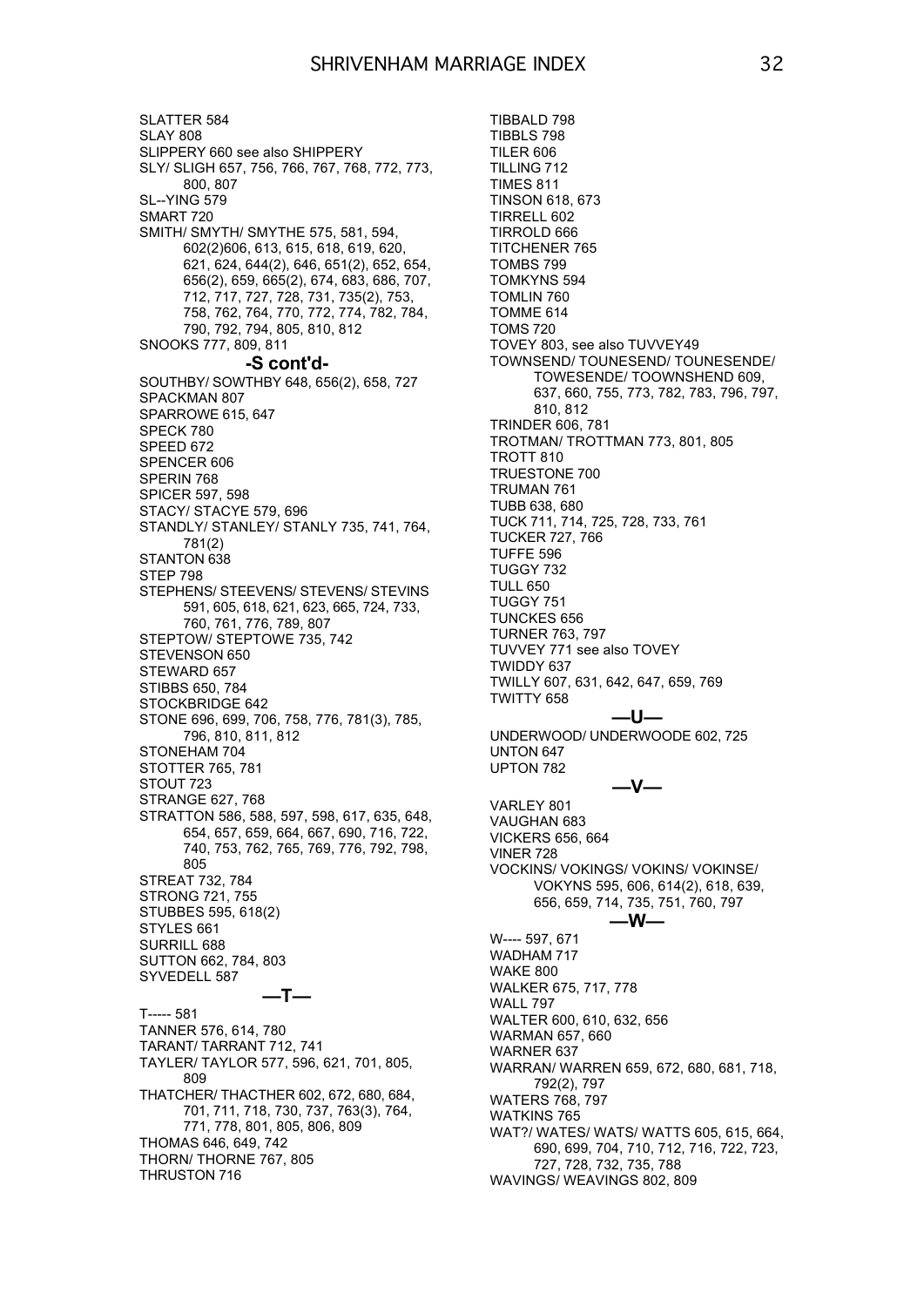WEB/ WEBB/ WEBBE 627, 640, 682, 701, 730, 770, 798 WEEDON 618 WEECKES/ WEEKE/ WEEKES/ WEEKS 578, 616, 654, 651, 655, 659, 693, 715 see also WICKS WELLS 776, 810 WELMAN 805 WEST 615 WESTALL/ WESTHALL 579, 762 see also WESTWELL WESTBURY 793 WESTER 739 WESTMORLAND 614 WESTON 625 WESTWELL 605, 632 see also WESTALL **-W cont'd-** WHEELER 599, 763, 780, 781, 787, 797, 801, 802, 811 WHILLIER 677 WHIPP 648 WHITE 603, 615, 723 WHITEHORN 805 WHITEING/ WHITYNGE 591, 679 WHITEMAN/ WHITMAN 673, 781, 796, 799, 803 WHITEWAY/ WHITWAY 602, 730, 735, 761, 772, 777, 787 WHITHEAD 618 WHYTCHURCH 580 WICKS 710, 785 see also WEECKES WIGGINS 776 WILD/ WILDE 658, 715 WILDER 659 WILKINS 651, 704, 751, 765, 766, 777, 37 WILLIAMS/ WILLIAMSE 601, 607, 672, 719, 739, 740, 741, 772, 775, 778, 780, 811, 812

WILLICE/ WILLIS 624, 650, 684, 714, 731, 755, 776, 780, 805, 808 WILLIBEE/ WILLOBY/ WILLOUGHBY/ WILLOWBY 631, 659, 684, 690, 716, 717, 721, 751, 752, 759, 760, 769, 770, 772, 777(2), 780, 784, 801 WILSON/ WILLSON 583, 666, 675, 697, 703, 751, 761, 808 WILTSHIRE 788 WINCHCOMBE 655 WINTERBOURN 720 WIRDNAM 771, 787, 794, 795, 802 WISE 708, 717 WITHERS 796 WODLIFE 614 WOLFORD/ WOULFORD 575, 670 WOLLARD 799 WOODARD/ WOODDARD 779, 788 WOODES 659 WODAM/ WOODHAM 631, 792 WOODLEY/ WOODLY 656(2), 691, 719 WOODROFF 741 WORTHIN 655 WRAY 711 WRIGHT 783, 790, 793, 810 WRIGHTON 809 **—Y—** YEARLY 767 YEATS 686 YEDDES? 610 YORKE 642, 674 YONGE/ YOUNG/ YOUNGE 579, 581, 606, 639, 645, 653, 655(3), 658, 659, 665, 683, 684, 687(2),690, 691, 713, 716, 722, 725, 738, 758(2), 759, 763, 767,

771, 776, 784, 793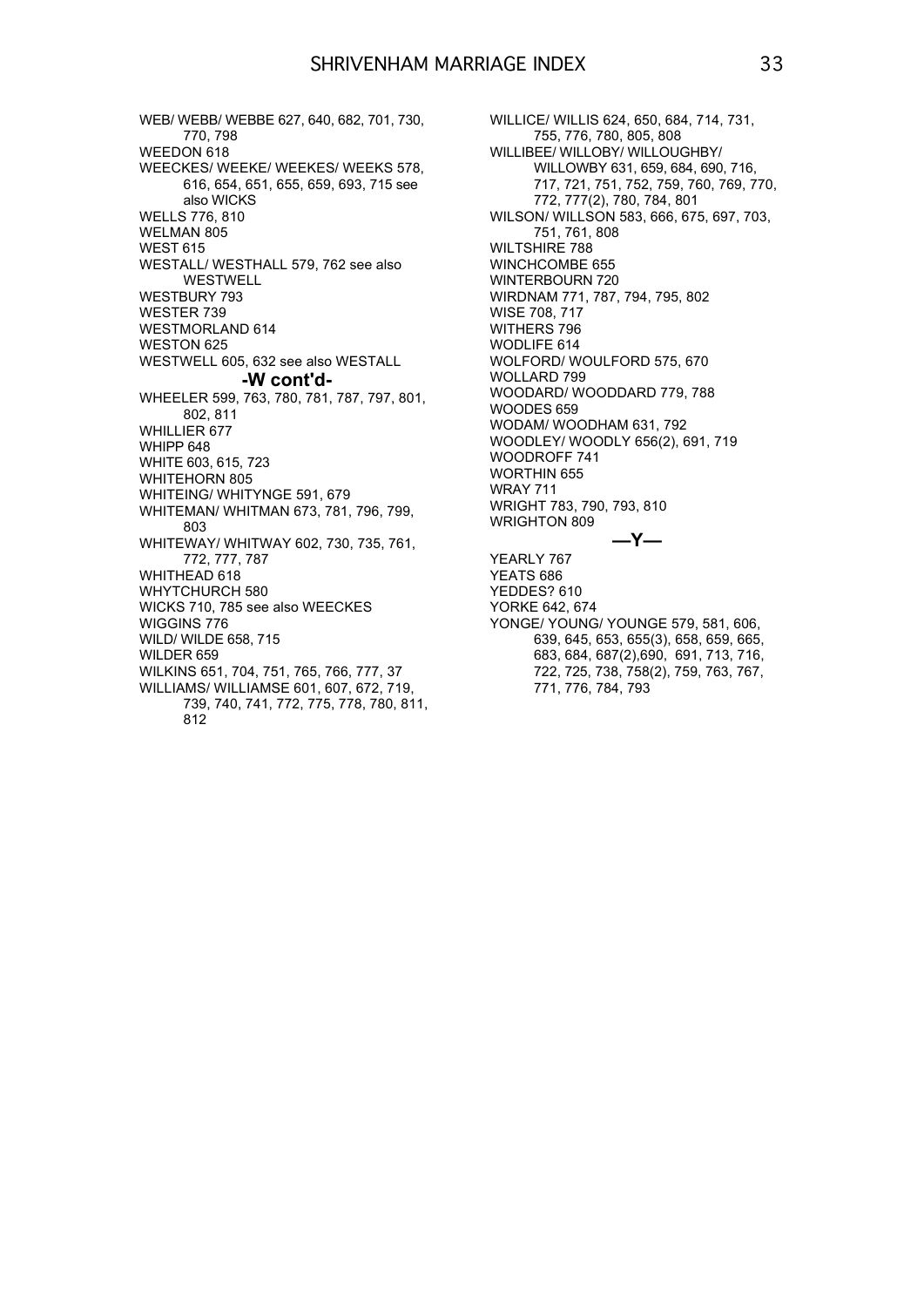# **SHRIVENHAM, BERKS,**

# **MARRIAGE REGISTERS**

## **1575 - 1742; 1754 - 1812**

# **ENTRIES FROM BISHOP TRANSCRIPTS**

## **FOR YEARS 1751 - 1753**

Thanks go to Shrivenham P.C.C.; the vicar of Shrivenham and Berkshire Record Office for permission to transcribe these registers.

COPIES at Berkshire Record Office; Oxfordshire Record Office; Shrivenham Church; Society of Genealogists; Wiltshire Record Office.

STRAYS have been extracted.

Transcribed, typed & indexed by Rosemary Church 1997

© Rosemary Church 1997